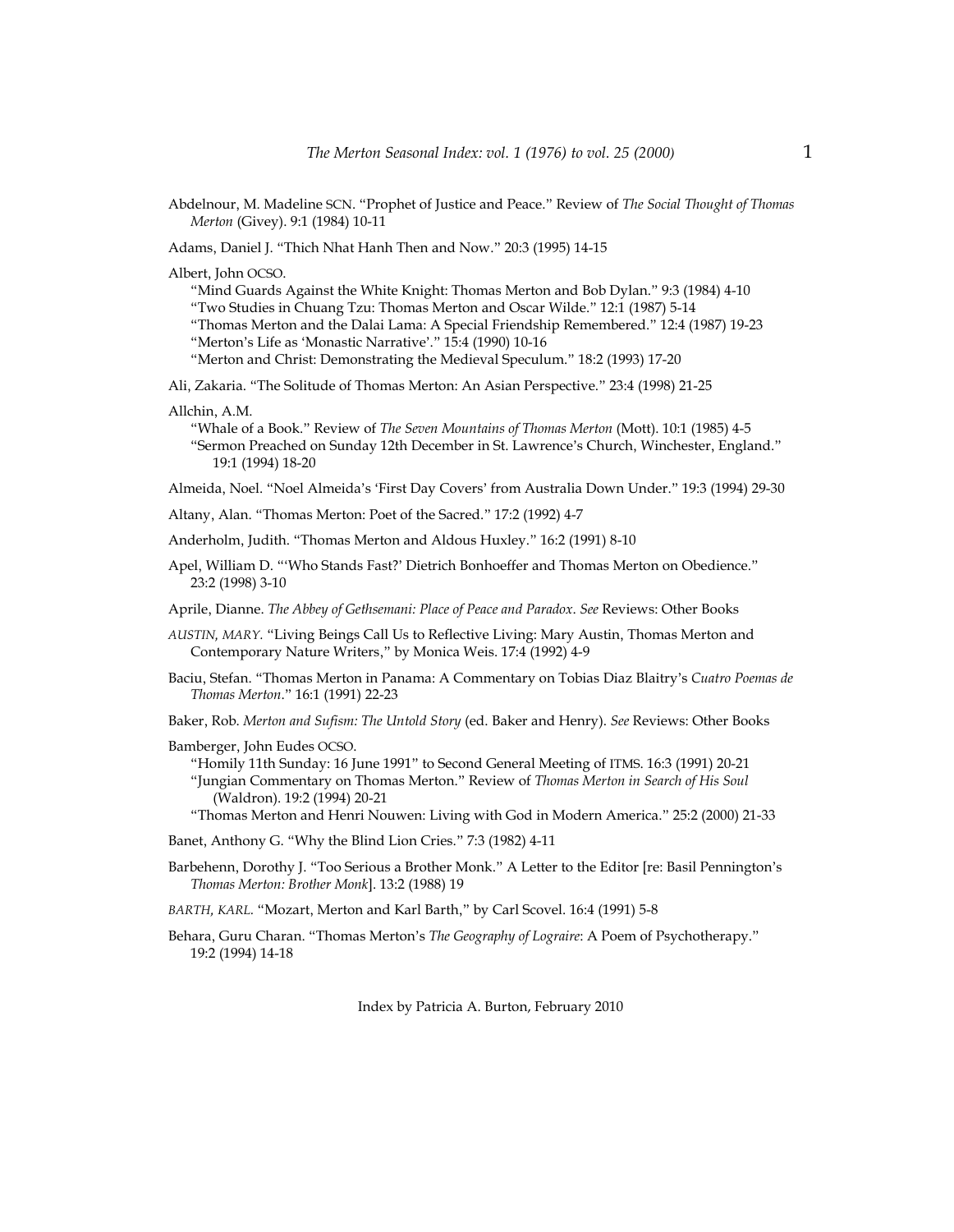Belcastro, David J. "Reaping the Whirlwind." Review of *Thomas Merton: Poet, Monk, Prophet* (ed. Pearson, Sullivan and Thomson). 24:4 (1999) 29-31

*BELLARMINE COLLEGE.*

"Thomas Merton Commemorations at Bellarmine College, Dec. 3-10, 1978, with Reflections by Fr. John Loftus." 3:3 (1978) 3

"Thomas Merton at Bellarmine College" [description and history of the collection]*.* 7:3 (1982) 2-3 "Bellarmine College Dedicates New Merton Center." 23:1 (1998) 3-4

Beltrán Llavador, Fernando.

"Thomas Merton: Prayer as Breath, Or the Beyond within Solitude and Society." 18:3&4 (1993) 10-11

"'Faith-filled Eyes in the Night': A Network of Saints for Our Times." 21:4 (1996) 12-21

*BERRIGAN, DANIEL. The Writings of Daniel Berrigan* (Labrie). *See* Reviews: Other Books

*BERRY, WENDELL.* "Thomas Merton and Wendell Berry: A Brief Study in Tone," by J.S. Porter. 17:2 (1992) 12-15

Biddle, Arthur W.

"A Rich Merton Album." Review of *The Merton Annual* 1. 13:4 (1988) 16-18 "New and Old Friendships." Review of *Monks Pond* (facsimile, ed. Daggy). 14:4 (1989) 24-26 "Sanctuaries." Review of *Sanctuaries: A Guide to Lodgings in Monasteries, Abbeys and Retreats/The Northeast* (J. and M. Kelly). 16:3 (1991) 22-23

"Rehearsing Style and Theme." Review of *Run to the Mountain* (Merton, ed. Hart)*.* 20:4 (1995) 9-11

Birchfield, James D., ed. *The Kentucky Review*, VII:2, Summer 1987. *See* Reviews: Other Books

*BLAKE, WILLIAM.* "Mapping Merton through Blake." Review (by Robert F. Keeler) of *Heretic Blood* (Higgins). 24:1 (1999) 20-22

Blattner, John C., ed. *Mornings with Thomas Merton*. *See* Reviews: Merton's Books

Bochen, Christine M.

*At Home in the World* (afterword Bochen). *See* Reviews: Merton's Books *The Courage for Truth: Letters of Thomas Merton* (ed. Bochen). *See* Reviews: Merton's Books *Learning to Love* (Merton, ed. Bochen). *See* Reviews: Merton's Books

Bonazzi, Robert. "Reflections on a Portrait of Thomas Merton." 18:3&4 (1993) 2-3

# *BONHOEFFER, DIETRICH.*

- "Enthusiasm for Merton, Bonhoeffer and Hillesum." Review (by Paul M. Pearson) of *Dark Night Spirituality* (King). 20:4 (1995) 27
- "'Who Stands Fast?' Dietrich Bonhoeffer and Thomas Merton on Obedience," by William D. Apel. 23:2 (1998) 3-10

Breit, Marquita E. *Thomas Merton: A Comprehensive Bibliography*. *See* Reviews: Other Books

Brooks, Anne Page. "Job and Thomas Merton: Their Experiences of God and the Realization of Integrity." 14:2 (1989) 4-9

*BROOKS, THOMAS.* "Giving Voice to the Fire: A Commentary on Thomas Brooks' *A Moment of Love*," by Rusty C. Moe. 15:2 (1990) 14-16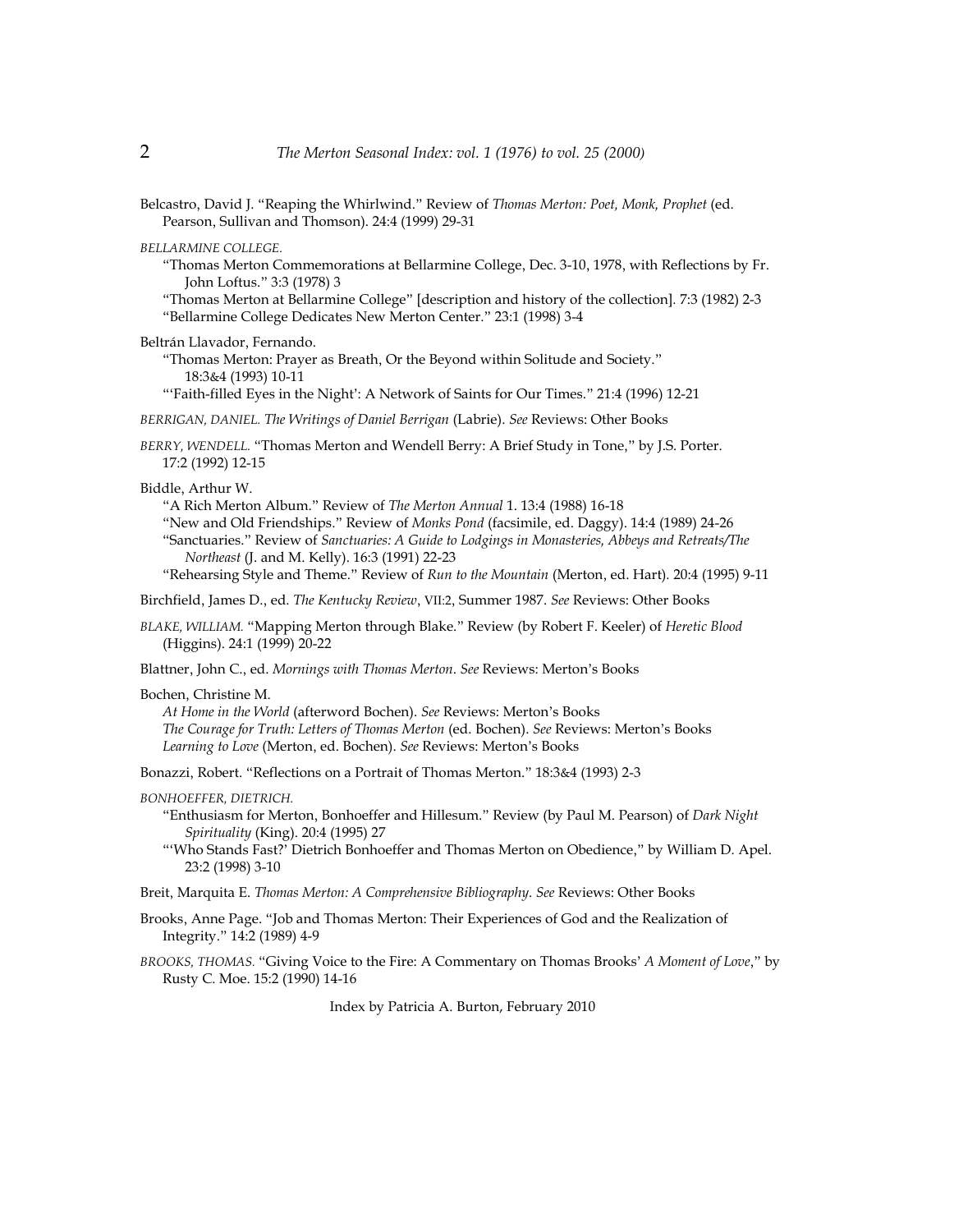- Broos, Constant. "A Belgian Merton Symposium: 'God geeft de mensen een mens', 26-27 Oct. 1985, Bruges, Belgium." 11:1 (1986) 16-17
- Brown, Devin. "Thomas Merton and Joseph Campbell: Conversion and the Hero's Departure." 16:2 (1991) 11-14

#### Buchanan, William.

"Merton's Asian Trail: Some Travel Notes." 13:3 (1988) 6-9 "The Search for Brahmachari." 19:2 (1994) 11-13

Burne, Martin J*.* OSB. "Some Thoughts on the Early Poetry of Thomas Merton: Reading 'The Quickening of St. John the Baptist'," [with a text of the poem]. 14:1 (1989) 10-14

#### Burns, Flavian OCSO.

"The Consciousness of God and His Purpose in the Life and Writings of Thomas Merton." 4:2 (1979) 2-6

"The Merton I Knew." Review of *Thomas Merton* (Kramer). 10:2 (1985) 16-17

- "'Do This in Memory of Me'," [homily from the First ITMS General Meeting for the Feast of Corpus Christi, Commemorating Thomas Merton, Gethsemani, 28 May 1989]. 14:3 (1989) 8-9
- Burton-Christie, Douglas. "Final Passage." Review of *The Other Side of the Mountain* (Merton, ed. Hart). 23:4 (1998) 26-30

#### Burton, Patricia A.

"A *Seasonal* Pilgrimage." 25:3 (2000) 3-6  *Merton Vade Mecum*. *See* Reviews: Other Books

- Bush, George [President]. "Letter in response to letter from 180 members of ITMS, supporting nonviolent efforts to achieve freedom, justice and equality." 15:1 (1990) 16
- Callaghan, Michael J. CM. "Windows on Merton and His World." Review of *Merton Annual* 11 (1998) (ed. Kilcourse). 24:3 (1999) 28-31

## Callard, D.A.

"Father of the Man: An Investigation into the Roots of Thomas Merton." 11:3 (1986) 5-8 "*Pretty Good for a Woman*"*: The Enigmas of Evelyn Scott*. *See* Reviews: Other Books

- *CAMPBELL, JOSEPH.* "Thomas Merton and Joseph Campbell," by Devin Brown. 16:2 (1991) 11-14
- *CAPPS, WALTER.* "Notes on Walter Capps' *Preview of the Asian Journey*," by W.H. Ferry. 15:1 (1990) 26-28

## Carr, Anne E.

"Lighting the Way." Review of *Silent Lamp* (Shannon). 17:3 (1992) 8-10  *A Search for Wisdom and Spirit*. *See* Reviews: Other Books

- Carr, Virginia Spencer. "Anti-Hero of Many Faces: Michael Mott's *The Seven Mountains of Thomas Merton*" [review]. 10:4 (1985) 5-6
- Casey, Michael OCSO. "Fresh and Readable Letters." Review of *The Road to Joy* (Merton, ed. Daggy). 14:4 (1989) 8-9
- Cassani, Genevieve SSND. "Outer and Inner Landscapes." Review of *Entering the Silence* (Merton, ed. Montaldo). 21:1 (1996) 23-25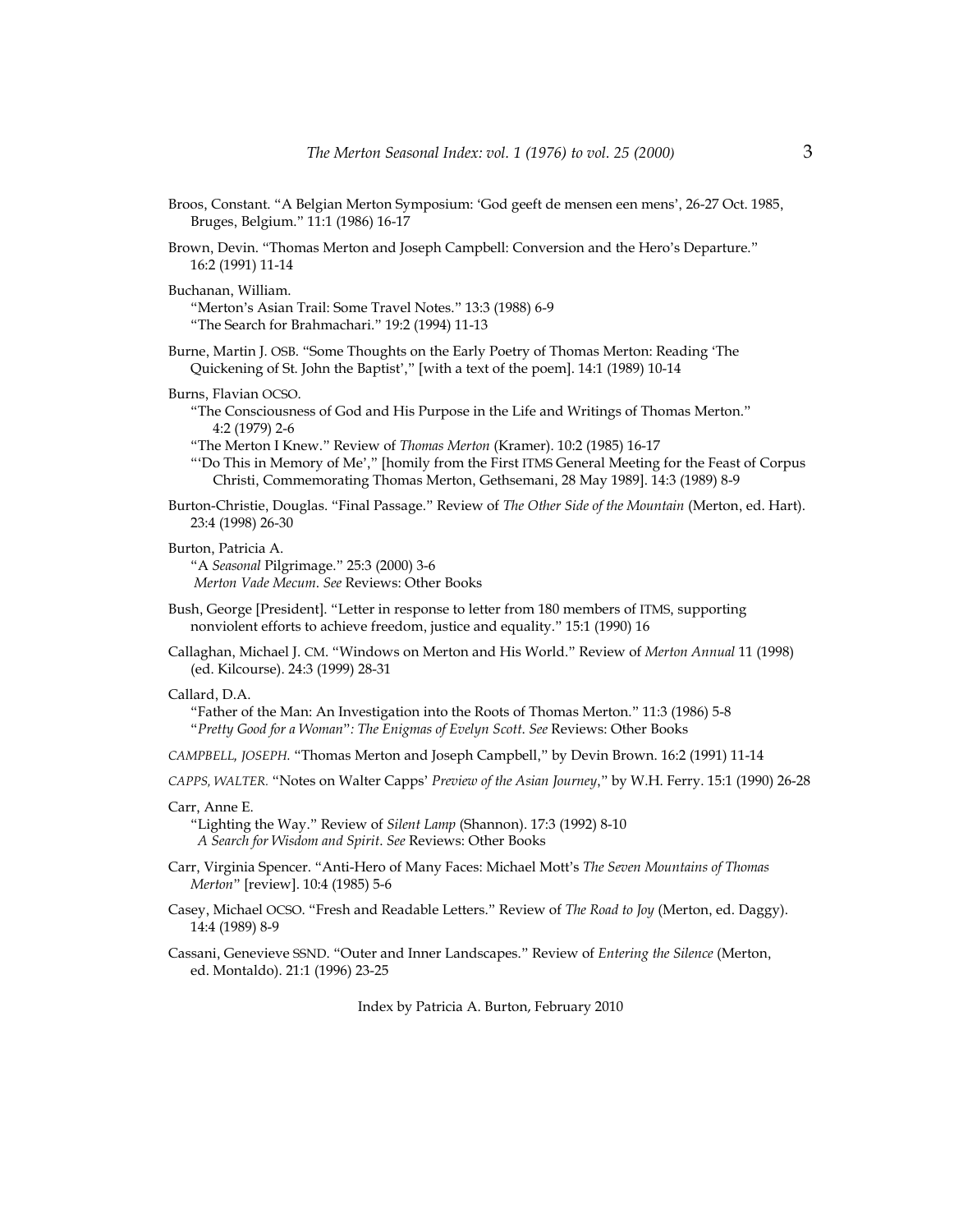#### *CHUANG TZU.*

"Chuang Tzu, Two Renderings: [Herbert A.] Giles Translation, Merton Reading." 12:1 (1987) 4 "Two Studies in Chuang Tzu: Thomas Merton and Oscar Wilde," by John Albert OCSO. 12:1 (1987) 5-14

Chura, Walt.

- "The Seeds of Thomas Merton: On Staying Put and Changing Your Life." 22:3 (1997) 10-16 "Activist at the Hermitage." Review of *The Sound of Listening* (Dear). 25:1 (2000) 31-32
- Cohen, Ingrid. "The Jenkins House and Zion Episcopal Church in 1990: Douglaston, Long Island, NY—A Photo Essay." 16:1 (1991) 4-5

Coles, Robert. *Contemplation in a World of Action* (fwd. Coles). *See* Reviews: Merton's Books

Collins, Patrick. *Thomas Merton, Monk, Man and Mystic: A Spiritual Concert*. *See* Reviews: Other Books

Combs, Joan. "Brother Monk in Collected Essays." Review of *Thomas Merton, My Brother* (Pennington). 21:1 (1996) 26-27

Conner, James OCSO.

"Homily for the 25th Anniversary of the Death of Fr. Louis Merton." 19:1 (1994) 21-22 "Thomas Merton: A Prophet for the 21st Century." Presidential Address, ITMS Fourth General Meeting, St. Bonaventure Univ. 15 June 1995. 20:3 (1995) 4-8

Conn, Walter E. *Christian Conversion*. *See* Reviews: Other Books

#### Cooper, David D.

"That I Should Die under Lesser Trees." Review of *Woods, Shore, Desert* (Merton). 8:2 (1983) 4-7 "Confession and Catharsis." Review of *The Hidden Ground of Love* (Merton, ed. Shannon).

10:3 (1985) 7-11

 *The Alaskan Journal of Thomas Merton* (pref. Cooper). *See* Reviews: Merton's Books  *Thomas Merton and James Laughlin: Selected Letters* (ed. Cooper). *See* Reviews: Merton's Books  *Thomas Merton in Alaska: Prelude to the Asian Journal* (pref. Cooper). *See* Reviews: Merton's Books  *Thomas Merton*'*s Art of Denial*. *See* Reviews: Other Books

Corrigan, Gregory M. "Thinking of Louie: My Personal Reflections of Thomas Merton, a Man I Never Met." 17:4 (1992) 10-12

Crews, Clyde F.

- "Merton's Journey: A Reflection on Elena Malits' Studies in Thomas Merton." 2:2 (1977) 4-5 "Karl Rahner at Bellarmine." 4:2 (1979) 7
- "Benchmark Reading." Review of *The Seven Mountains of Thomas Merton* (Mott). 10:1 (1985) 12-13 "Early Days at the Merton Center and the Founding of *The Merton Seasonal*." 25:3 (2000) 10-11

Cunningham, Lawrence S.

"Sophianic Criticism." Review of *The Literary Essays of Thomas Merton* (ed. Hart). 10:4 (1985) 18-20 "The Black Painting in the Hermit Hatch: A Note on Thomas Merton and Ad Reinhardt."

11:4 (1986) 10-12

"Merton Reflects." Review of "*Honorable Reader*"*: Reflections on my Work* (Merton, ed. Daggy). 14:2 (1989) 16-17

"Thomas Merton: Firewatcher." 15:2 (1990) 6-11

"Teaching Thomas Merton in Asia." 19:1 (1994) 12-14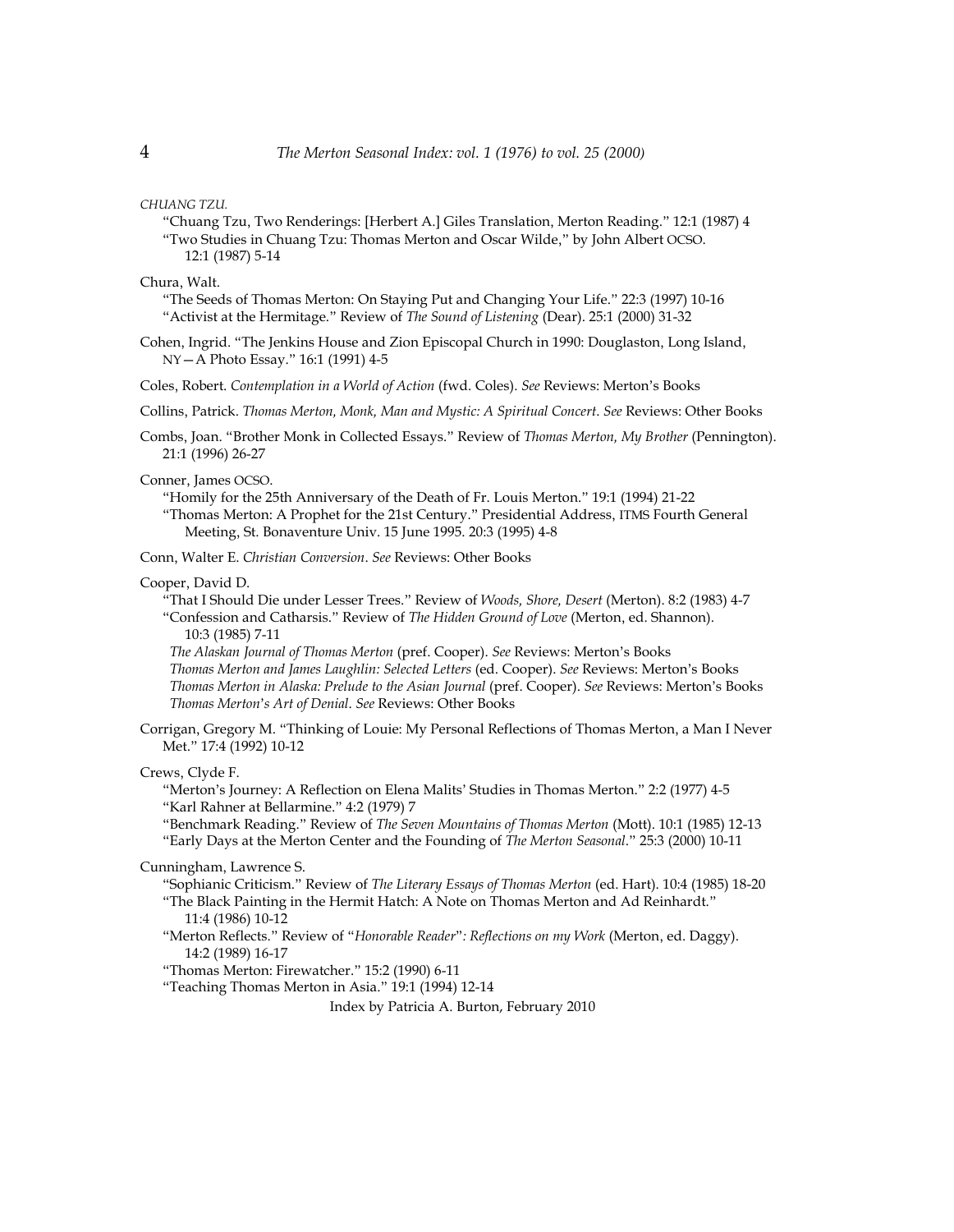Cunningham, Lawrence S. (cont'd)

"A Cornucopia of Merton." Review of *The Merton Annual* 6 (ed. Kilcourse). 19:3 (1994) 25-26

- "An Implacable Visionary." Review of *Thomas Merton: Hermana America* (Merton, ed. Grinberg). 20:2 (1995) 21
- *A Search for Solitude* (Merton, ed. Cunningham). *See* Reviews: Merton's Books
- *Thomas Merton and the Monastic Vision*. *See* Reviews: Other Books

 *Thomas Merton: Spiritual Master* (Merton, ed. Cunningham). *See* Reviews: Merton's Books

Daggy, Robert E.

- "Thomas Merton's Writings in Poland"[bibliography]. 2:3 (1977) 4-5
- "Thomas Merton's Writings in Japan"[bibliography]. 3:1 (1978) 2-3
- "Thomas Merton's Writings in German" [bibliography]. 4:2 (1979) 10-11
- "Thomas Merton and Brazil." 4:3 (1979) 2-3
- "Thomas Merton's Writings in Portuguese." 4:3 (1979) 4-6, 15
- "More Merton 'Storeys'" [first editor's introduction to *Seasonal*]. 5:1 (1980) 2
- "Thomas Merton's Writings in Slavic Languages." 5:1 (1980) 11
- "Dan Walsh and Thomas Merton." 5:2 (1980) 2
- "Thomas Merton—Star and Hero!" 6:1 (1981) 2-3
- "John Howard Griffin" [essay with bibliography]. 6:1 (1981) 4-5
- "John Jacob Niles" [essay with bibliography of Niles-Merton song cycle]. 6:1 (1981) 6-7
- "Merton as Poet: A Brief Bibliography." 6:2 (1981) 5-7
- "Sister Thérèse Lentfoehr SDS: Custodian of 'Grace's House' and other Mertoniana: A Memoir." 6:3 (1981) 2-6
- "A Sister Thérèse Bibilography." 6:3 (1981) 6-11
- "Thomas Merton at Bellarmine College" [description and history of the collection]. 7:3 (1982) 2-3 "Mei Teng, The Silent Lamp: Thomas Merton and China." 8:1 (1983) 2,9
- "Journey to Publication: Bringing *Woods, Shore, Desert* into Print." 8:2 (1983) 2-3
- "Merton: The 'Canadian Connection'." 8:3 (1983) 2-3
- "Merton: Views and Re-Views." 9:1 (1984) 2-3
- "Of Films, Courses and Hostels." 9:2 (1984) 4-5
- "Preview: Five Merton Publications." 9:3 (1984) 2-3
- "Seventy Years and Seven Mountains: A Review-Symposium of *The Seven Mountains of Thomas Merton*, by Michael Mott. Introduction." 10:1 (1985) 2-3
- "An Encomium for Raymond Treece; Reviews By and About Victor Kramer; and A Huzza from Michael Mott." 10:2 (1985) 8-9

"William Shannon and the Merton Letters: The First Selection." 10:3 (1985) 2-3

- "Biographer Like Me: John Howard Griffin's *Follow the Ecstasy*" [review]. 10:4 (1985) 6-8
- "Merton Smorgasbord: A 'Feast' of Merton Projects for 1986." 11:1 (1986) 2-4
- "'A Great Soul': Owen Merton, May 14, 1887-Jan. 18, 1931." 11:3 (1986) 2-4
- "Bridge-Building: Merton Renderings and Renderings of Merton." 12:1 (1987) 2-3
- "The Three Temptations of Thomas Merton." Review of *The Tragedy of Thomas Merton*, by Alice Jordain Von Hildebrand [audio/video tapes]. 12:2 (1987) 13-15
- "Dom James and 'Good Father Louis': A Reminiscence." 12:3 (1987) 6-12
- "Grains of Sand: An Interview with Richard Moir [by Carolyn Jones]" (ed. Daggy). 12:4 (1987) 3-8
- "Forecast 1988/A Bumper Selection of Merton Books." 13:2 (1988) 21
- "In Pursuit of Thomas Merton." 13:3 (1988) 2-5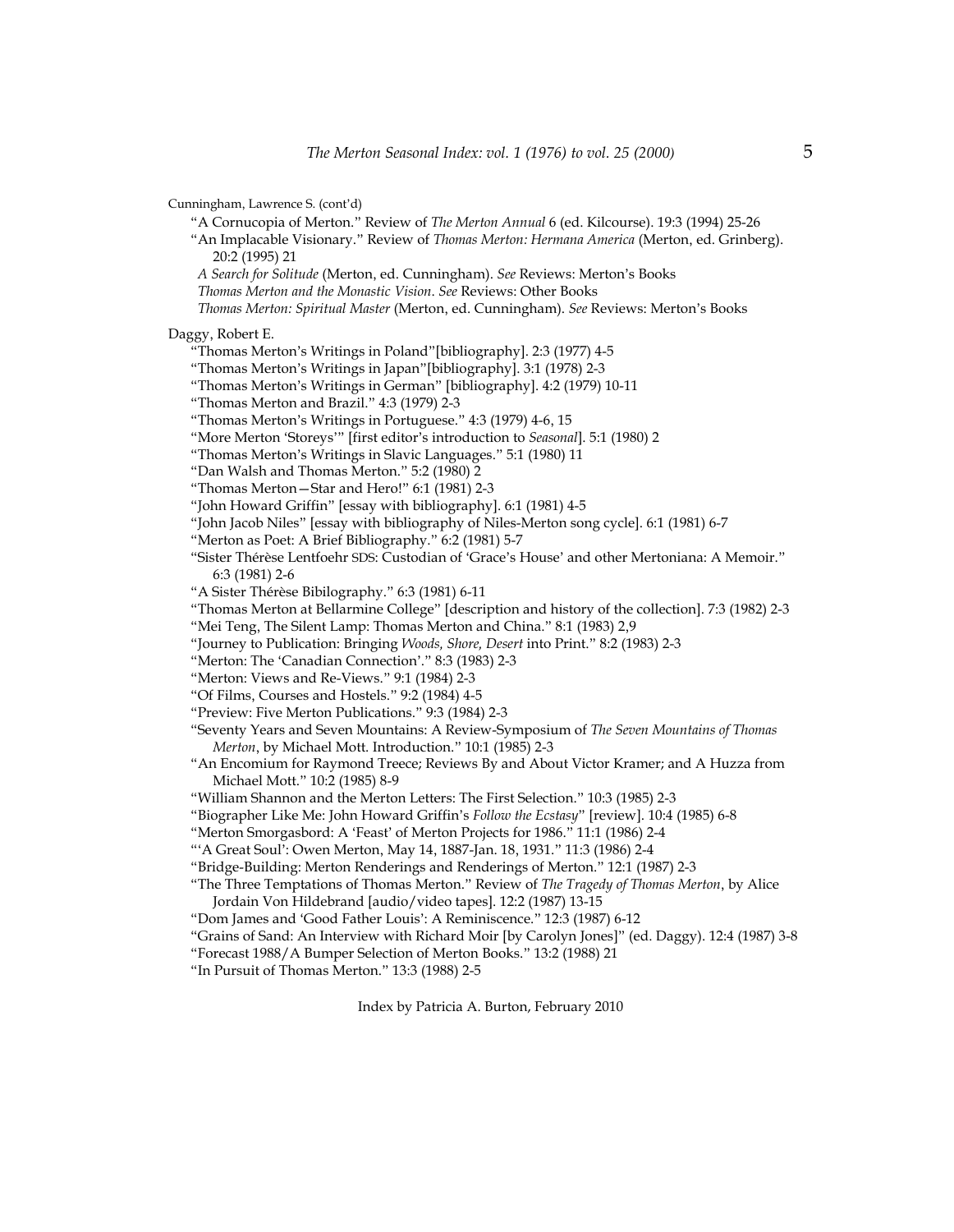Daggy, Robert E. (cont'd)

- "Thomas Merton (1915-1968): Conferences, Commemorations, Festivals, Books, Articles, and Festschrifts Twenty Years Later." 13:4 (1988) 2-3
- "Merton: Islands, *The New Yorker*, and Other Connections." 14:1 (1989) 2-3
- "Merton: Kentucky Writers, Artists and Events." 14:2 (1989) 2-3
- "After the First General Meeting of the ITMS." 14:3 (1989) 2
- "Of Grace, Mystery, and Joy: The Second Volume of the *Merton Letters*." 14:4 (1989) 2-3
- "Women and Merton + ITMS General Meeting Reflections." 15:1 (1990) 2
- "Thomas Merton's 'Muse of Fire'." 15:2 (1990) 2-3
- "Thomas Merton and the East: A Reflection." 15:3 (1990) 2-3
- "Merton Connections: The Monastery of the Holy Spirit, Bobbie K. Owens, Least Heat Moon, and The Fourteen Carat Molehill." 15:4 (1990) 2-3
- "Merton and Initiation: Being 'Educated' and Educating." 16:1 (1991) 2-3
- "Thomas Merton in Belgium: A Report to the ITMS." 16:1 (1991) 24-25
- "Merton: The Desert and the Traveler." 16:2 (1991) 2-3
- "Merton and His Friends." 16:3 (1991) 2-3
- "Choirs of Millions: Thomas Merton and God's Creatures." Presidential Address at the Second Annual Meeting of ITMS, 13 June 1991. 16:3 (1991) 11-17
- "Of Merton and Dreams." 16:4 (1991) 2-3
- "Merton and the Feminine (Again!)." 17:1 (1992) 2-3
- "Merton the Writer (With Some Animadversions by the Writer Himself)." 17:2 (1992) 2-3
- "Turning on the 'Lamp': More Glimpses of the Life of Thomas Merton." 17:3 (1992) 2-3
- "Water, Woods and Walnuts: Traveling (with Merton in Tow) in the Beauty of the Natural World." 17:4 (1992) 2-3
- "Is Thomas Merton *au courant*?: A Reflection." 18:1 (1993) 2-3
- "Merton: Christ and the Desert." 18:2 (1993) 2-3
- "Thomas Merton: The Desert Call." 18:2 (1993) 8-15
- "Discoveries and Rediscoveries Twenty-Five Years after Thomas Merton's Death." 19:1 (1994) 2-4
- "Thomas Merton: Connections East and West more than Twenty-Five Years After his Death." 19:2 (1994) 2-3
- "After Summer Talk of Hogs, Irises, and First Day Covers / Why not some more Merton Anniversaries, Books and Annuals?" 19:3 (1994) 3-4
- "Anti-This and Anti-That: Thomas Merton's Experimentation and Protest." 19:4 (1994) 3
- "'Playing Before God': Wisdom, Freedom and Thomas Merton." 20:1 (1995) 3
- "Merton, the Movies, and 'The Image'." 20:2 (1995) 3
- "Thomas Merton and the Quiz Show Scandal: 'America's Loss of Innocence?'" 20:2 (1995) 4-11
- "Plays about Thomas Merton: Materials on File at the Thomas Merton Center" [list of 10 plays]. 20:2 (1995) 18
- "After Bonaventure: Keeping Peace in our Hearts." 20:3 (1995) 3
- "First of the Last?: The Publication of Merton's Personal Journals and the Death of a Friend." 20:4 (1995) 3
- "A Merton Mailbag (From Here and There)." 21:1 (1996) 3
- "Creativity and a '4': Thomas Merton's Developing Style." 21:2 (1996) 3
- "HurlyBurly Secrets: A Reflection on Thomas Merton's French Poems." 21:2 (1996) 19-26
- "Deep Conflict: Thomas Merton and William Carlos Williams' *In the American Grain.*" 25:3 (2000) 12-16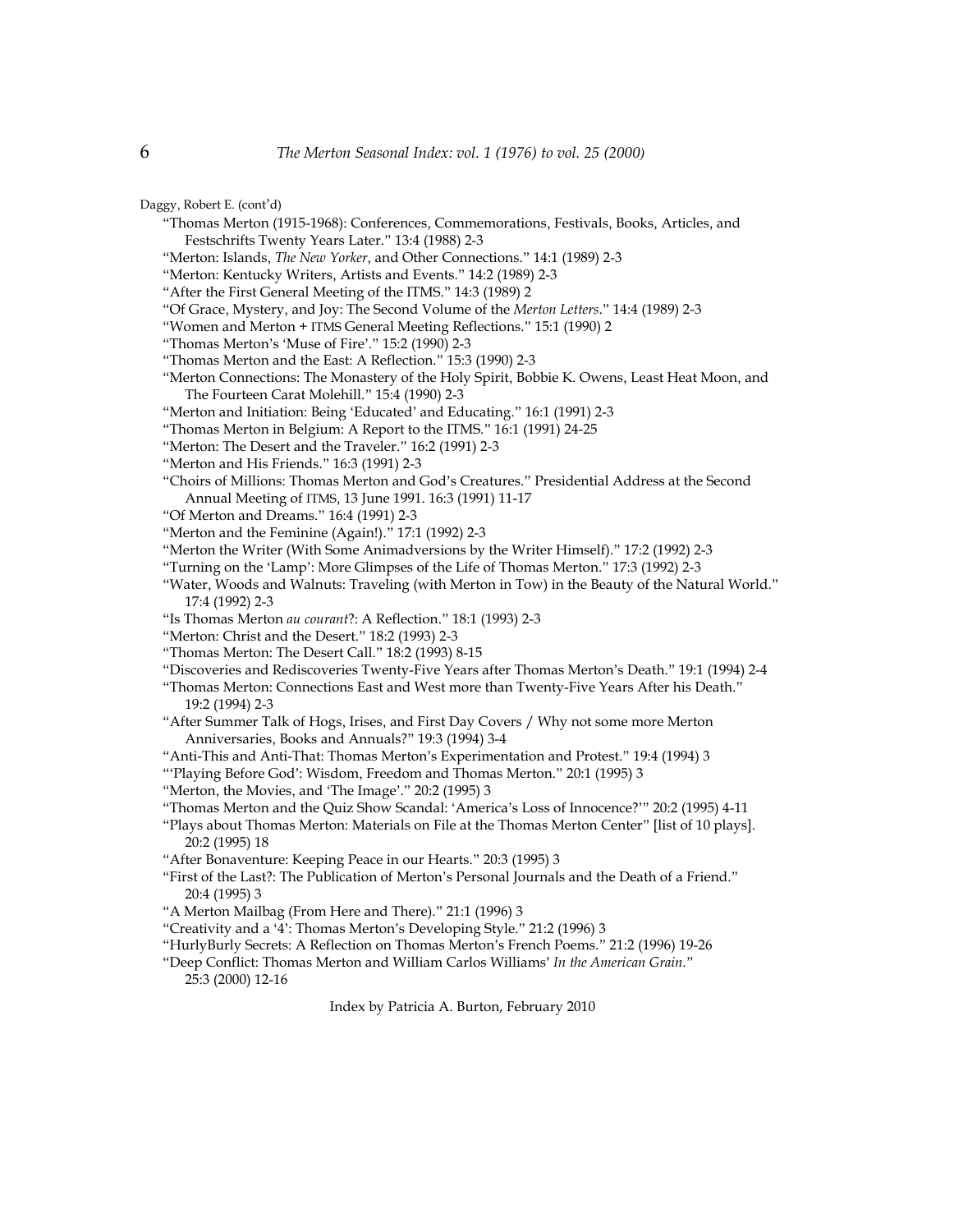Daggy, Robert E. (cont'd)

 *The Alaskan Journal of Thomas Merton* (ed. Daggy). *See* Reviews: Merton's Books  *Dancing in the Water of Life* (ed. Daggy). *See* Reviews: Merton's Books  *Encounter: Thomas Merton and D.T. Suzuki* (ed. Daggy). *See* Reviews: Merton's Books "*Honorable Reader*"*: Reflections on My Work* (ed. Daggy). *See* Reviews: Merton's Books  *Monks Pond* (facsimile, ed. Daggy)*. See* Reviews: Merton's Books  *The Road to Joy: Letters of Thomas Merton*. (ed. Daggy). *See* Reviews: Merton's Books  *Thomas Merton: A Comprehensive Bibliography* (ed. Breit and Daggy). *See* Reviews: Other Books  *Thomas Merton in Alaska: Prelude to the Asian Journal* (introd. Daggy). *See* Reviews: Merton's Books

*DAGGY, ROBERT E.* "In Memoriam: Robert E. Daggy." 22:4 (1997) 3-4

*DALAI LAMA. See* Merton's Friends

Davernson, Anne M. "Annual Celebrations." Review of *The Merton Annual* 8 and 9. 23:1 (1998) 29-32

de Andrade, Eduardo. "A Comment on Thomas Merton." 4:3 (1979) 7

de Waal, Esther. *A Seven Day Journey with Thomas Merton*. *See* Reviews: Other Books

#### Dear, John SJ.

"Merton as a Catholic Romantic." Review of *The Catholic Counterculture in America* (Fisher). 15:2 (1990) 18-20

"Contemplative Prayer is Subversive: Reading the Gospel—and Merton—in Jail." 19:4 (1994) 14-16 "Merton's Turn to the World, and Ours." Review of *Turning Toward the World* (Merton, ed. Kramer). 22:1 (1997) 26-30

 *Our God Is Nonviolent: Witnesses in the Struggle for Peace and Justice*. *See* Reviews: Other Books  *The Sound of Listening: A Retreat Journal from Thomas Merton*'*s Hermitage*. *See* Reviews:Other Books

Deignan, Kathleen CND. "Merton Made Audible." Review of *Heretic Blood: An Audiobiography* (Higgins). 24:2 (1999) 33-35

Del Prete, Thomas.

"Thomas Merton on Mark Van Doren: A Portrait of Teaching and Spiritual Growth." 16:1 (1991) 16-18

"Merton at Bonaventure: Some Student Recollections." 20:3 (1995) 10-12

"The Geography of Nowhere: Living Beyond Boundaries." Presidential Address, ITMS Sixth General Meeting at Waterloo ON. 24:3 (1999) 3-8

 *Thomas Merton and the Education of the Whole Person*. *See* Reviews: Other Books

- *DIAZ BLAITRY, TOBIAS.* "Thomas Merton in Panama: A Commentary on Tobias Diaz Blaitry's *Cuatro Poemas de Thomas Merton*," by Stefan Baciu. 16:1 (1991) 22-23
- Distefano, Anthony. "Dan Walsh's Influence on the Spirituality of Thomas Merton" [reprint from *Cistercian Studies*]. 5:2 (1980) 4-13
- Donnelly, Doris. "Merton's Legacy Distilled." Review of *The Intimate Merton: His Life from His Journals* (ed. Hart and Montaldo). 25:1 (2000) 27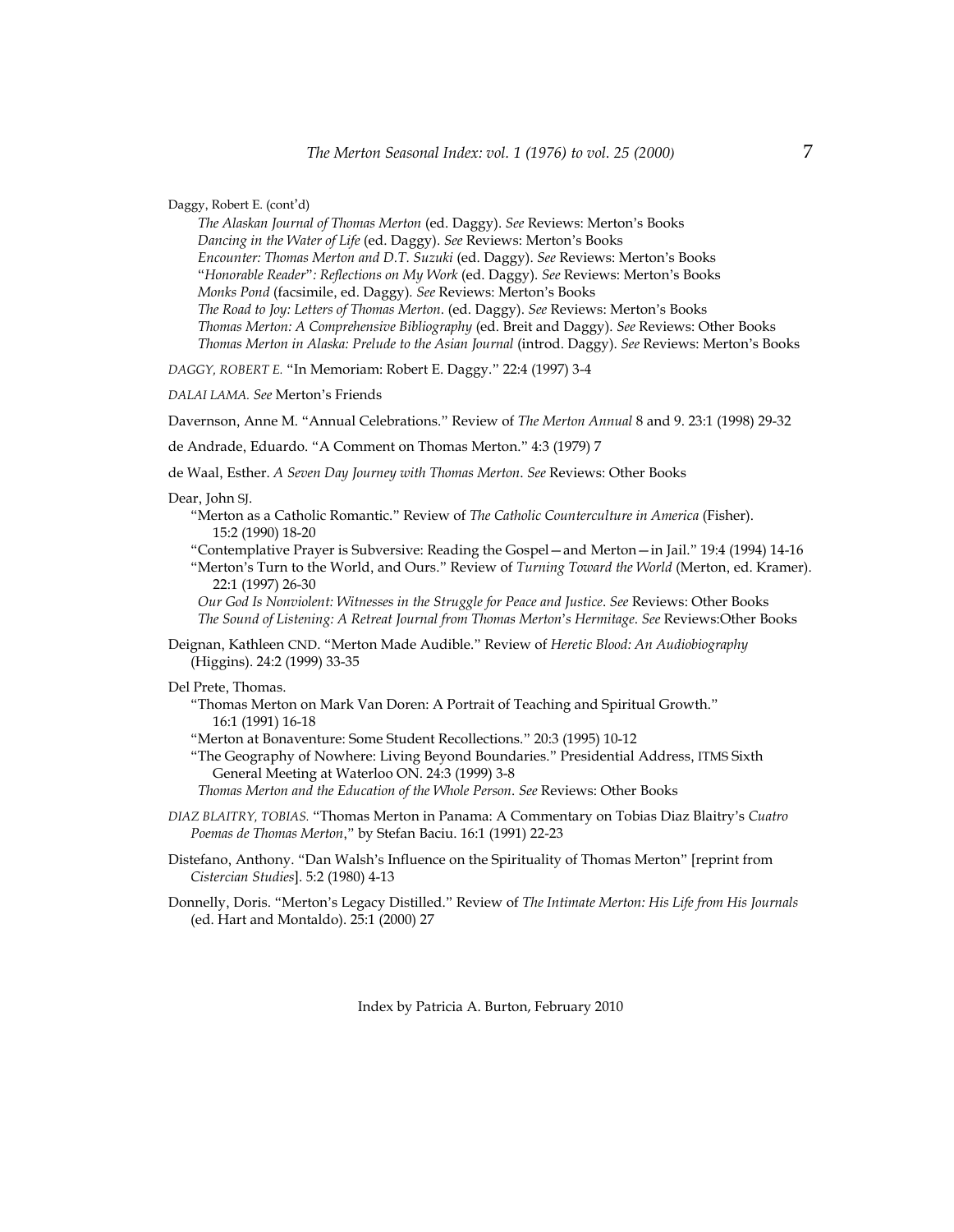Downey, Michael.

"The Third Collection of Merton Letters." Review of *The School of Charity* (ed. Hart). 16:2 (1991) 23-25  *Merton Annual* 8 (ed. Downey). *See* Reviews: Other Books  *Trappist: Living in the Land of Desire*. *See* Reviews: Other Books

Driskell, Leon V. "Momentary Stays." Review of *Death Eat* (Seitz). 12:3 (1987) 17-19

- D'Silva, Sister Teresita OSB. "Bangkok Diary—December 1968." 23:4 (1998) 3-10
- *DYLAN, BOB.* "Mind Guards Against the White Knight: Thomas Merton and Bob Dylan," by John Albert OCSO. 9:3 (1984) 4-10

Eastman, Patrick.

"'Already One, Becoming What We Are'—The Way to Go." 18:3&4 (1993) 4-5 "Practical Guidance on the Contemplative Way." Review of *The Contemplative Heart* (Finley). 25:4 (2000) 31-32

- *ELLUL, JACQUES.* "'Full of Firecrackers': Jacques Ellul and the Technological Critique of Thomas Merton," by Phillip M.Thompson. 25:1 (2000) 9-16
- Engelberg, Joseph. "Two Monks: A Visit to Dom James Fox's Hermitage; The Old Monk." 14:2 (1989) 10-13

English, John C. "Three Plays." Review of *Conscience and Conflict* (Padovano). 14:2 (1989) 18-19

Faggen, Robert, ed. *Striving Towards Being* (Merton and Milosz). *See* Reviews: Merton's Books

Farcé, Gilles. "Different Drummers: Thomas Merton and Henry Thoreau." 10:2 (1985) 2-6

Farley, Edward J."A Narrow Passageway." Review of *Beyond the Walls: Monastic Wisdom for Everyday Living* (Wilkes). 25:3 (2000) 34-35

Feiss, Hugh OSB, ed. *Essential Monastic Wisdom*. *See* Reviews: Other Books

Fennell, Francis L. "Tracking Pilgrims' Passages." Review of *Circuitous Journeys: Modern Spiritual Autobiography* (Leigh). 25:3 (2000) 31-33

Ferry, W.H.

"Notes on Walter Capps' *Preview of the Asian Journey*." 15:1 (1990) 26-28  *Letters from Tom: A Selection of Letters from Merton to W.H. Ferry*. *See* Reviews: Merton's Books *See also* Merton's Friends

Finley, James. *The Contemplative Heart*. *See* Reviews: Other Books

Finley, Mitch.

"Once My Merry Friend." Review of *Selected Letters of Mark Van Doren*. 12:2 (1987) 16-19 "Barry Ulanov: 'I Remember Tom with Great Fondness'." 19:3 (1994) 5-6

Fisher, James Terence.

"A Critical Period in Merton's Life." Review of *A Vow of Conversation* (Merton, ed. Stone). 13:4 (1988) 8-9

 *The Catholic Counterculture in America 1933-1962*. *See* Reviews: Other Books

Fisher, Jennifer. *Thomas Merton: Poet, Prophet, Priest*. *See* Reviews: Other Books Index by Patricia A. Burton, February 2010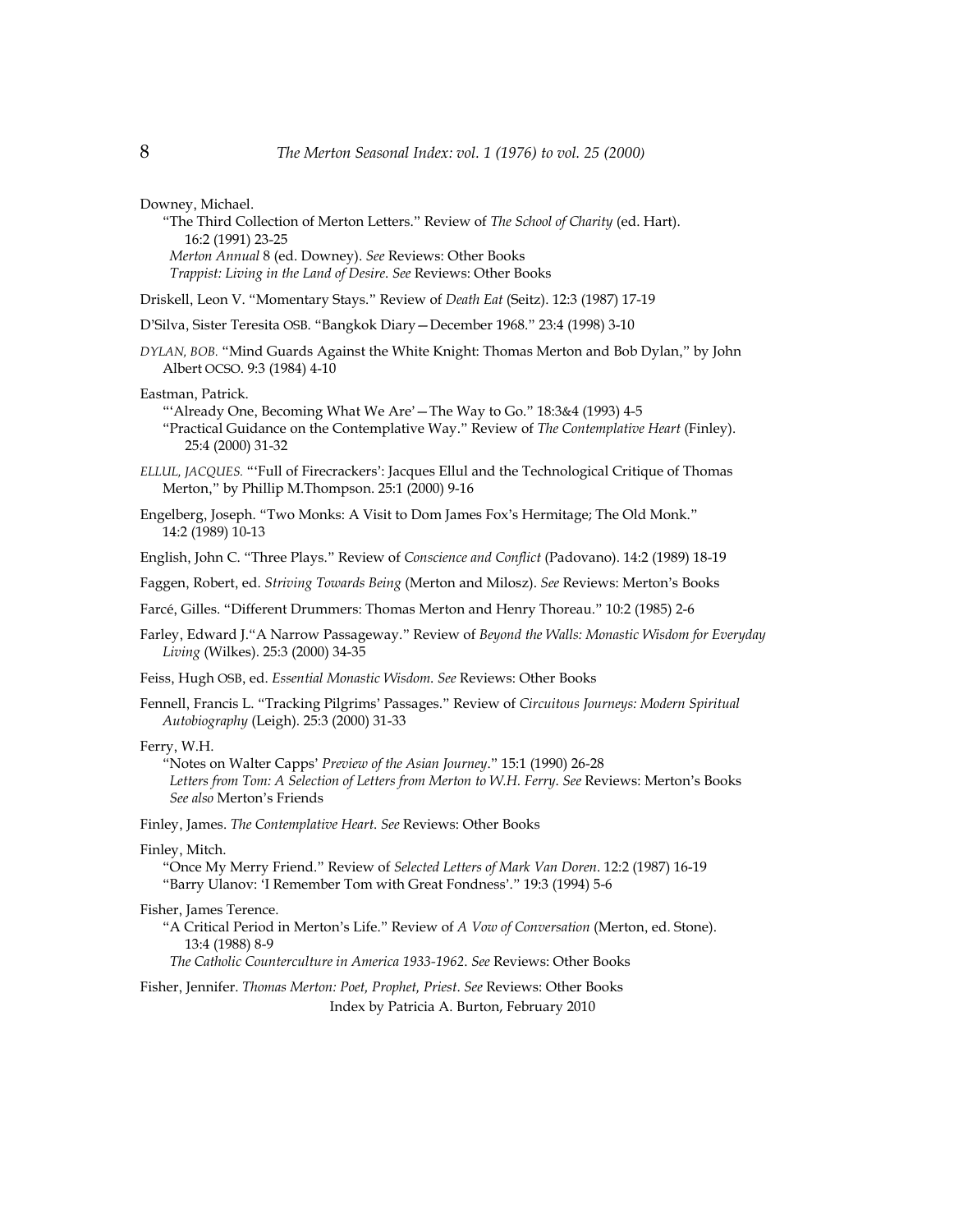Flournoy, Judith. "Thomas Merton and the Shakers." 22:1 (1997) 7-11

Ford, John H. "A Lasting and Productive Relationship." Review of *Merton and Walsh on the Person* (Imperato). 13:1 (1988) 14-15

Forest, Jim.

"Various Identities." Review of *The Seven Mountains of Thomas Merton* (Mott). 10:1 (1985) 16-18  *Finding Your Centre: A Journey with Thomas Merton*. *See* Reviews: Other Books  *Living With Wisdom: A Life of Thomas Merton*. *See* Reviews: Other Books  *Praying with Icons*. *See* Reviews: Other Books

*FOX, [DOM] JAMES.*

"The Passage of Abbot James Fox," by Patrick Hart OCSO. 12:3 (1987) 2-3

"On Dom James," by Matthew Kelty OCSO. 12:3 (1987) 4-5

"Dom James and 'Good Father Louis': A Reminiscence" (ed. Daggy). 12:3 (1987) 6-12 "A Visit to Dom James Fox's Hermitage," by Joseph Engelberg. 14:2 (1989) 10-13

France, Peter. *Hermits: The Insights of Solitude*. *See* Reviews: Other Books

Fullerton, Timothy.

"Sunday, Up at Louie's Place: Reflections on an Epiphany." 19:3 (1994) 18-20 "Old Desires and New." Review of *Learning to Love* (Merton, ed. Bochen). 22:4 (1997) 31-34

Ginn, Robert. "The Paradox of Solitude: Jack Kerouac and Thomas Merton." 24:2 (1999) 18-26

Giroux, Robert. "*Seven Storey Mountain* Still Going Strong after Fifty Years." 23:1 (1998) 5-6

Givey, David W. *The Social Thought of Thomas Merton*. *See* Reviews: Other Books

Gordy, Rose. "Will the Real Mary of Magdala Please Stand Up?" 21:1 (1996) 15-18

Gozier, André. *15 Days of Prayer with Thomas Merton*. *See* Reviews: Other Books.

Graham, Terry. "Telling the Untold Story." Review of *Merton and Sufism* (ed. Baker and Henry). 24:4 (1999) 20-25

Grayston, Donald.

"Thomas Merton and Family Violence." 8:3 (1983) 4-7

"Merton's Quarrel with Kanchenjunga." 11:2 (1986) 2-6

 *Thomas Merton: Pilgrim in Process* (ed. Grayston and Higgins). *See* Reviews: Other Books  *Thomas Merton: The Development of a Spiritual Theologian*. *See* Reviews: Other Books

Greenfield, Thomas A. "One Man Merton." Review of *Winter Rain: Six Images of Thomas Merton, A Play* (Padovano). 10:2 (1985) 12-13

Griffin, John Howard. *Follow the Ecstasy*. *See* Reviews: Other Books *See also* Merton's Friends

Grinberg, Miguel, ed. *Thomas Merton: Hermana America*. *See* Reviews: Merton's Books

Grip, Robert.

"The Merton Files: Washington Watches the Monk." 11:1 (1986) 5-7 "Merton's Foresight." Review of *Thomas Merton on Nuclear Weapons* (Powaski). 13:2 (1988) 16-17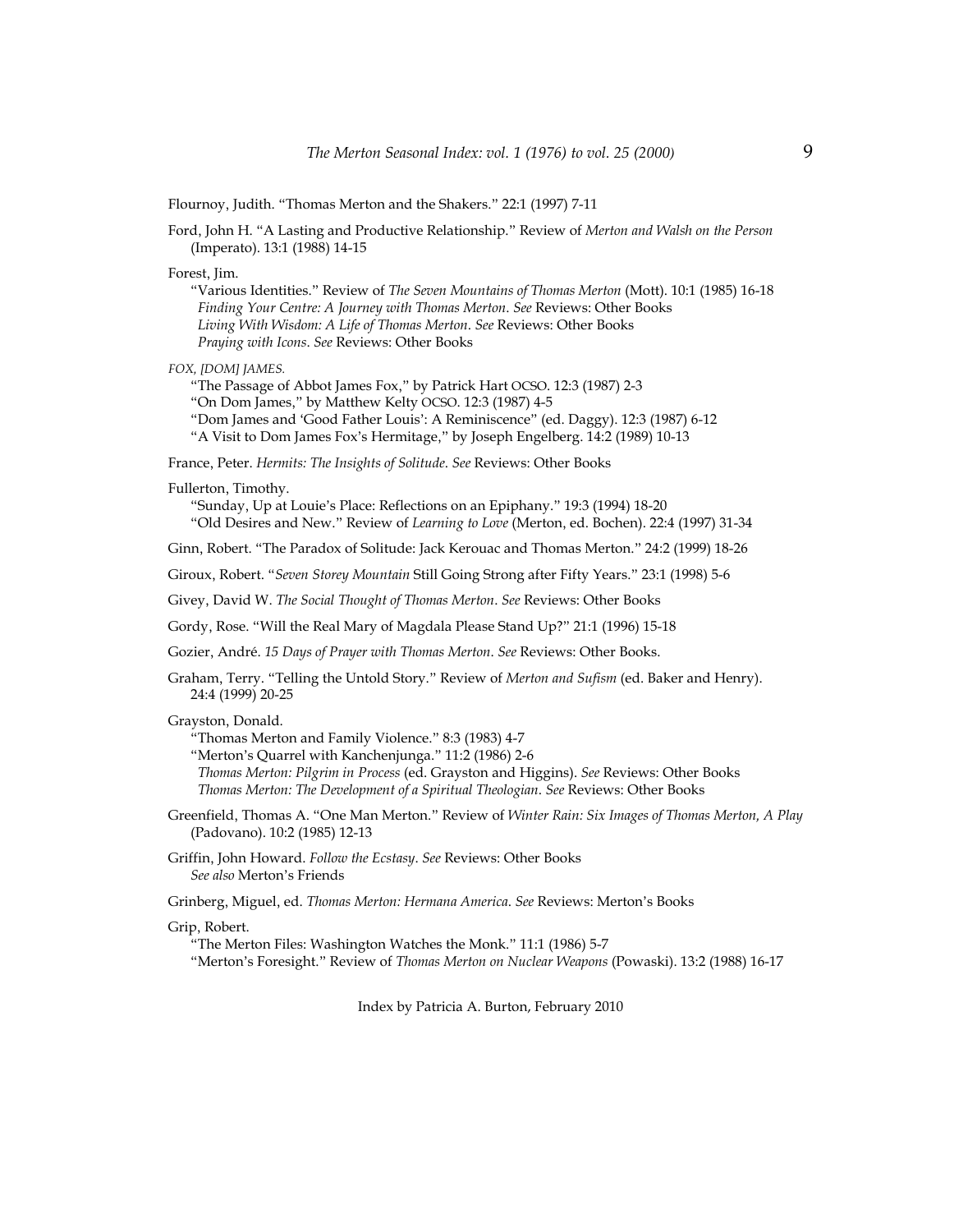Grip, Robert (cont'd)

- "Different People, Different Levels." Review of *The Road to Joy* (Merton, ed. Daggy). 14:4 (1989) 10-12
- "Pop's Office: A Reminiscence: Interview with Helen Kelly Phares." 16:1 (1991) 6-10
- "Learning about Merton High" [school named after Merton]. 16:1 (1991) 14-15
- "Prayerful Encounter." Review of *The Gethsemani Encounter* (ed. Mitchell and Wiseman). 22:4 (1997) 38-39
- "Looking for Faith in All the Wrong Places." Review of *Running to the Mountain* (Katz). 24:2 (1999) 36-37

Groves, Gerald. *Up and Down Merton*'*s Mountain*. *See* Reviews: Other Books

Guyton, Patrick F. "A Witness to Truth." Review of *Witness to Freedom* (Merton, ed. Shannon). 20:1 (1995) 23-25

Haase, Albert OFM. *Swimming in the Sun*. *See* Reviews: Other Books

Hailparn, Alfred B. "Thomas Merton and Alfred B. Hailparn: Two Recently Discovered Letters Concerning the 1937 *Columbian*." 14:4 (1989) 4-5

Hall, Wade.

- "A Southern Catholic Novelist Speaks." Review of *Conversations with Walker Percy* (ed. Lawson and Kramer). 10:4 (1985) 16-17
- "A Discerning Essayist." Review of *Random Essays: Recollections of a Publisher* (Laughlin). 15:3 (1990) 25-26

*HAMMER, VICTOR AND CAROLYN. See* Merton's Friends

*HANH, THICH NHAT. See* Merton's Friends

- Hart, Patrick OCSO.
	- "On the Photography of Thomas Merton." 4:1 (1979) 2
	- Review of *Words and Silence: On the Poetry of Thomas Merton* (Lentfoehr). 4:2 (1979) 12
	- "Photography and Prayer in Thomas Merton." 7:2 (1982) 2-5
	- "A Merton Commentary." Review of *Contemplation and Compassion (*Padovano). 9:3 (1984) 16
	- "Thomas Merton as a Paradigm of Christian Conversion." Review of *Christian Conversion* (Conn). 12:1 (1987) 18-19
	- "The Passage of Abbot James Fox." 12:3 (1987) 2-3
	- "'Das ist mein persönliches Gefühl': A Conversation with Brother Patrick Hart," by Kurt Remele [originally published in West Germany]. 12:4 (1987) 16-18
	- "Merton's Alaska Trek." Review of *The Alaskan Journal of Thomas Merton*. 13:3 (1988) 18-20
	- "The Center Dialogue." Review of *Preview of the Asian Journey*. 15:3 (1990) 23-24
	- "Notre Dame, Gethsemani and Thomas Merton." Review of *A Companion to Prayer*, sung by Notre Dame Folk Choir and Monastic Schola of Gethsemani Abbey (cassette tape). 16:3 (1991) 25-26 "The Journals of Thomas Merton: A Preview." 18:3&4 (1993) 26-27
	-
	- "The Dalai Lama Descends on Gethsemani: In Memory of Thomas Merton." 19:2 (1994) 7-9
	- "The Inner Journey of Thomas Merton." Review of *Finding Your Centre* (Forest). 19:4 (1994) 17
	- Editor's Note. "*Run to the Mountain*: Four More Journal Entries." 20:4 (1995) 4 "Thomas Merton's Eightieth Birthday is Celebrated in Prades." 21:1 (1996) 4-5
	- "Thomas Merton's Literary Estate: What Is Left to Be Published?" 25:3 (2000) 18-19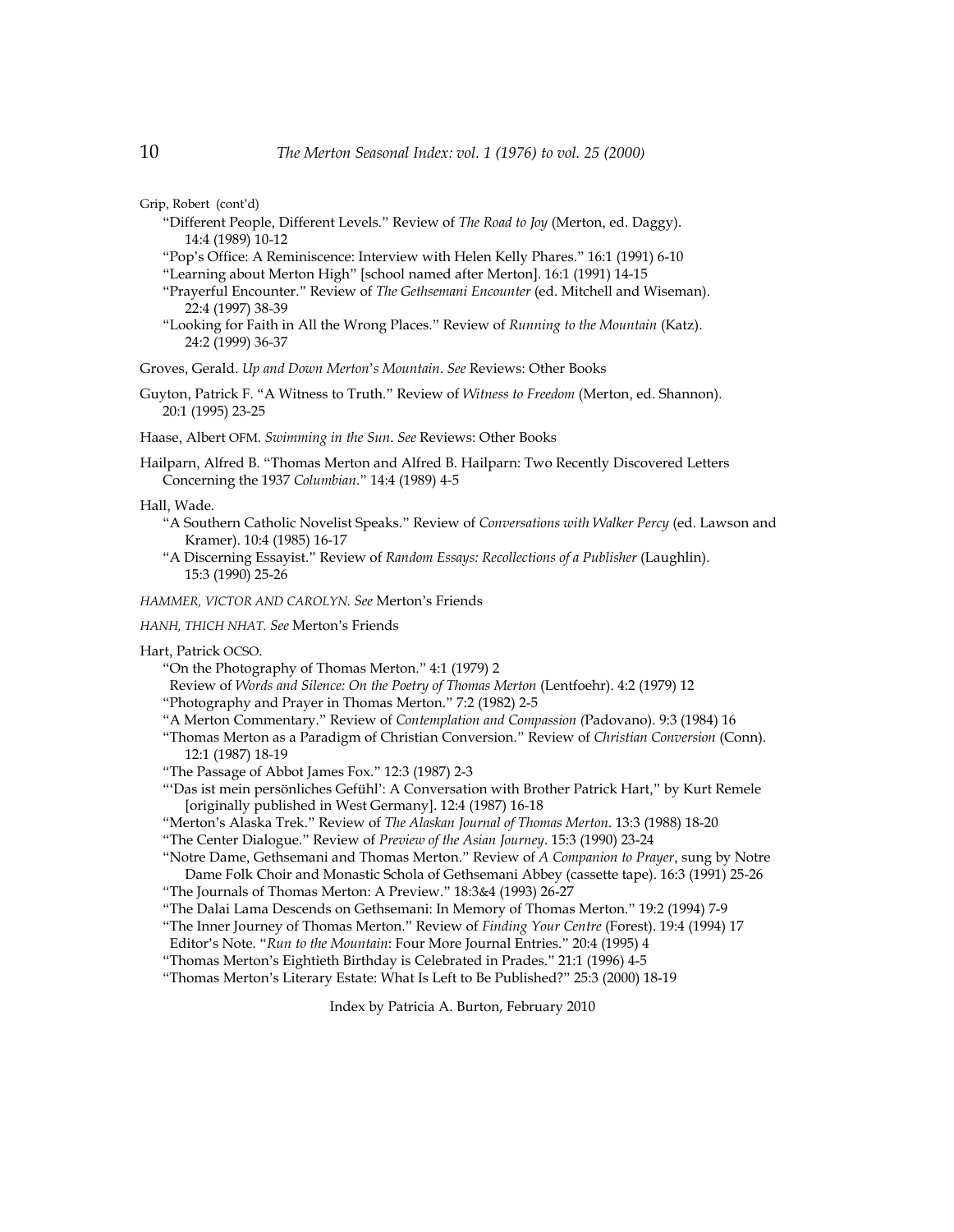Hart, Patrick OCSO (cont'd)

 *The Intimate Merton: His Life from His Journals* (ed. Hart and Montaldo). *See* Reviews: Merton's Books

 *The Legacy of Thomas Merton* (ed. Hart). *See* Reviews: Other Books

 *The Literary Essays of Thomas Merton* (ed. Hart). *See* Reviews: Merton's Books

 *The Monastic Journey* (ed. Hart, rev. ed.). *See* Reviews: Merton's Books

 *The Other Side of the Mountain* (ed. Hart). *See* Reviews: Merton's Books

 *Run to the Mountain* (ed. Hart). *See* Reviews: Merton's Books

 *The School of Charity: Letters of Thomas Merton* (ed. Hart). *See* Reviews: Merton's Books

 *Thomas Merton: First and Last Memories*. *See* Reviews: Other Books

 *Thomas Merton/Monk: A Monastic Tribute* (new and enlarged, ed. Hart). *See* Reviews: Other Books

Haughton, Rosemary. "Two Questions." Review of *The Seven Mountains of Thomas Merton* (Mott). 10:1 (1985) 6-7

## Hauser, Richard J*.* SJ.

"A Personal Interpretation: Anthony Padovano's *Human Journey*" [review]. 10:4 (1985) 9-10  *Moving in the Spirit: Becoming a Contemplative in Action*. *See* Reviews: Other Books

Healey, Charles J. SJ. *Modern Spiritual Writers: Their Legacies of Prayer*. *See* Reviews: Other Books

Hempstead, S. Christian. "The Traveling of Clarity." Review of *Gethsemani Poems*, by J.T. Ledbetter. 20:2 (1995) 24-25

Hempstead[-Milton], Sheila M.

"Emblems of Birds: Birds as Symbols of Grace in Three Poems by Thomas Merton" [Elias—Variations on a Theme; Stranger; O Sweet Irrational Worship]. 18:1 (1993) 16-24 "Some of the Treasures of a Sunday Afternoon" [family of Ruth Jenkins Merton]. 19:1 (1994) 4-6 "Merton's Search for Paradise and his Integration of Ruth Merton, Sophia and Mary." 21:1 (1996) 9-14

Hendrick, George, ed. *Selected Letters of Mark Van Doren*. *See* Reviews: Other Books

## Henken, Ted.

"The Logic of Mass Destruction: Modern Knowledge, Kafka, and Thomas Merton's Poetry." 19:4 (1994) 10-13

"Henry David Thoreau and Thomas Merton: The Transformation of Individual Experience into Universal Myth." 22:2 (1997) 13-22

Henry, Gray. *Merton and Sufism: The Untold Story* (ed. Baker and Henry). *See* Reviews: Other Books

# Higgins, Michael W.

"Testament of Griffin's Friendship." Review of *Follow the Ecstasy* (Griffin). 9:1 (1984) 12-13 "A Gentle and Gracious Critic." Review of *Thomas Merton, Monk and Artist* (Kramer).

13:4 (1988) 22-23

 *Heretic Blood: An Audiobiography* (audiotape). *See* Reviews: Other Books  *Heretic Blood: The Spiritual Geography of Thomas Merton*. *See* Reviews: Other Books  *Thomas Merton: Pilgrim in Process* (ed. Grayston and Higgins). *See* Reviews: Other Books

Hill, Robert. "Imagination and Catholicism: A Contradiction?" Review of *The Catholic Imagination in American Literature* (Labrie). 22:3 (1997) 27-29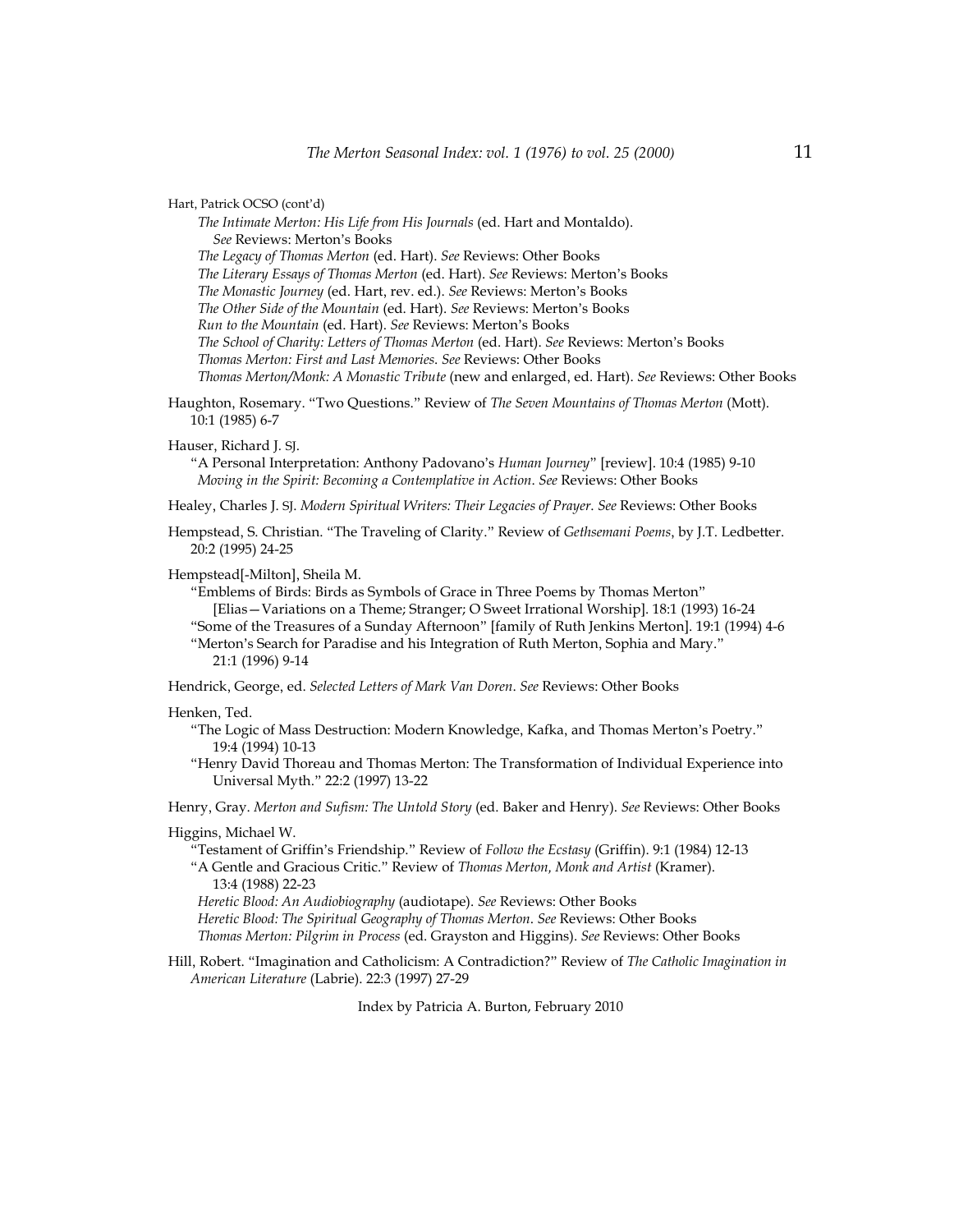- *HILLESUM, ETTY.* "Enthusiasm for Merton, Bonhoeffer and Hillesum." Review (by Paul M. Pearson) of *Dark Night Spirituality* (King). 20:4 (1995) 27
- Hinson, E. Glenn. "Service to Mertonophiles." Review of *Thomas Merton: The Development of a Spiritual Theologian* (Grayston). 11:2 (1986) 12-13
- Holbrook, Paul Evans. *An Introduction to Victor and Carolyn Hammer. See* Reviews: Other Books
- Holloway, James Y. Review of "A Thomas Merton Symposium," *The Kentucky Review* VII:2 (ed. Birchfield). 13:1 (1988) 16-17

*HUXLEY, ALDOUS.*

"Thomas Merton and Aldous Huxley," by Judith Anderholm. 16:2 (1991) 8-10 "Huxley's *Ends and Means* Revisited," by Chalmers MacCormick. 19:3 (1994) 7-11

Imperato, Robert.

"Thomas Merton and Daniel Clark Walsh." 13:1 (1988) 2-5  *Merton and Walsh on the Person*. *See* Reviews: Other Books

Inchausti, Robert.

"An Ironic Success Story." Review of *Catholics and American Culture* (Massa). 24:3 (1999) 24-27  *Thomas Merton*'*s American Prophecy*. *See* Reviews: Other Books

*INTERNATIONAL THOMAS MERTON SOCIETY* (and Affiliates).

- "A Belgian Merton Symposium: 'God geeft de mensen een mens' 26-27 Oct. 1985, Bruges, Belgium," by Constant Broos. 11:1 (1986) 16-17
- "A Letter from William H. Shannon, March 19, 1988" [re: the new ITMS]. 13:2 (1988) 3-4

"After the First General Meeting of the ITMS," by Robert E. Daggy. 14:3 (1989) 2

- "The Farmer From Nelson County." Presidential Address in Celebration of "The Joy of the Cosmic Dance," ITMS First General Meeting, 25 May 1989, by William H. Shannon. 14:3 (1989) 3-7
- "'Do This in Memory of Me.'" Homily from the ITMS First General Meeting for the Feast of Corpus Christi, Commemorating Thomas Merton, Gethsemani, 28 May 1989, by Flavian Burns OCSO. 14:3 (1989) 8-9
- "Merton's Secret." Homily from the ITMS First General Meeting, for the 40th Anniversary of Thomas Merton's Ordination, Bellarmine College, 26 May 1989, by Paul J. McGuire SCJ. 14:3 (1989) 10-12

"[Women and Merton +] ITMS General Meeting Reflections," by Robert E. Daggy. 15:1 (1990) 2

- "Musings on Mystical, Musical Merton, Maker of World Community: After the First General Meeting," by Beverly Anne LoGrasso. 15:1 (1990) 23-25
- "Thomas Merton in Belgium: A Report to the ITMS," by Robert E. Daggy [Re: the *Mertonvrienden* in Belgium]*.* 16:1 (1991) 24-25
- "Reflections on the Second General Meeting of the ITMS," by Geoffrey M. Robarge. 16:3 (1991) 10

"Choirs of Millions: Thomas Merton and God's Creatures." Presidential Address at the Second Annual Meeting of ITMS, 13 June 1991, by Robert E. Daggy. 16:3 (1991) 11-17

- "A Life without Care: 14 June 1991." Homily to Second General Meeting of the ITMS, by William H. Shannon. 16:3 (1991) 18-20
- "Homily 11th Sunday: 16 June 1991." To Second General Meeting of ITMS, by John Eudes Bamberger OCSO. 16:3 (1991) 20-21
- "'Already One, Becoming What We Are'—The Way to Go" [ITMS Third General Meeting], by Patrick Eastman. 18:3&4 (1993) 4-5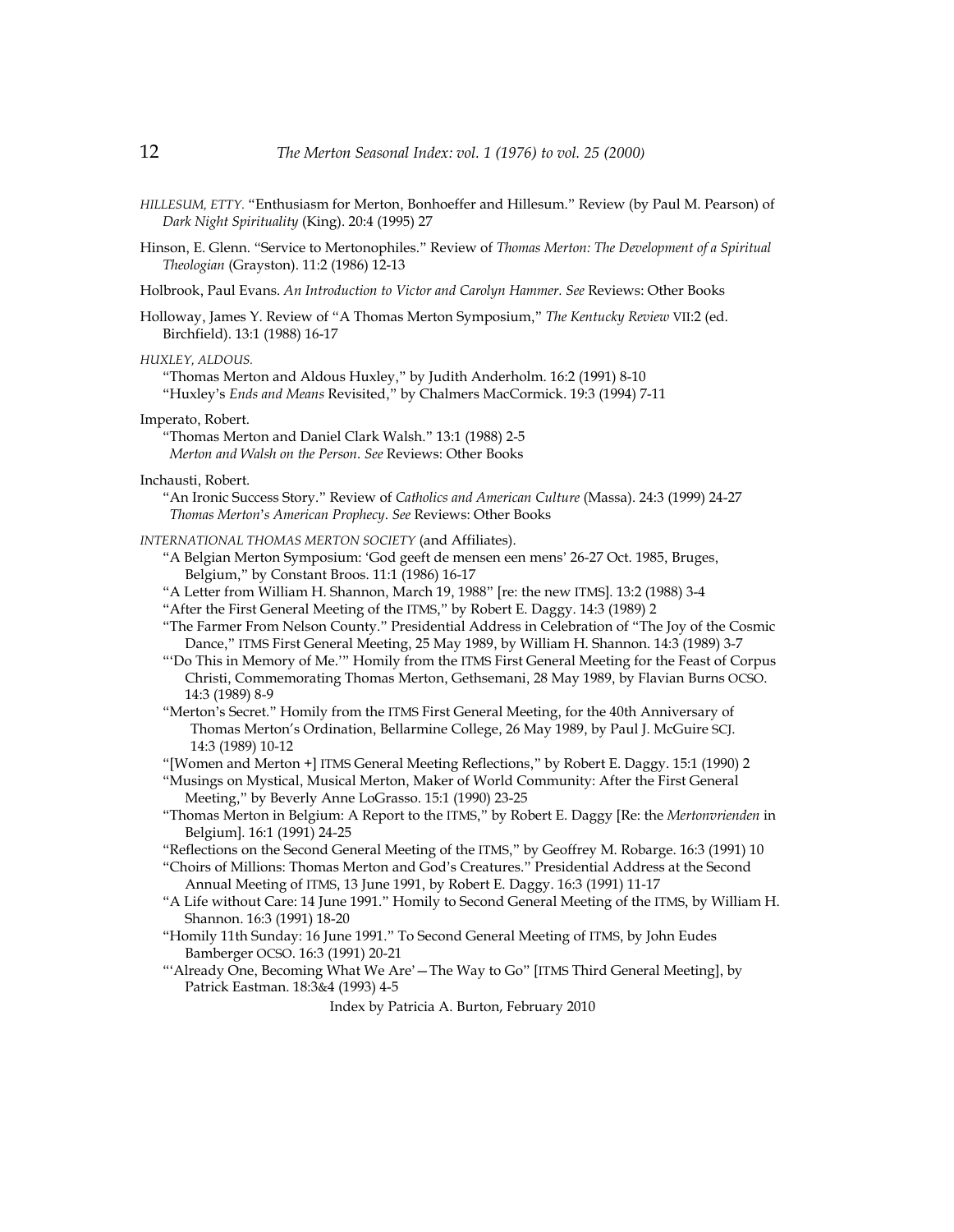*INTERNATIONAL THOMAS MERTON SOCIETY* (cont'd)

- "The Heresy of Individualism." ITMS Presidential Address, Third General Meeting, by Bonnie Thurston. 18:3&4 (1993) 6-9
- "Formation of the Thomas Merton Society (of Great Britain and Ireland)," by Paul M. Pearson. 19:1 (1994) 15-16
- "Thomas Merton: A Prophet for the 21st Century." Presidential Address, ITMS Fourth General Meeting, St. Bonaventure Univ. 15 June 1995, by James Conner OCSO. 20:3 (1995) 4-8
- "Merton on the Eve of the Third Millenium." Presidential Address, Fifth General Meeting of ITMS at Mobile, AL, by Patrick F. O'Connell. 22:3 (1997) 3-9
- "The Geography of Nowhere: Living Beyond Boundaries." Presidential Address, ITMS Sixth General Meeting at Waterloo ON, by Thomas Del Prete. 24:3 (1999) 3-8
- "A Country Whose Center is Everywhere: Merton at the Mim Tea Estate." ITMS Sixth General Meeting Springboard Address, by Erlinda G. Paguio. 24:3 (1999) 10-17
- Irish, Marc. "Collecting Merton." 15:4 (1990) 23-24
- Jackson, Augustine OCSO. "Wisdom Ever Ancient, Ever New, Ever Beautiful." Review of *Essential Monastic Wisdom: Writings on the Contemplative Life* (ed. Feiss). 25:2 (2000) 41-42
- Judge, Maria S. "A Merton Journey." 17:4 (1992) 13-19
- *KAFKA, FRANZ.* "The Logic of Mass Destruction: Modern Knowledge, Kafka, and Thomas Merton's Poetry," by Ted Henken. 19:4 (1994) 10-13
- Kartholl, Leslie Ann. "'Testimony' to a Vision Shared." 25:4 (2000) 19-21
- Katz, Jon. *Running to the Mountain: A Journey of Faith and Change*. *See* Reviews: Other Books
- *KEATS, JOHN.* "*New Seeds of Contemplation* and John Keats' 'Vale of Soul-Making'," by John Noffsinger. 24:3 (1999) 19-23
- Keeler, Robert F. "Mapping Merton through Blake." Review of *Heretic Blood* (Higgins). 24:1 (1999) 20-22

Kelly, Jack. "Giving Up Everything." Review of *Run to the Mountain* (Merton, ed. Hart). 20:4 (1995) 11-12

Kelly, Marcia and Jack.

"Conversation with Robert Lax" [interview]. 16:3 (1991) 4-9

 *Sanctuaries: A Guide to Lodgings in Monasteries, Abbeys and Retreats*. *See* Reviews: Other Books

Kelly, Timothy OCSO.

"On the Edge of a Great Realization" [dedication remarks for new Merton Center, Oct. 1997]*.* 23:1 (1998) 4-6

"Signs of God in Our Midst." Homily Commemorating the Anniversary of the Death of Thomas Merton, Dec. 10, 1999. 25:1 (2000) 3-5

 *Holy Folly: Short and Tall Tales from the Abbey of Gethsemani*. *See* Reviews: Other Books

# Kelty, Matthew OCSO.

"Merton: Monitoring Self." Review of *The Hidden Ground of Love* (Merton, ed. Shannon). 10:3 (1985) 12-13 "On Dom James." 12:3 (1987) 4-5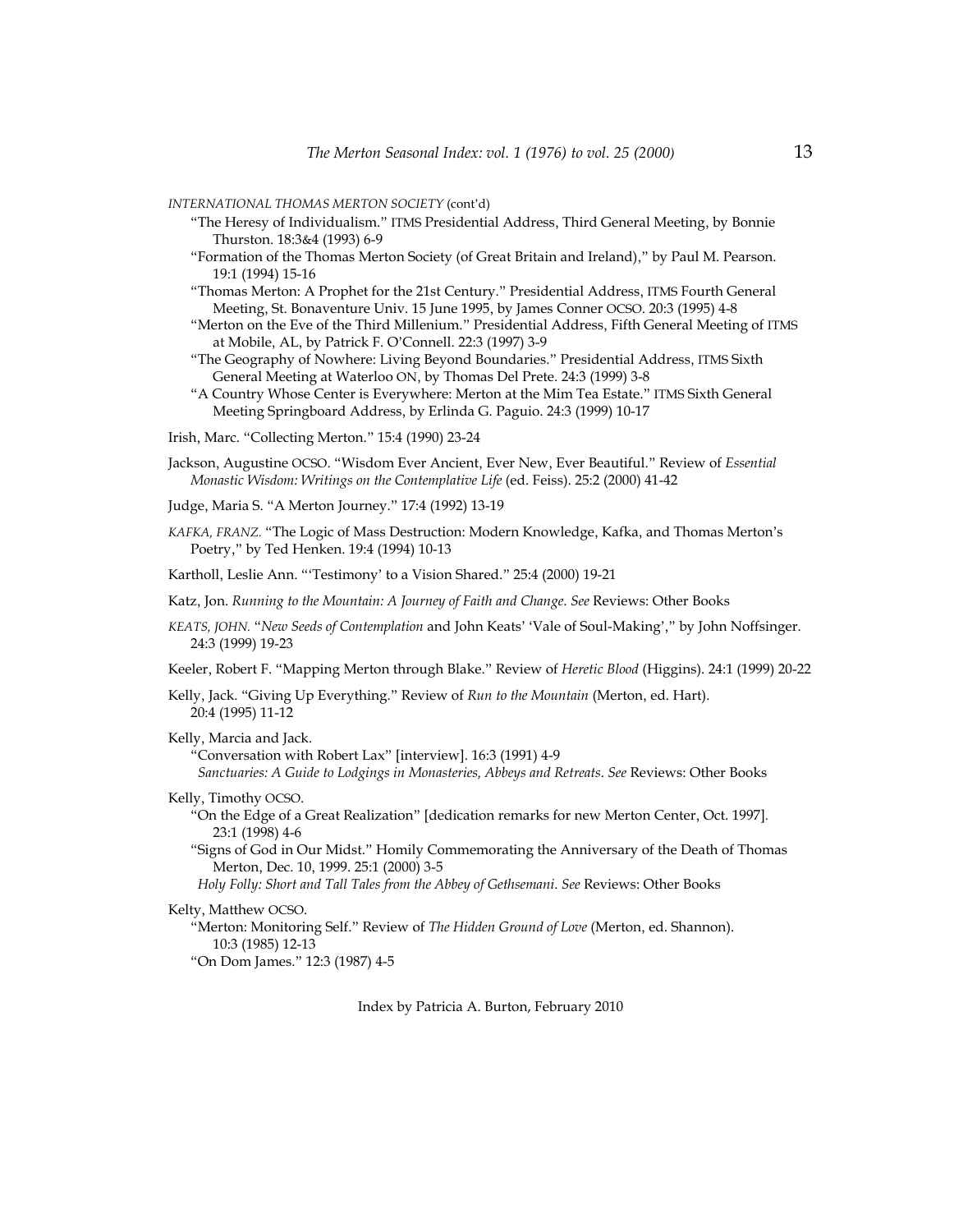Kelty, Matthew OCSO (cont'd)

"Touched by Fire: An Anniversary Homily." Cathedral of the Assumption, Dec. 10, 1998. 24:1 (1999) 15-17

 *My Song is of Mercy: Writings of Matthew Kelty*. *See* Reviews: Other Books

*KEROUAC, JACK.* "The Paradox of Solitude: Jack Kerouac and Thomas Merton," by Robert Ginn. 24:2 (1999) 18-26

Kienzle, William X. *Masquerade*. *See* Reviews: Other Books

Kiernan, Jeffrey T. "Mentor for a New Generation." Review of *Thomas Merton: Poet, Prophet, Priest* (Bryant). 23:2 (1998) 25-26

Kilcourse, George A.

 [Review of] *Thomas Merton, Monk and Poet: A Critical Study* (Woodcock). 3:2 (1978) 4 Interview with Fr. Alexander Schmemann, Mar. 8, 1980 [on ecumenical subjects]. 5:1 (1980) 6-10 "New Phase of Merton Studies." Review of *Letters from Tom* (Merton and Ferry*)*. 9:2 (1984) 14-15 "Merton's Own Authentic Voice of the Moment." Review of *The Courage for Truth* (Merton, ed. Bochen). 19:1 (1994) 26-29  *Ace of Freedoms: Thomas Merton*'*s Christ*. *See* Reviews: Other Books  *Merton Annual* 6 (ed. Kilcourse). *See* Reviews: Other Books  *Merton Annual* 9 (ed. Kilcourse). *See* Reviews: Other Books  *Merton Annual* 11 (ed. Kilcourse). *See* Reviews: Other Books

Kilgore, Diane L. "Early Merton for Early Morning." Review of *Mornings with Thomas Merton* (ed. Blattner). 24:1 (1999) 25-26

King, John E.

- "Identifying Hammer Editions of Merton." Review of *An Introduction to Victor and Carolyn Hammer,* compiled by Paul Holbrook. 21:1 (1996) 28-29
- "A Small Disagreement with Fr. Basil Pennington…What is Thomas Merton's First Book?" 21:4 (1996) 7-11
- "Finding the Thomas Merton Bibliographies: Identifying Source Documents." 22:4 (1997) 21-26

King, Peter. *Dark Night Spirituality*. *See* Reviews: Other Books

King, Thomas M. SJ.

"Thomas Merton on Pierre Teilhard de Chardin." 10:4 (1985) 2-4 "Berrigan: Artist and Activist." Review of *The Writings of Daniel Berrigan* (Labrie). 15:2 (1990) 20-22  *Enchantments: Religion and the Power of the Word*. *See* Reviews: Other Books  *Merton: Mystic at the Center of America*. *See* Reviews: Other Books

Koch, William.

"Realized Eschatology in Merton's *A Vow of Conversation*." 14:1 (1989) 16-17

- "Quixotic Merton." Review of *Enchantments: Religion and the Power of the Word* (King). 15:2 (1990) 22-25
- "Thomas Merton and Walt Whitman: Seekers of the 'Passage to India'." 16:2 (1991) 15-18
- "The Love Poems of Thomas Merton: On Being a Hermit in Love." 17:1 (1992) 16-19
- "Personal Collage of Thomas Merton." Review of *Meditations with Merton* (Vandergrift). 19:2 (1994) 25-26
- "The Solitude of Lograire." 23:3 (1998) 13-17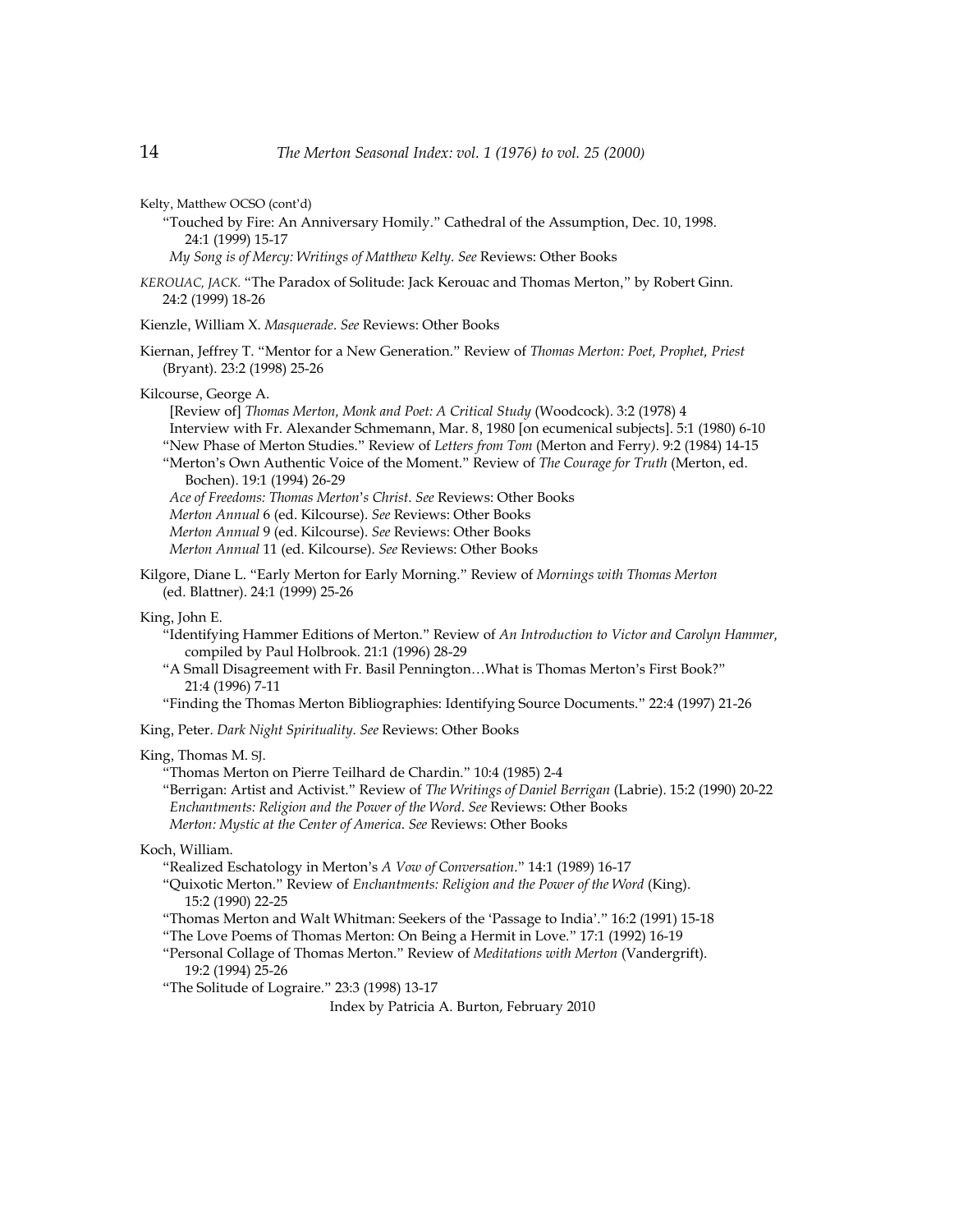Kocka, David OFMConv.

- "A Song of Syllables: Merton an Artist in Art." 14:1 (1989) 4-9
- "Poetic Anguish." Review of *The Mechanic of Tears* (Seitz). 17:2 (1992) 22-28

Kountz, Peter. *Thomas Merton as Writer and Monk: A Cultural Study*. *See* Reviews: Other Books

Kramer, Victor A.

- "Merton: Talk for a Television Program." Review of *Merton, By Those Who Knew Him Best* (ed. Wilkes). 10:2 (1985) 14-15
- "Thomas Merton Oral History: A Beginning—A Report on Nineteen Archival Interviews." 11:2 (1986) 8-9
- "Victor Kramer replies to Michael Higgins's review of *Thomas Merton: Monk and Artist* ('A Gentle and Gracious Critic,' *Merton Seasonal*, Autumn 1988)." 14:2 (1989) 27
- "A Call for Additional Oral History: Merton, The Guestmaster, 'The Fat Boy' and Monasticism." 15:4 (1990) 20-23

 *Conversations with Walker Percy* (ed. Kramer). *See* Reviews: Other Books

- *The Merton Annual* 7 (ed. Kramer). *See* Reviews: Other Books
- *The Merton Annual* 10 (ed. Kramer). *See* Reviews: Other Books
- *The Merton Annual* 12 (ed. Kramer). *See* Reviews: Other Books
- *Thomas Merton*. [1984 ed.] *See* Reviews: Other Books
- *Thomas Merton, Monk and Artist* (rev. ed. 1988). *See* Reviews: Other Books

 *Turning Toward the World* (ed. Kramer). *See* Reviews: Merton's Books

Kristoff, Donna OSU. "Of Postcards, Pilgrims, and Prayer." Review of *Praying with Icons* (Forest). 23:3 (1998) 24-26

Kronenberg, James M. "Thomas Merton's *Love and Living*: A Review-Essay." 11:4 (1986) 16-19

Kropf, Richard W. "A Mixed Bag of Hermits." Review of *Hermits: The Insights of Solitude* (France). 23:3 (1998) 27-28

Labrie, Ross.

"Man in Motion." Review of *The Seven Mountains of Thomas Merton* (Mott). 10:1 (1985) 14-15 "Merton Amidst the Intellectuals." Review of *Thomas Merton*'*s American Prophecy* (Inchausti). 23:2 (1998) 23-24

 *The Catholic Imagination in American Literature*. *See* Reviews: Other Books  *The Writings of Daniel Berrigan*. *See* Reviews: Other Books

# Laughlin, James.

 *Random Essays: Recollections of a Publisher*. *See* Reviews: Other Books  *Thomas Merton and James Laughlin: Selected Letters* (ed. Cooper). *See* Reviews: Merton's Books

Lauridson, James R. "Merton and the Feminine: A Reflection." 15:1 (1990) 3-5

Lawson, Lewis A. *Conversations with Walker Percy* (ed. Lawson and Kramer). *See* Reviews: Other Books

Lax, Robert. "Reinhardt Slips into his Painting" [letter of Sept. 13, 1967]*.* 19:4 (1994) 7-8 *See Also* Merton's Friends

Least Heat Moon, William. "A Visit to Holy Spirit Monastery: Excerpts from *Blue Highways: A Journey into America*." 15:4 (1990) 4-6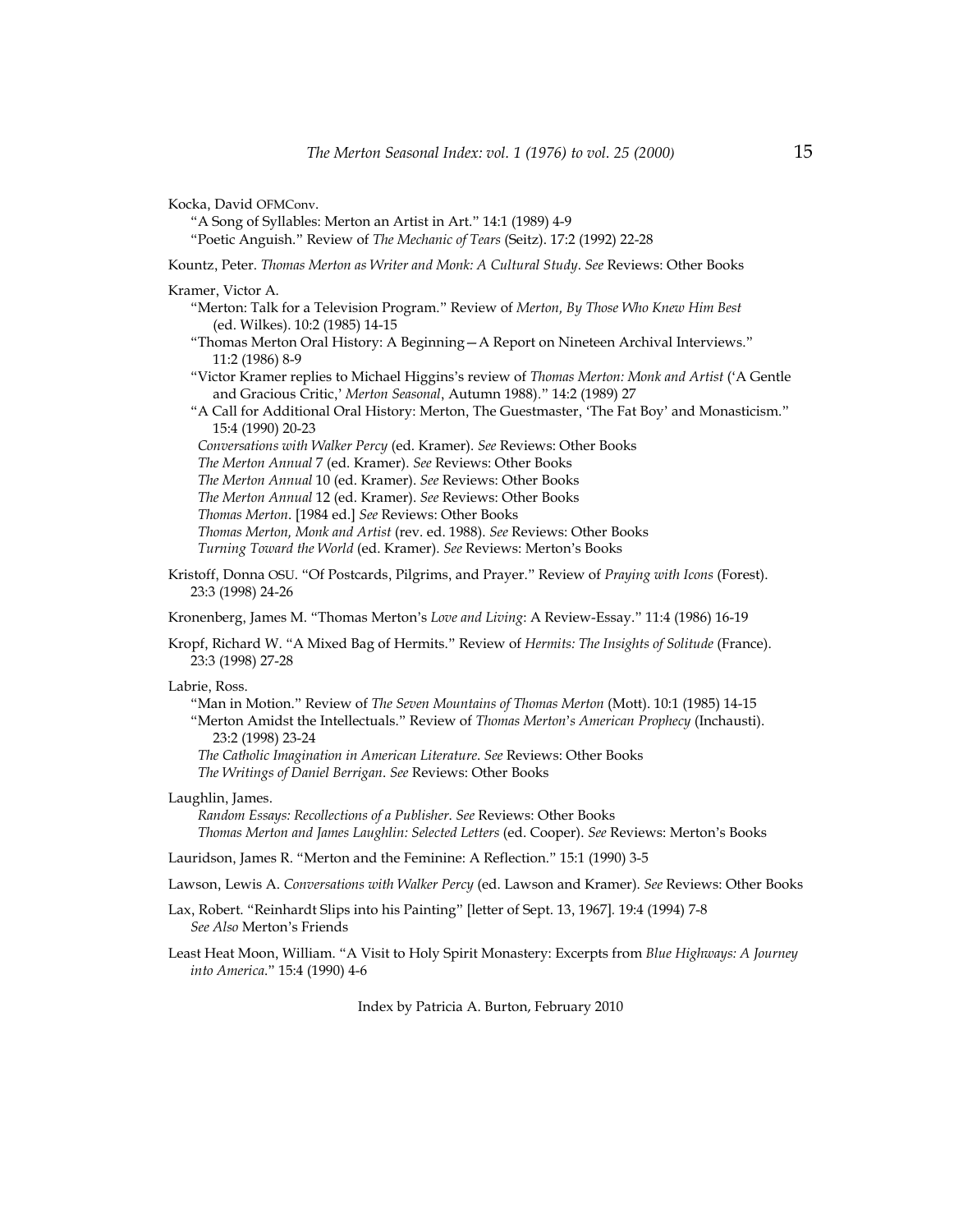Leax, John.

- [Review of] *The Collected Poems of Thomas Merton*. 3:1 (1978) 5 "Unifying Merton." Review of *Thomas Merton* (Kramer). 10:2 (1985) 18-19
- LeBeau, Dorothy . "A 'World' Divided in Two." Review of *Contemplation in a World of Action* (Merton, fwd. Coles), and *Solitude and Love of the World* (Merton, fwd. Walls). 24:4 (1999) 26-28

Ledbetter, J.T.

- "Tracking Merton in the U.K." 13:3 (1988) 10-15
- "'The Woman Thing'." 15:1 (1990) 9-14
- "Pacific Dreams: Meditating Merton at the Redwoods." 25:4 (2000) 23-26  *Gethsemani Poems*. *See* Reviews: Other Books

Lee, Cyrus.

- "Thomas Merton's Imitation of Chuang Tzu." 8:1 (1983) 3-8
- "Teaching Thomas Merton in China." 12:4 (1987) 9-13
- "'I Speak as Your Own Self': Review of *Chi Chung Shan: Mu-Den Tze Chuan*" [Chinese abridged version of *The Seven Storey Mountain,* trans. Lian Wei-teh (Peter Leung)]. 14:1 (1989) 20-21  *Thomas Merton and Chinese Wisdom*. *See* Reviews: Other Books

Leigh, David J. *Circuitous Journeys: Modern Spiritual Autobiography*. *See* Reviews: Other Books

- *LENTFOEHR, SISTER THÉRÈSE. See* Merton's Friends
- *LENTRICCHIA, FRANK.* "Piggybacking on Merton," by J.S. Porter [Merton and Denise Levertov, Frank Lentricchia]. 23:2 (1998) 19-22
- Levering, Philip. "Holy Editorial Foibles!" Review of *Holy Folly* (Quenon, Plante, Kelly). 24:1 (1999) 23-24

*LEVERTOV, DENISE.* 

- "Piggybacking on Merton," by J.S. Porter [Merton and Denise Levertov, Frank Lentricchia]. 23:2 (1998) 19-22
- "Poets of Pilgrimage: Thomas Merton (1915-1968) and Denise Levertov (1923-1997)," by Robert Waldron. 23:3 (1998) 20-23

Lewis, Gloria Kitto.

"Thomas Merton's Myth for Modern Times: A Tale of the City." 13:2 (1988) 10-15

"Defending One's Freedom." Review of *Witness to Freedom* (Merton, ed. Shannon). 20:1 (1995) 20-22 "Thomas Merton: Strategies of a Master Teacher of Poetry." 22:3 (1997) 17-20

- Liddell, Rose Annette SL. "What I Wear is Pants." Review of *Merton: An Enneagram Profile* (Zuercher). 21:2 (1996) 27-28
- Ligo, Vivian. "Bystander at the Abyss: A Contemplative's Vision of Liberation." 24:2 (1999) 3-9
- Lipsey, Roger. "Eyes for Art." Adapted from *An Art of Our Own: The Spiritual in Twentieth-Century Art*. 12:2 (1987) 10-11
- Lipski, Alexander. *Thomas Merton and Asia: His Quest for Utopia*. *See* Reviews: Other Books
- Loftus, John OFM. "Thomas Merton Commemorations at Bellarmine College, Dec. 3-10, 1978, with Reflections by Fr. John Loftus." 3:3 (1978) 3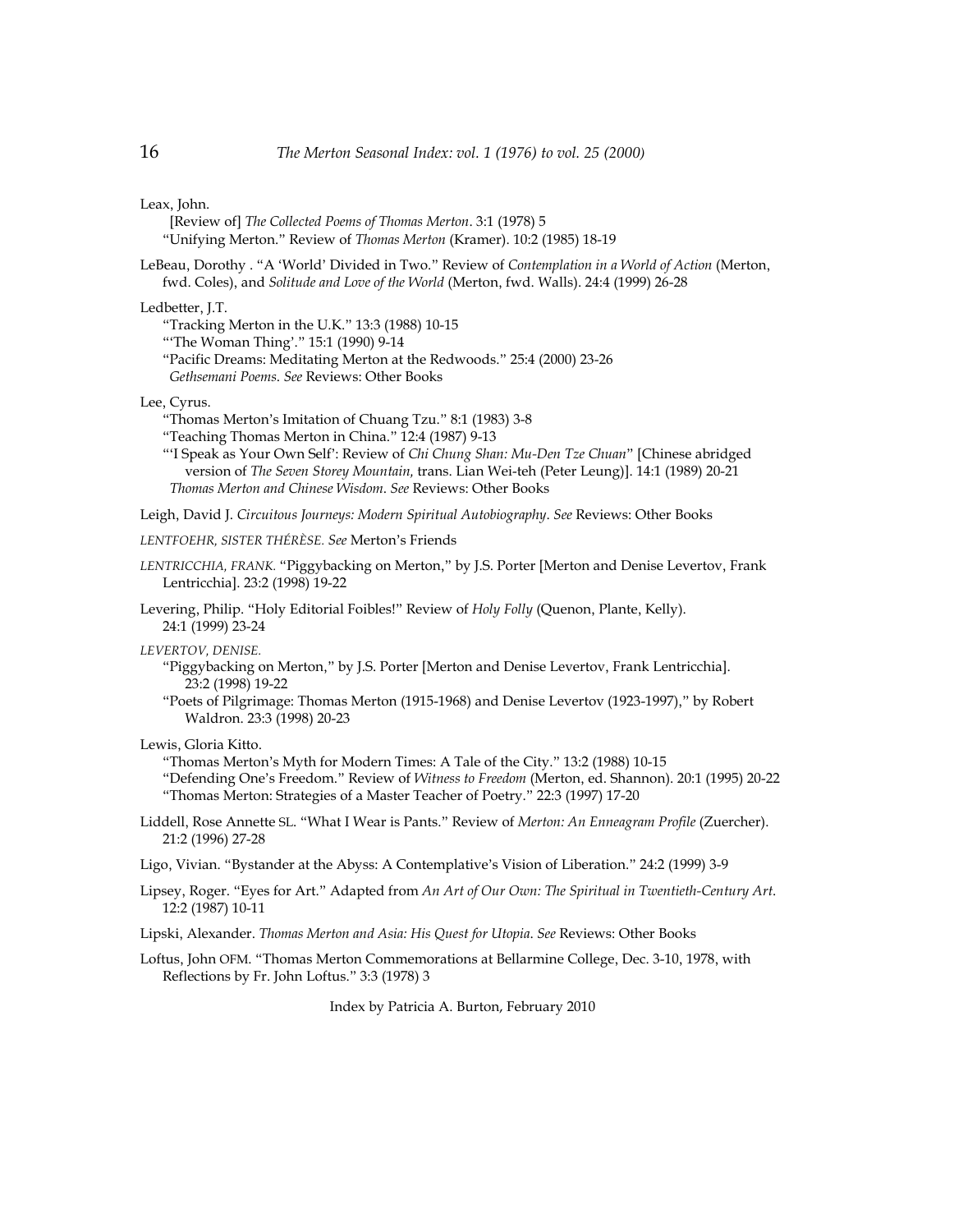- LoGrasso, Beverly Anne OSU. "Musings on Mystical, Musical Merton, Maker of World Community: After the First General Meeting." 15:1 (1990) 23-25
- *LORCA, FEDERICO GARCIA.* "Remembering Lorca: Merton's Tribute to a Poetic Master," by Patrick O'Connell. 21:2 (1996) 13-18

MacCormick, Chalmers.

"Eastern Exposure." Review of *Thomas Merton and Asia* (Lipski). 9:1 (1984) 6-7 "A Meeting of Hearts." Review of *Encounter: Thomas Merton and D.T. Suzuki* (ed. Daggy). 13:4 (1988) 6-7 "Huxley's *Ends and Means* Revisited." 19:3 (1994) 7-11

- Machar, Jerome OCSO. "A Revised Journey." Review of *The Monastic Journey* (Merton, ed. Hart; rev. ed.). 17:4 (1992) 24-25
- Magner, John Jr. "A Letter of Thomas Merton to John Magner, Jr." [incl. a poem by Magner, "Spring of the Night"]*.* 12:1 (1987) 15-17
- Mahoney, Timothy. "Thomas Merton's *New Seeds of Contemplation*: Revolutionary Happiness, Contemplation, and Solitude." 22:4 (1997) 5-10
- Malits, Elena CSC.
	- "A Testimony of Confidence and Friendship." Review of *The Hidden Ground of Love* (Merton, ed. Shannon). 10:3 (1985) 14-15 "The Meaning of *The Seven Storey Mountain*." 15:1 (1990) 17-21
- *MALITS, ELENA CSC.* "Merton's Journey: A Reflection on Elena Malits' Studies in Thomas Merton," by Clyde F. Crews. 2:2 (1977) 4-5
- Marty, Martin E. "Thomas Merton: Pathfinder. Excerpt from *Pilgrims in Their Own Land: 500 Years of Religion in America*." 9:3 (1984) 14
- Massa, Mark S. SJ. *Catholics and American Culture*. *See* Reviews: Other Books
- Mathis, Richard S. "Merton's Dilemma: The Search for Meaning in Modern Times." 20:3 (1995) 17
- Matsko, Vincent J. "Reading Thomas Merton as a Non-Christian." 21:3 (1996) 19-21
- Matthews, Melvyn. *The Hidden Journey: Reflections on a Dream by Thomas Merton. See* Reviews: Other Books
- McDonald, Patrick J. "Thomas Merton and Steven Spielberg: Some Parallels." 19:1 (1994) 23-25
- McDonnell, Thomas P., ed. *A Blaze of Recognition*. *See* Reviews: Merton's Books
- McGowan, Joseph J., Jr. "Thank You, Father Louis" [Dedication remarks for new Merton Center, Oct. 1997]. 23:1 (1998) 7

McGuire, Paul J. SCJ.

"Your Own Self." Review of *A Search for Wisdom and Spirit*, by Anne E. Carr. 13:1 (1988) 18-20 "Merton's Secret." Homily from the ITMS First General Meeting, for the 40th anniv. of Thomas Merton's Ordination, Bellarmine College, 26 May 1989. 14:3 (1989) 10-12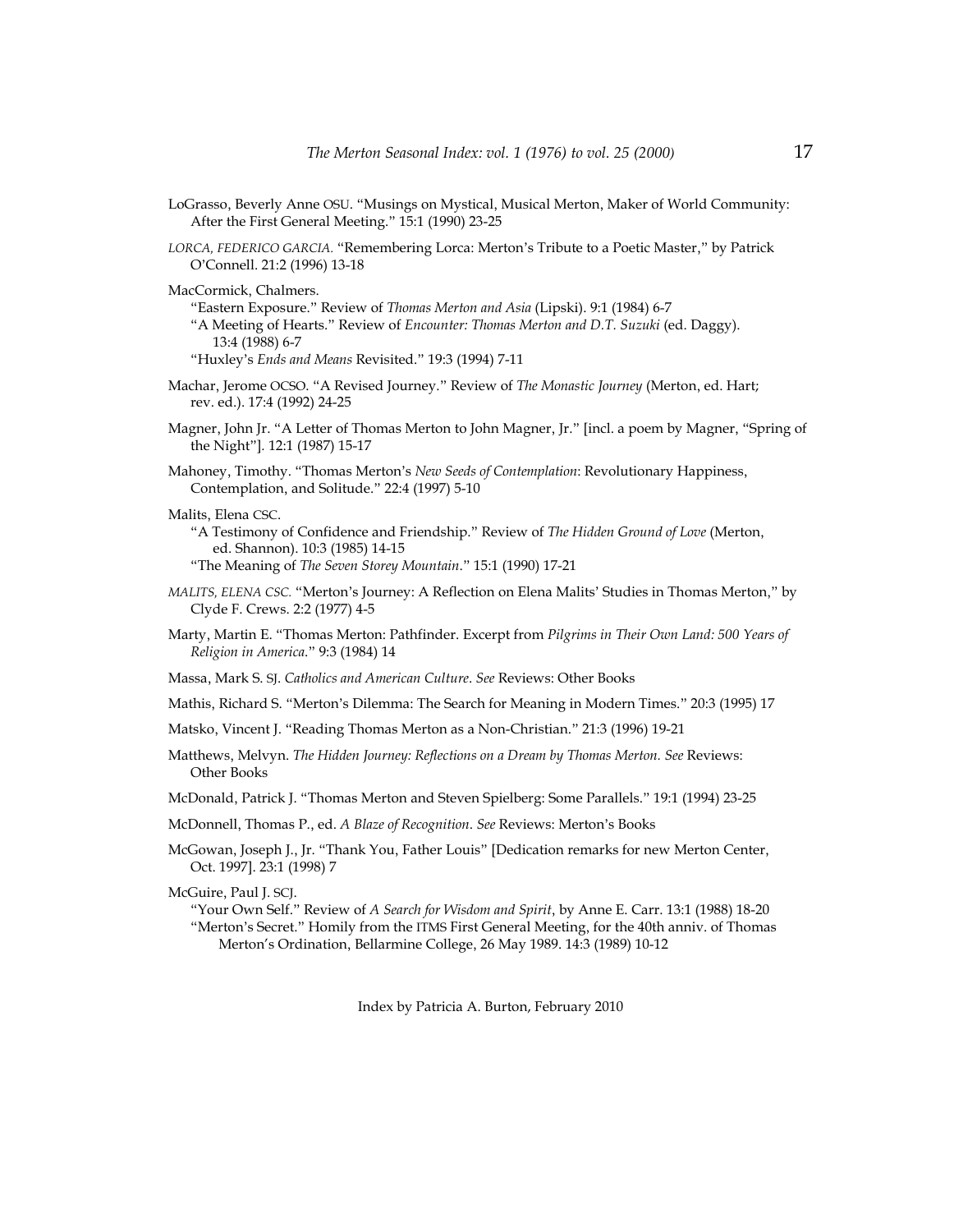McHargue, Tim.

"A Pilgrimage in Bangkok." 21:4 (1996) 3-6

"Beyond Bangkok: A Pilgrimage to Rawasengeng." 23:4 (1998) 13-19

McLaughlin, Thomas OSB. "A Direct Glimpse of Merton." Review of *A Vow of Conversation* (Merton, ed. Stone). 13:4 (1988) 10-11

*MEATYARD, RALPH EUGENE. See* Merton's Friends

# **Merton**'**s Family.**

*JENKINS, SAMUEL ADAMS (*"*POP*"*).* "Pop's Office: A Reminiscence." Interview with Helen Kelly Phares, by Robert Grip. 16:1 (1991) 6-10

*MERTON, JOHN J.* "Two Letters About Thomas Merton," from John J. Merton and Andrew Winser. 16:1 (1991) 11-12

*MERTON, OWEN.*

"'A Great Soul': Owen Merton. May 14, 1887—Jan. 18, 1931" [incl. obituary from Christchurch, New Zealand press], by Robert E. Daggy. 11:3 (1986) 2-4

- "'Father of the Man': An Investigation into the Roots of Thomas Merton," by D.A. Callard. 11:3 (1986) 5-8
- "At Dawn" [Poem written in Algeria, Winter 1923-1924]. 11:3 (1986) 9

"An Owen Merton Letter [to Percyval Tudor-Hart]." 11:3 (1986) 10-11

'*Pretty Good for a Woman*'*: The Enigmas of Evelyn Scott* (Callard). Review by Mary Jo Weaver. 11:3 (1986) 12-13

*MERTON, RUTH JENKINS.* 

"Some of the Treasures of a Sunday Afternoon," by Sheila M. Hempstead. 19:1 (1994) 4-6 "Merton's Search for Paradise and his Integration of Ruth Merton, Sophia and Mary," by Sheila M. Hempstead. 21:1 (1996) 9-14

# **Merton**'**s Footsteps: Travels**, **Photos**, **Lore.**

Buchanan, William. "Merton's Asian Trail: Some Travel Notes." 13:3 (1988) 6-9

Cohen, Ingrid. "The Jenkins House and Zion Episcopal Church in 1990: Douglaston,

Long Island, NY—A Photo Essay." 16:1 (1991) 4-5

D'Silva, Sister Teresita OSB. "Bangkok Diary—December 1968." 23:4 (1998) 3-10

Daggy, Robert E. "In Pursuit of Thomas Merton" [with photos of: View from Hermitage Porch, by Thomas Merton; Villa Diane in St Antonin; Ely's Lodge(?) painting by Owen Merton; St Therese outside Juneau, Alaska]. 13:3 (1988) 2-5

Del Prete, Thomas. "Merton at Bonaventure: Some Student Recollections." 20:3 (1995) 10-12 Grip, Robert.

"The Merton Files: Washington Watches the Monk." 11:1 (1986) 5-7

"Learning about Merton High" [school named after Merton]. 16:1 (1991) 14-15

Hart, Patrick. "Thomas Merton's Eightieth Birthday is Celebrated in Prades." 21:1 (1996) 4-5 Ledbetter, Jack T.

"Tracking Merton in the U.K." [incl. photos of: The Old School at Oakham; Mt. Melleray Abbey; Fr. Cornelius Justice OCSO]. 13:3 (1988) 10-15

"Pacific Dreams: Meditating Merton at the Redwoods" [incl. photos of: Monastery of the Redwoods; Pacific Shoreline; Sister Dominique]. 25:4 (2000) 23-26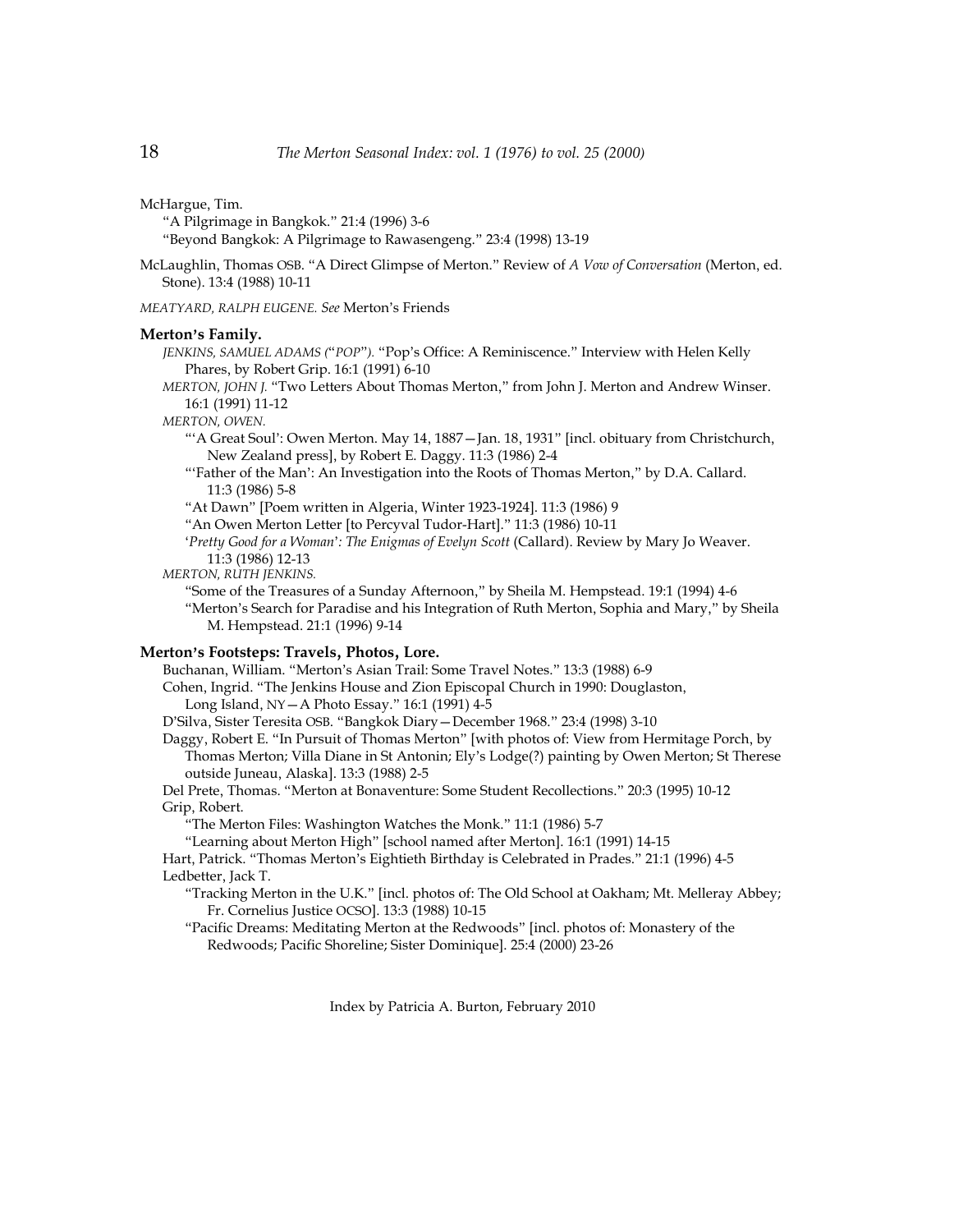Merton's Footsteps: Travels, Photos, Lore (cont'd) McHargue, Tim. "A Pilgrimage in Bangkok." 21:4 (1996) 3-6 "Beyond Bangkok: A Pilgrimage to Rawasengeng." 23:4 (1998) 13-19 Pearson, Paul M. "Journey to Sri Lanka and Three Poems." 15:3 (1990) 8-11 "Saint Anne's, Soho: A Photo Essay." 17:3 (1992) 16-17 Pennington, M. Basil OCSO. "Merton's Bell Rings Out in Thailand." 15:3 (1990) 13-14 Quenon, Paul OCSO. "The Merton Tree Revisited: A Photo-Essay." 13:3 (1988) 16-17 Rafferty, Raymond M. "Font of Grace Revisited: The Corpus Christi Baptistry" [New York church where Merton was baptized]. 25:2 (2000) 3-4 Shannon, William H. "An Unusual Discovery in a Second-Hand Bookstore in England" [incl. letter from Merton to C.J. Dixon, about memories of Oakham]*.* 17:3 (1992) 4-6 Smeyers, Sister Bernadette M. "Thomas Merton and Bangkok: A Few Reminiscences, 8-15 December 1968." 18:3&4 (1993) 16-17 Trunfull, Patricia. "'Merton at Brooke: A Photo Essay" [with photos of Brooke Church, Isle of Wight]. 13:4 (1988) 4-5 Voiles, Kenneth M. "Prades: a Photo Essay." 17:3 (1992) 18-22 Young, Gary CR. "The Thomas Merton Academy" [school named after Merton]. 16:1 (1991) 15 **Merton**'**s Friends.** *AZIZ, ABDUL.* "Centered on Faith: An Excerpt" [from Letter to Abdul Aziz, Jan. 2, 1966, about Merton's method of prayer]. 10:3 (1985) 6 *BRAHMACHARI.* "The Search for Brahmachari," by William Buchanan. 19:2 (1994) 11-13 *DALAI LAMA.* "Thomas Merton and the Dalai Lama: A Special Friendship Remembered," by John Albert OCSO. 12:4 (1987) 19-23 "The Dalai Lama Descends on Gethsemani: In Memory of Thomas Merton," by Patrick Hart OCSO. 19:2 (1994) 7-9  *The Gethsemani Encounter* (fwd. by the Dalai Lama). *See* Reviews: Other Books *FERRY, W. H.* "First of the Last?: The Publication of Merton's 'Personal Journals' and the Death of a Friend," by Robert E. Daggy. 20:4 (1995) 3 "Death of a 'Mertoniac': An Appreciation of W.H. 'Ping' Ferry," by Gregory J. Ryan. 20:4 (1995) 17-23 *GRIFFIN, JOHN HOWARD.* "John Howard Griffin." Essay with bibliography of Griffin's Merton materials at the Thomas Merton Center, by Robert E. Daggy. 6:1 (1981) 4-5 *HAMMER, VICTOR AND CAROLYN. An Introduction to Victor and Carolyn Hammer, With a Listing of the Books Printed at Their Several Presses*, comp. Holbrook. Review by John E. King. 21:1 (1996) 28-29 *HANH, THICH NHAT.* "Thich Nhat Hanh Then and Now," by Daniel J. Adams. 20:3 (1995) 14-15 *HICKS, FRED.* "The Significance of the Firewatcher Quilt: Richard Sisto interviewing Fred Hicks" (transcr. and ed. Daggy). 15:2 (1990) 3-5 *LAX, ROBERT.* "Conversation with Robert Lax," by Marcia and Jack Kelly. 16:3 (1991) 4-9 "In Memoriam: Robert Lax (1915-2000)." 25:4 (2000) 27 Index by Patricia A. Burton, February 2010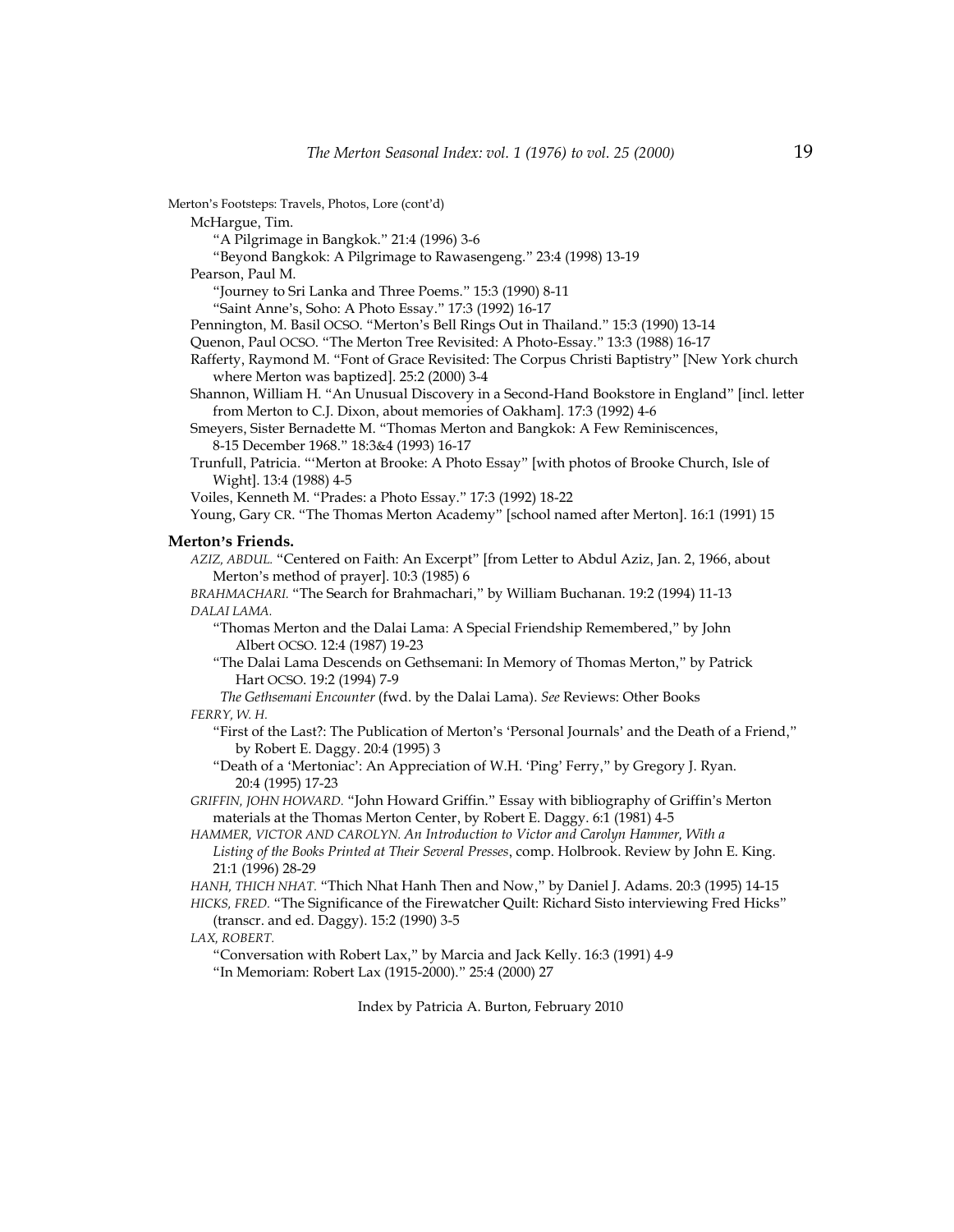Merton's Friends (cont'd)

*LENTFOEHR, SISTER THÉRÈSE.* 

"Sister Thérèse Lentfoehr SDS, Custodian of 'Grace's House' and other Mertoniana: A Memoir," by Robert E. Daggy. 6:3 (1981) 2-6

"A Sister Thérèse Bibilography," by Robert E. Daggy. 6:3 (1981) 6-11

 *Words and Silence: On the Poetry of Thomas Merton*. *See* Reviews: Other Books

*MEATYARD, RALPH EUGENE. Father Louie: Photographs of Thomas Merton by Ralph Eugene Meatyard* and *Ralph Eugene Meatyard: An American Visionary* (ed. Tannenbaum). *See* Reviews: Other Books *NILES, JOHN JACOB.* "John Jacob Niles" [with bibliog. of Niles-Merton song cycle]. 6:1 (1981) 6-7 *PASTERNAK, BORIS.*

"A Codicil to the Pasternak-Merton Exchange," by Philippe Thibodeau. 16:4 (1991) 9-10 "Kindred Spirits: Boris Pasternak and Thomas Merton," by Gregory J. Ryan. 22:2 (1997) 5-12 *REINHARDT, AD.* 

"The Black Painting in the Hermit Hatch: A Note on Thomas Merton and Ad Reinhardt," by Lawrence S. Cunningham. 11:4 (1986) 10-12

"Reinhardt Slips into his Painting." Letters of Thomas Merton and Robert Lax from *A Catch of Anti-Letters*, re: the death of Ad Reinhardt. 19:4 (1994) 7-8

*ULANOV, BARRY.* "Barry Ulanov: 'I Remember Tom with Great Fondness'," by Mitch Finley. 19:3 (1994) 5-6

*VAN DOREN, MARK.*

"Thomas Merton on Mark Van Doren: A Portrait of Teaching and Spiritual Growth," by Thomas Del Prete. 16:1 (1991) 16-18

 *Selected Letters of Mark Van Doren* (ed. Hendrick). *See* Reviews: Other Books *WALSH, DANIEL CLARK.*

"Dan Walsh and Thomas Merton," by Robert E. Daggy. 5:2 (1980) 2

"Dan Walsh's Influence on the Spirituality of Thomas Merton," by Anthony Distefano. 5:2 (1980) 4-13

"Thomas Merton and Daniel Clark Walsh," by Robert Imperato. 13:1 (1988) 2-5  *Merton and Walsh on the Person*, by Robert Imperato. *See* Reviews: Other Books.

## **Merton**'**s Works Published in** *Seasonal* **(\* denotes unpublished or rare).**

"The Angel and the Machine." 22:1 (1997) 3-6 \*

"Aubade: Lake Erie." 18:1 (1993) 4

"The Death of a Holy Terror: The Strange Story of Frère Pascal." 24:1 (1999) 8-11 \*

"Elias—Variations on a Theme" [missing page of text]. 12:2 (1987) 5-6 \*

"*Hagia Sophia*: An Excerpt." 20:1 (1995) 4

"In God's Desert" (transl. from the French by William H. Shannon). 18:2 (1993) 4-6 \* Journal Entries:

*Run to the Mountain*: Four More Journal Entries: July 13, 1940, Olean; July 23, 1941, St. Bonaventure; November 9, 1941; November 17, 1941. 20:4 (1995) 4-8

"Meditations, December 23-30, 1941." 25:4 (2000) 3-11 \*

Juvenilia:

"The Haunted Castle (1929)." 19:1 (1994) 7-10 \*

"A Very Early Essay" [Bailey English Prize winner at Oakham School, 1931]. 21:3 (1996) 3-9\* "A Great Voyage," introd. and transcr. by Paul M. Pearson. 24:4 (1999) 3-6 \*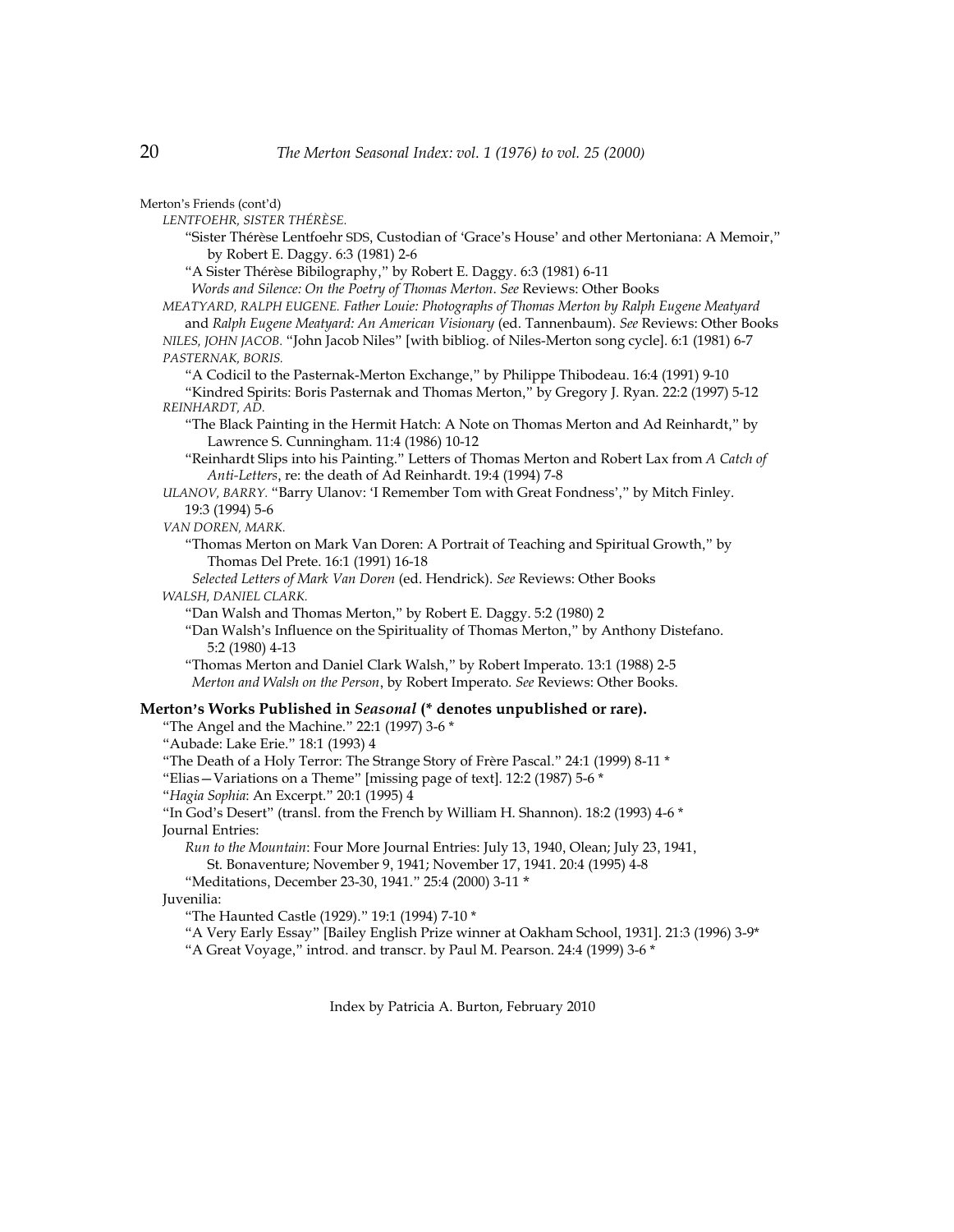Merton's Works Published in *Seasonal* cont'd (\* denotes unpublished or rare). Letters Excerpt [from letter to Abdul Aziz, Jan. 2, 1966]. 10:3 (1985) 6 Letter to Nicholas Katzenbach. 11:1 (1986) 6 \* Letter to John Magner, Jr. 12:1 (1987) 15-17 \* Letters to Clifford Stevens: Dec. 19, 1962; Aug. 11, 1967. 13:2 (1988) 6-8 \* To Alfred B. Hailparn: "Two Recently Discovered Letters Concerning the 1937 *Columbian*." 14:4 (1989) 4-5 Letter from Merton to C.J. Dixon, about memories of Oakham. 17:3 (1992) 4-6 "Another Stop on 'The Road to Joy': A Letter (to Sister Elizabeth Ann and her students, May 9, 1960)." 19:1 (1994) 11 "Reinhardt Slips into his Painting" [letter of Sept. 5, 1967 from *A Catch of Anti-Letters*, re: the death of Ad Reinhardt]. 19:4 (1994) 7-8 Letter to Charles Van Doren, November 7, 1959, re: the "Quiz show scandal," (not published in *The Road to Joy*). 20:2 (1995) 10-11 \* "My Lord God" (with Swahili transl.: Bwana Munga Wangu). 18:1 (1993) 6 "My Visits to the Secular Bookhouse." 22:2 (1997) 3-4 \* Notebook #44 "Portuguese Notebook," 1968. 4:3 (1979) 3,15 \* Poetry (Unpublished) "Elias—Variations on a Theme" [missing page of text]. 12:2 (1987) 5-6 \* "The Sting of Conscience: (Letter to Graham Greene)." 12:2 (1987) 6-7 \* "Thoughts in an Airliner." 12:2 (1987) 8-9 \* "Mens Sana in Corpore Sano: Macaronic Lyric." 21:1 (1996) 8 \* "Five Limericks for Father Raymond, Languishing in St. Joseph's Infirmary." 23:2 (1998) 11-12\* "Lines to a Monk (An Entertainment)." [Poem by Eamonn D. O Sullivan, with a response by Thomas Merton]. 24:1 (1999) 12-14 \* Three Unpublished Poems on Mythological Themes: "Aeneas"; "Circe"; "Dido." 25:1 (2000) 6-8 \* Four Early Unpublished Poems: "Afternoon"; "Nocturne: New York"; "Verse for a Girl in a Dining Car"; "Watergap." 25:2 (2000) 5-8 \* Three Early Unpublished Poems: "Pastoral"; "Poem"; "Fragment." 25:3 (2000) 7-9 \* Three Unpublished Poems: "Sacred Heart" [two versions]; "It is the night of the wicked epiphany"; "A Legend." 25:4 (2000) 12-18 \* "The Root of War." Extra paragraphs added for *Catholic Worker*. 10:3 (1985) 5 "Statement on Clerical Celibacy" (1967). 4:3 (1979) 8 \* "Statement on behalf of Joseph P. Mulloy, draft resister." 11:1 (1986) 6 \* **Merton**'**s Works**, **as Subject of Essays.**  *A Catch of Anti-Letters*. "*A Catch of Anti-Letters* by Thomas Merton and Robert Lax: A Commentary," by Richard Weber OCSO. 19:4 (1994) 5-6 *Eighteen Poems*. "*Eighteen Poems*: A Commentary," by Anthony T. Padovano. 11:4 (1986) 14-15 "The Love Poems of Thomas Merton: On Being a Hermit in Love," by William Koch. 17:1 (1992) 16-19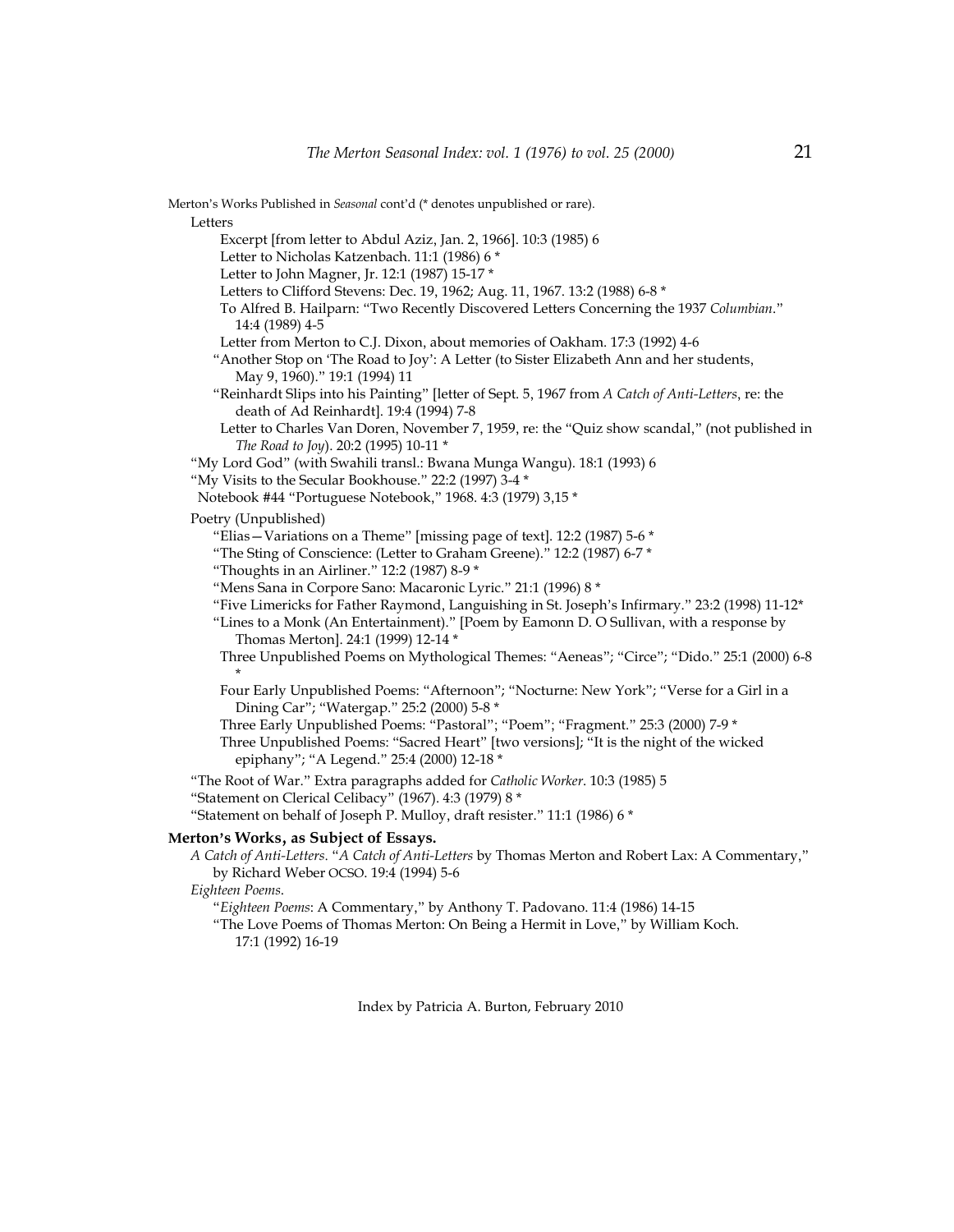Merton's Works, as Subject of Essays (cont'd) Elias—Variations on a Theme. [missing page of text], in "Sunken Islands: Two and One-Fifth Unpublished Merton Poems," by Patrick F. O'Connell. 12:2 (1987) 4-9 "Emblems of Birds: Birds as Symbols of Grace in Three Poems by Thomas Merton," by Sheila M. Hempstead. 18:1 (1993) 16-24 For My Brother, Reported Missing in Action. "Grief Transfigured: Merton's Elegy on his Brother," by Patrick F. O'Connell. 18:1 (1993) 10-15 Freedom Songs: All the Way Down. "Merton's Bells: A Clarion Call to Wholeness," by Robert G. Waldron. 18:1 (1993) 25-28 *The Geography of Lograire*. "Thomas Merton's *The Geography of Lograire*: A Poem of Psychotherapy," by Guru Charan Behara. 19:2 (1994) 14-18 "The Solitude of Lograire," by William Koch. 23:3 (1998) 13-17 German Translations."Thomas Merton's Writings in German [a Bibliography]," by Robert E. Daggy. 4:2 (1979) 10-11 Grace's House. "Sister Thérèse Lentfoehr, SDS: Custodian of 'Grace's House' and other Mertoniana: A Memoir," by Robert E. Daggy. 6:3 (1981) 2-6 Illustration: "Grace's House" drawing by Grace Sisson, 1962. 14:4 (1989) 3 In Memory of the Spanish Poet Federico Garcia Lorca. "Remembering Lorca: Merton's Tribute to a Poetic Master," by Patrick F. O'Connell. 21:2 (1996) 13-18 In the Shows of the Round Ox. "Sunken Islands: Two and One-Fifth Unpublished Merton Poems," by Patrick F. O'Connell. 12:2 (1987) 4-9 An Introduction to Christian Mysticism [unpublished]. "The Flowering of Natural Contemplation: Some Notes on 'Theoria Physike' in Thomas Merton's Unpublished 'An Introduction to Christian Mysticism'," by Donald P. St. John. 23:2 (1998) 13-16 *Ishi Means Man*. "Book Reviews that Critique Society," by Monica Weis SSJ. 24:4 (1999) 9-13 *Love and Living*. "*Love and Living*: A Review-Essay," by James M. Kronenberg. 11:4 (1986) 16-19 *New Seeds of Contemplation*. "Thomas Merton's *New Seeds of Contemplation*: Revolutionary Happiness, Contemplation, and Solitude," by Timothy Mahoney. 22:4 (1997) 5-10 "*New Seeds of Contemplation* and John Keats' 'Vale of Soul-Making'," by John Noffsinger. 24:3 (1999) 19-23 *No Man is an Island*. "'New Horizons for an Old Journey': *No Man is an Island*, A Review Forty Years Later," by William H. Shannon. 20:1 (1995) 16-18 Notes for a Philosophy of Solitude. "The Solitude of Lograire," by William Koch. 23:3 (1998) 13-17 O Sweet Irrational Worship. "'Emblems of Birds: Birds as Symbols of Grace in Three Poems by Thomas Merton," by Sheila M. Hempstead. 18:1 (1993) 16-24 Portuguese Translations. "Thomas Merton's Writings in Portuguese," by Robert E. Daggy. 4:3 (1979) 4-6,15 *Preview of the Asian Journey*. "Notes on Walter Capps' *Preview of the Asian Journey*," by W.H. Ferry. 15:1 (1990) 26-28 The Quickening of St John the Baptist. "Some Thoughts on the Early Poetry of Thomas Merton: Reading 'The Quickening of St. John the Baptist'," by Martin J. Burne OSB. 14:1 (1989) 10-14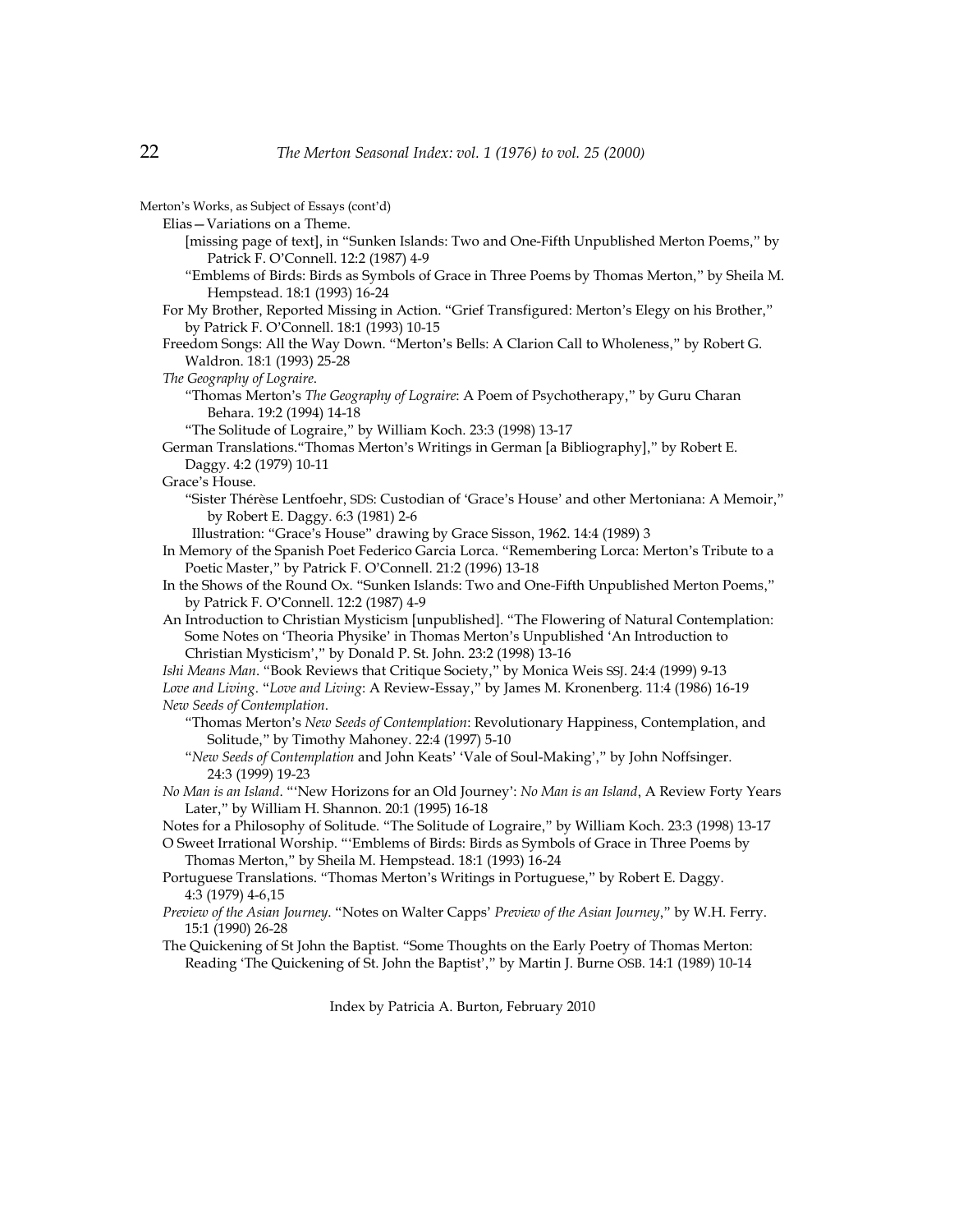Merton's Works, as Subject of Essays (cont'd)

- *The Road to Joy*. "Of Grace, Mystery, and Joy: The Second Volume of *The Merton Letters*," by Robert E. Daggy. 14:4 (1989) 2-3
- The Root of War. "Thomas Merton's First Article on War and Peace," by William Shannon. 10:3 (1985) 4

*The Seven Storey Mountain*.

"The Meaning of *The Seven Storey Mountain*," by Elena Malits CSC. 15:1 (1990) 17-21

"*Seven Storey Mountain* Still Going Strong after Fifty Years," by Robert Giroux. 23:1 (1998) 5-6 "*The Seven Storey Mountain*: Fifty Years Old!" by William Shannon. 23:3 (1998) 3-11

*The Sign of Jonas*. "Thomas Merton: Firewatcher," by Lawrence S. Cunningham. 15:2 (1990) 6-11 Slavic Translations. "Thomas Merton's writings in Slavic Languages [introd. and bibliography]:

Czech, Polish, Russian, Serbo-Croatian, Slovene," by Robert E. Daggy. 5:1 (1980) 11 The Sting of Conscience: (Letter to Graham Greene). "Sunken Islands: Two and One-Fifth

Unpublished Merton Poems," by Patrick F. O'Connell. 12:2 (1987) 4-9

Stranger. "Emblems of Birds: Birds as Symbols of Grace in Three Poems by Thomas Merton," by Sheila M. Hempstead. 18:1 (1993) 16-24

*The Tears of the Blind Lions*. "Why the Blind Lion Cries," by Anthony G. Banet. 7:3 (1982) 4-11

*Thirty Poems.* "*Thirty Poems* after Fifty Years," by Patrick F. O'Connell. 19:3 (1994) 13-17

Thoughts in an Airliner [unpubl. poem]. "Sunken Islands: Two and One-Fifth Unpublished Merton Poems," by Patrick F. O'Connell. 12:2 (1987) 4-9

Transcendent Experience. "'Who is it that has a Transcendent Experience?': Main's Meditator as Merton's No-One," by Gregory J. Ryan. 9:3 (1984) 11-13

- *A Vow of Conversation*. "Realized Eschatology in Merton's *A Vow of Conversation*," by William Koch. 14:1 (1989) 16-17
- *The Waters of Siloe*. "*The Waters of Siloe* as Literature: Thomas Merton Glad to be at Home in the Cistercian Order," by Mary Murray. 21:2 (1996) 4-7

*The Way of Chuang Tzu*.

"Thomas Merton's Imitation of Chuang Tzu," by Cyrus Lee. 8:1 (1983) 3-8

"Chuang Tzu, Two Renderings: [Herbert A.] Giles Translation, Merton Reading." 12:1 (1987) 4 "Two Studies in Chuang Tzu: Thomas Merton and Oscar Wilde," by John Albert OCSO. 12:1 (1987) 5-14

*Woods, Shore, Desert*. "Journey to Publication: Bringing *Woods, Shore, Desert* into Print," by Robert E. Daggy. 8:2 (1983) 2-3

Milligan, Mary. "A Letter to Brother Louie." Review of *The School of Charity* (Merton, ed. Hart). 16:2 (1991) 20-22

Milosz, Czeslaw. *Striving Towards Being* (Merton, Milosz, ed. Faggen)*. See* Reviews: Merton's Books

Mitchell, Donald W., ed. *The Gethsemani Encounter*. *See* Reviews: Other Books

Moe, Rusty C.

"Pants, Breath and the General Dance: Thomas Merton's Ordinary Grace." 14:3 (1989) 14-17 "Giving Voice to the Fire: A Commentary on Thomas Brooks' *A Moment of Love*." 15:2 (1990) 14-16

Moir, Richard. "Grains of Sand." An Interview with Richard Moir [by Carolyn Jones]. Aired by the Australian Broadcasting Corporation 26 May 1987, ed. Robert E. Daggy. 12:4 (1987) 3-8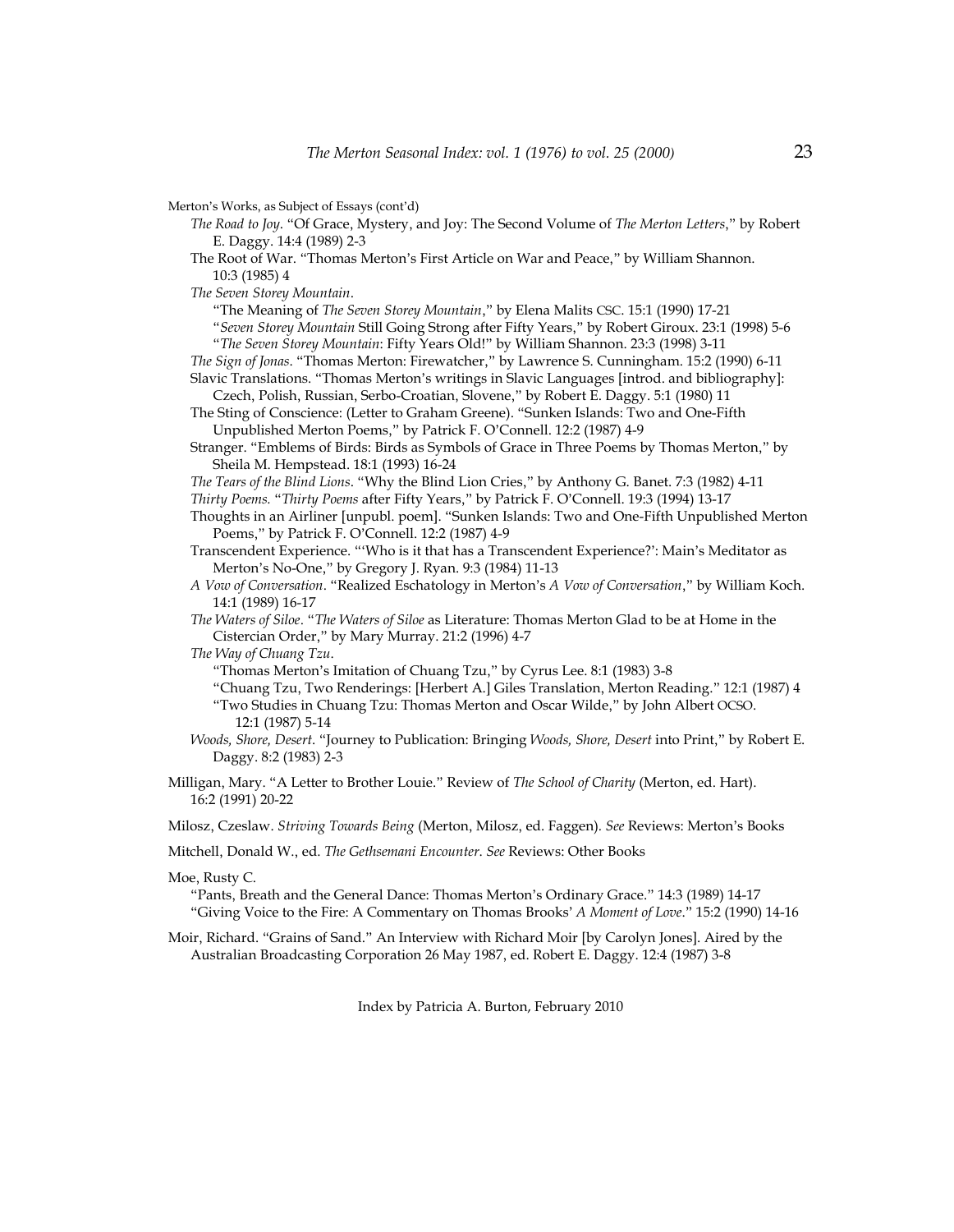Montaldo, Jonathan.

- "Reflecting the Light." Review of *Silent Lamp* (Shannon). 17:3 (1992) 10-14
- "An Angel in America." Review of *My Song is of Mercy: Writings of Matthew Kelty*. 19:4 (1994) 18-20 "Turning the Other Cheek: A Celebratory Second Reception for the *Merton Annual*'s 'New Critical
- Turn'." Review of *The Merton Annual* 7 (ed. Kramer). 20:3 (1995) 22-23
- "Sowing a Future for Contemplative Spirituality." Review of *Seeds of Peace* (Shannon). 22:1 (1997) 33 Introduction. "Meditiations, December 23-30, 1941" [Merton journal fragment]. 25:4 (2000) 3
- *Entering the Silence* (ed. Montaldo). *See* Reviews: Merton's Books

 *The Intimate Merton: His Life from His Journals* (ed. Hart and Montaldo). *See* Reviews: Merton's Books

Mott, Michael.

"Letter to summer Elderhostel participants at Bellarmine College." 10:2 (1985) 9  *The Seven Mountains of Thomas Merton*. *See* Reviews: Other Books

*MOZART, WOLFGANG AMADEUS.* "Mozart, Merton and Karl Barth," by Carl Scovel. 16:4 (1991) 5-8

Mulhearn, Timothy, ed. *Getting it All Together. See* Reviews: Other Books

### Murray, Mary.

- "Aristotle Meets the Spiritual Classics: The Rhetoric of Thomas Merton." 17:2 (1992) 8-12 "*The Waters of Siloe* as Literature: Thomas Merton Glad to be at Home in the Cistercian Order."
- 21:2 (1996) 4-7
- "A Rich and Generous Collection." Review of *The Merton Annual* 5 (1992). 23:2 (1998) 27-28

Neal, Marianna Kane. "The Timelessness of Merton: Thoughts on *Desert Storm*." 16:2 (1991) 5-6

Nelson, Raymond. "The Mail from Tunis, Probably." Review of *The Hidden Ground of Love* (Merton, ed. Shannon). 10:3 (1985) 16-19

*NILES, JOHN JACOB. See* Merton's Friends

Noffsinger, John. "*New Seeds of Contemplation* and John Keats' 'Vale of Soul-Making'." 24:3 (1999) 19-23

#### Norris, Kathleen.

"Refreshing Springs." Review of *The Springs of Contemplation: A Retreat at the Abbey of Gethsemani.* 22:2 (1997) 27-28

 *Dakota: A Spiritual Geography*. *See* Reviews: Other Books

 *Essential Monastic Wisdom* (fwd. Norris). *See* Reviews: Other Books

# Nouwen, Henri J.M.

"Thomas Merton's Call to Contemplation and Action." 23:1 (1998) 14-17

#### *NOUWEN, HENRI J.M.*

"Thomas Merton and Henri Nouwen: Living with God in Modern America," by John Eudes Bamberger OCSO. 25:2 (2000) 21-33

Nugent, Don Christopher. "A Labor of Mutual Self-Completion." Review of *Thomas Merton and James Laughlin: Selected Letters* (ed. Cooper). 22:3 (1997) 23-28

Nugent, Robert SDS. "Thomas Merton and Sexual Wholeness." 17:1 (1992) 9-15

O'Connell, Patrick F.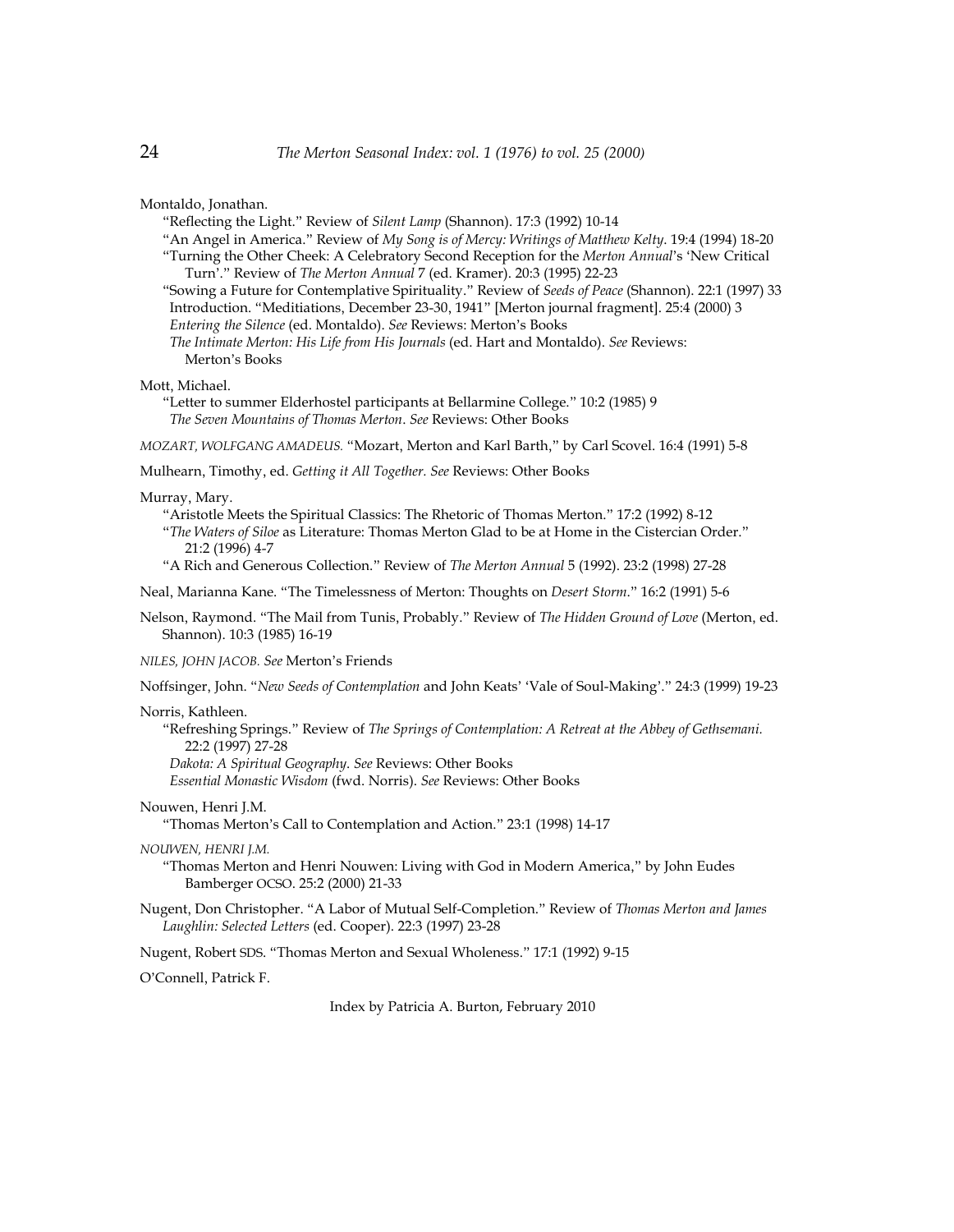- "Sunken Islands: Two and One-Fifth Unpublished Merton Poems." 12:2 (1987) 4-9
- "A Caravan for Merton." Review of *The Thomas Merton Poems: A Caravan of Poems* (Porter). 14:3 (1989) 22-25
- "Grief Transfigured: Merton's Elegy on his Brother." 18:1 (1993) 10-15
- "Franciscan Commentary on Thomas Merton." Review of *Swimming in the Sun* (Haase). 19:2 (1994) 22-24

"*Thirty Poems* after Fifty Years." 19:3 (1994) 13-17

- "'And Called it Macaronic': An Unpublished Early Poem of Thomas Merton." 21:1 (1996) 7-8
- "Remembering Lorca: Merton's Tribute to a Poetic Master." 21:2 (1996) 13-18
- "Merton on the Eve of the Third Millenium." Presidential Address, Fifth General Meeting of ITMS at Mobile, AL*.* 22:3 (1997) 3-9
- Editor's Note to "Starting a Magazine: A Guide for the Courageous—The Short, Happy Life of *Jubilee*," by Edward Rice. 24:1 (1999) 3
- "Thomas Merton's Projected Anthology of Religious Poetry." 25:3 (2000) 20-28  *Merton Vade Mecum* (Burton, fwd. O'Connell). *See* Reviews: Other Books

Osborn, Don R. "Evolutionary Epistemology, Meditation, and Merton." 9:2 (1984) 12-13

# Padovano, Anthony T.

"*Eighteen Poems*: A Commentary." 11:4 (1986) 14-15

"A Worthy Effort." Review of *The Legacy of Thomas Merton* (ed. Hart). 11:4 (1986) 20

- "The Maturity of Merton Studies." Review of *The Merton Annual* 1. 13:4 (1988) 14-15 "The Eight Conversions of Thomas Merton." 25:2 (2000) 9-15
- *Conscience and Conflict: A Trilogy of One-Actor Plays*. *See* Reviews: Other Books  *Contemplation and Compassion: Thomas Merton*'*s Vision. See* Reviews: Other Books
- *The Human Journey: Thomas Merton, Symbol of a Century*. *See* Reviews: Other Books

 *Winter Rain: Six Images of Thomas Merton, A Play*. *See* Reviews: Other Books

*PADOVANO, ANTHONY T.* "Anthony Padovano's Image of Thomas Merton," by Michael Steinmacher. 20:2 (1995) 15-17

# Paguio, Erlinda G.

"Merton: Sparked by the Meister." Review of *The Spark in the Soul* (Tastard). 15:2 (1990) 25-27 "Becoming Butterflies." Review of *Why Not Be a Mystic?* (Tuoti). 20:3 (1995) 24-25

"Thomas Merton and the Psalms." 22:4 (1997) 11-20

"A Country Whose Center is Everywhere: Merton at the Mim Tea Estate." 24:3 (1999) 10-17

- *PASTERNAK, BORIS.* See Merton's Friends
- Patnaik, Deba Prasad. "Emotions in Tranquility." Review of *The Gethsemani Poems* (Seitz). 11:2 (1986) 18-19
- Patterson, Jodi OCD. "'I am Here in Answer to Someone's Prayer'." Review of *Thomas Merton in Alaska* (Merton, introd. Daggy, pref. Cooper). 14:3 (1989) 18-20

*Pax Christi, USA.* "Merton's Words in China" [reprint from *Pax Christi USA* Vol. 4:4]. 15:3 (1990) 12

#### Pearson, Paul M.

"From a Brother of Another Communion." Review of *Soul Friends: A Journey with Thomas Merton* (Brother Ramon). 14:3 (1989) 20-21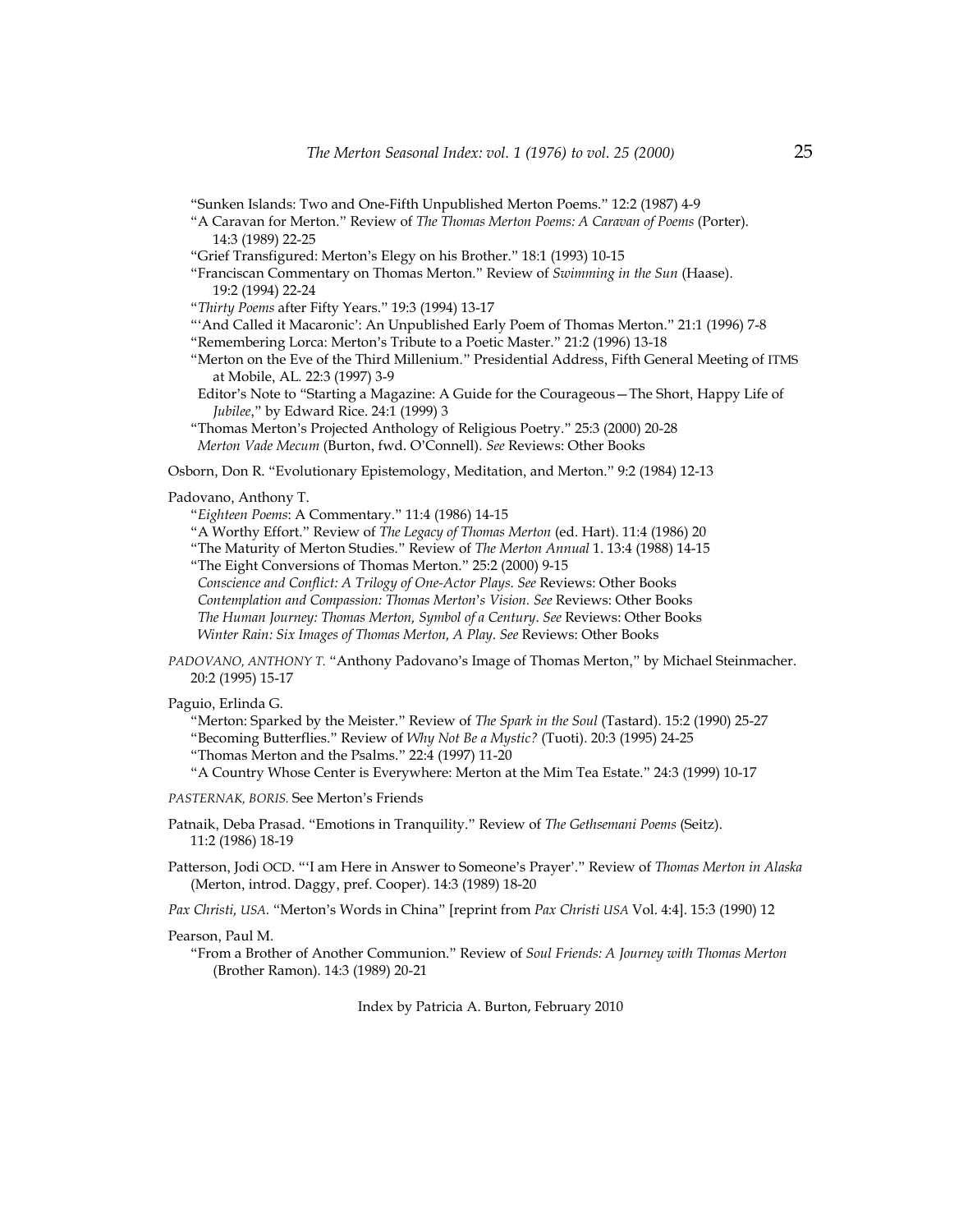| Pearson, Paul M. (cont'd)                                                                                                                                                                                                                                                                                                                                                                                  |
|------------------------------------------------------------------------------------------------------------------------------------------------------------------------------------------------------------------------------------------------------------------------------------------------------------------------------------------------------------------------------------------------------------|
| "Journey to Sri Lanka and Three Poems." 15:3 (1990) 8-11<br>"Merton the Dreamer." Review of The Hidden Journey: Reflections on a Dream by Thomas Merton                                                                                                                                                                                                                                                    |
| (Matthews). 15:4 (1990) 25-26                                                                                                                                                                                                                                                                                                                                                                              |
| "Saint Anne's, Soho: A Photo Essay." 17:3 (1992) 16-17<br>"Another Merton Journey." Review of A Seven Day Journey with Thomas Merton (de Waal).                                                                                                                                                                                                                                                            |
| 18:1 (1993) 29                                                                                                                                                                                                                                                                                                                                                                                             |
| "Formation of the Thomas Merton Society (of Great Britain and Ireland)." 19:1 (1994) 15-16<br>"'Merton as a Direction."" Review of The Merton Annual 6 (ed. Kilcourse). 19:3 (1994) 26-28<br>"Enthusiasm for Merton, Bonhoeffer and Hillesum." Review of Dark Night Spirituality (King).<br>20:4 (1995) 27                                                                                                 |
| "Inseeing and Outgazing: The Shared Vision of Thomas Merton and Rainer Maria Rilke."<br>24:2 (1999) 10-17                                                                                                                                                                                                                                                                                                  |
| Introduction and Transcription, "A Great Voyage," by Thomas Merton. 24:4 (1999) 3-6<br>Thomas Merton: Poet, Monk, Prophet (ed. Pearson, Sullivan, Thomson). See Reviews: Other Books                                                                                                                                                                                                                       |
| Pennington, M. Basil OCSO.<br>"Gift of Rare Value." Review of Merton: A Film Biography, TV documentary by Paul Wilkes.<br>9:2 (1984) 2-3                                                                                                                                                                                                                                                                   |
| "The Merton Collection at Boston College." 11:1 (1986) 8-10<br>"Frisbee Smiles." Review of Thomas Merton: A Comprehensive Bibliography (Breit and Daggy).<br>11:3 (1986) 18-19                                                                                                                                                                                                                             |
| "Merton's Bell Rings Out in Thailand." 15:3 (1990) 13-14<br>Getting it All Together: The Heritage of Thomas Merton. See Reviews: Other Books<br>A Retreat with Thomas Merton. See Reviews: Other Books<br>Thomas Merton, Brother Monk. See Reviews: Other Books<br>Thomas Merton, My Brother. See Reviews: Other Books<br>Toward an Integrated Humanity: Thomas Merton's Journey. See Reviews: Other Books |
|                                                                                                                                                                                                                                                                                                                                                                                                            |
| Perata, David D. The Orchards of Perseverance: Conversations with Trappist Monks about God, Their Lives,<br>and the World. See Reviews: Other Books                                                                                                                                                                                                                                                        |
| PERCY, WALKER. Conversations with Walker Percy (ed. Lawson and Kramer). See Reviews: Other Books                                                                                                                                                                                                                                                                                                           |
| Phares, Helen Kelly. "Pop's Office: A Reminiscence: Interview with Helen Kelly Phares," by Robert<br>Grip. 16:1 (1991) 6-10                                                                                                                                                                                                                                                                                |
| Phillips, Dan Kenneth. "Quiet Time with Merton." Review of 15 Days of Prayer with Thomas Merton<br>(Gozier). 25:2 (2000) 39-40                                                                                                                                                                                                                                                                             |
| Plank, Karl A. "Anamnesis." Review of Thomas Merton: First and Last Memories (Hart). 12:2 (1987) 2-3                                                                                                                                                                                                                                                                                                       |
| Plante, Guerric OCSO. Holy Folly: Short and Tall Tales from the Abbey of Gethsemani.<br>See Reviews: Other Books                                                                                                                                                                                                                                                                                           |
| Porter, J.S.<br>"J.S. Porter replies to Patrick F. O'Connell's Review of The Thomas Merton Poems (Seasonal<br>14:3, 1989)." 14:4 (1989) 29<br>"Thomas Merton in Las Vegas." 16:3 (1991) 9                                                                                                                                                                                                                  |

"Thomas Merton and Wendell Berry: A Brief Study in Tone." 17:2 (1992) 12-15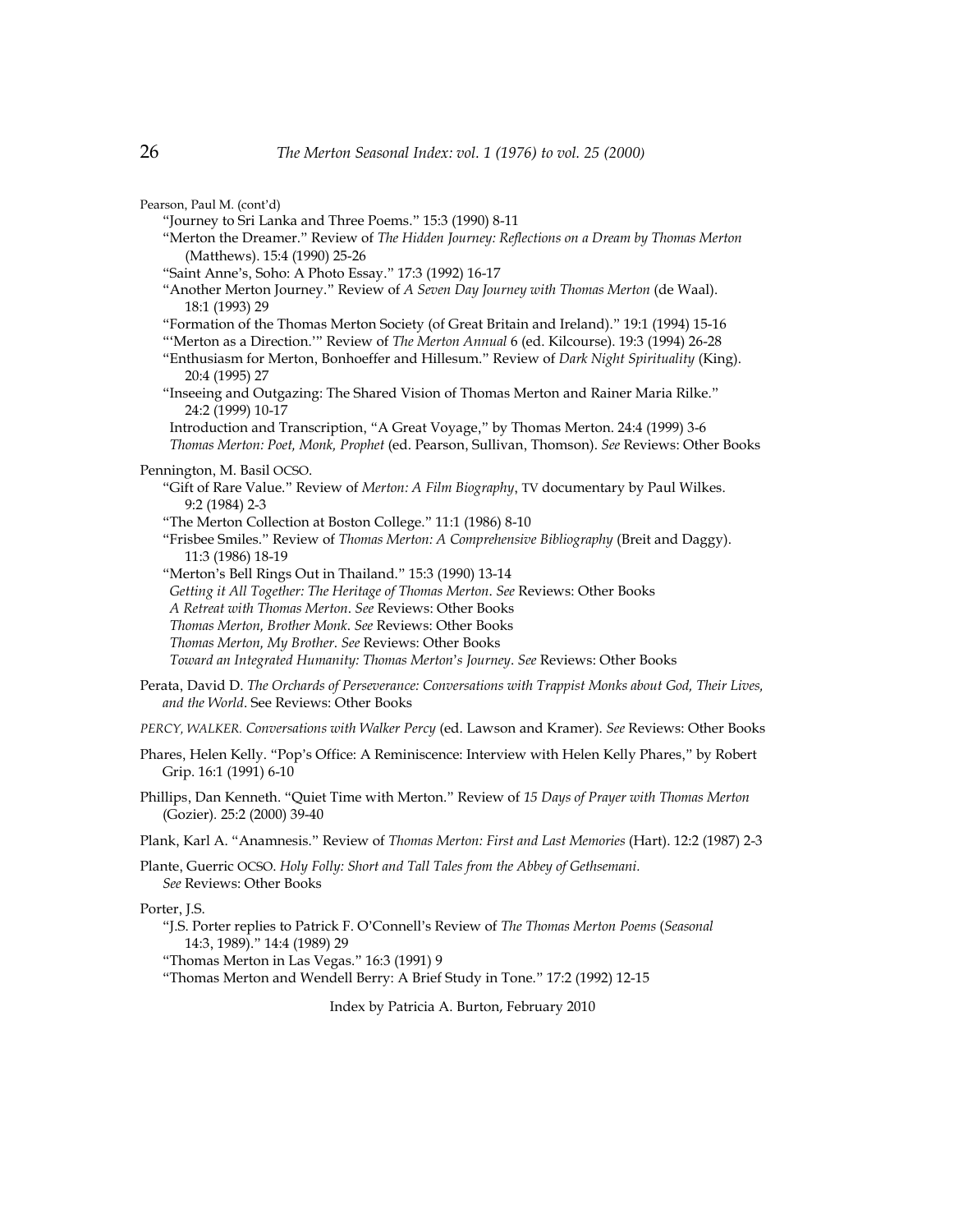Porter, J.S. (cont'd)

- "Piggybacking on Merton" [Merton and Levertov, Lentricchia]*.* 23:2 (1998) 19-22  *The Thomas Merton Poems: A Caravan of Poems*. *See* Reviews: Other Books
- Porter, M. John-Baptist OCSO. "Exploring a Desert Area of the Heart." Review of *Ace of Freedoms: Thomas Merton*'*s Christ* (Kilcourse). 18:2 (1993) 23-26

Powaski, Ronald E. *Thomas Merton on Nuclear Weapons*. *See* Reviews: Other Books

#### Quenon, Paul OCSO.

"More Geography from Lograire: Written from Merton's Hermitage." 10:2 (1985) 7 "Seitz Say." Review of *The Gethsemani Poems* (Seitz). 11:2 (1986) 16-17

"Contemporary Hagiography." Review of *Thomas Merton, Brother Monk* (Pennington). 12:3 (1987) 20-21

"The Merton Tree Revisited: A Photo-Essay." 13:3 (1988) 16-17

"No Need for Verbs." Review of *Monks Pond*, *Old Hermit, Hai!!* (Seitz). 14:1 (1989) 18-19

- "Merton in Apparition." Review of *Father Louie: Photographs of Thomas Merton by Ralph Eugene Meatyard* and of *Ralph Eugene Meatyard: An American Visionary*. 16:4 (1991) 25-28
- "A Merton Video." Review of *Thomas Merton: Monk, Man and Mystic, a Spiritual Concert* (Collins) [videotape]. 20:2 (1995) 20
- "We have to regain our sense of BEING." Review of *Striving Towards Being: The Letters of Thomas Merton and Czeslaw Milosz* (ed. Faggen). 22:1 (1997) 31-32

 *Holy Folly: Short and Tall Tales from the Abbey of Gethsemani*. *See* Reviews: Other Books

Rafferty, Raymond M. "Font of Grace Revisited: The Corpus Christi Baptistry." 25:2 (2000) 3-4

#### *RAHNER, KARL.*

"Karl Rahner at Bellarmine," by Clyde F. Crews. 4:2 (1979) 7

"Fr. Rahner's Remarks at Gethsemani" [conversation through translator]. 4:2 (1979) 8-9

Ramon, Brother SSF. *Soul Friends: A Journey with Thomas Merton*. *See* Reviews: Other Books

Reilly, Patrick. "Moses as an Exemplar: The Paradoxes of Thomas Merton." 21:3 (1996) 12-18

*REINHARDT, AD. See* Merton's Friends

Remele, Kurt. "'Das ist Mein persönliches Gefühl': A Conversation with Brother Patrick Hart" [originally published in West Germany]. 12:4 (1987) 16-18

#### **Reviews: Merton**'**s Books.**

*The Alaskan Journal of Thomas Merton*, ed. and introd. Robert E. Daggy, pref. David D. Cooper [ltd. edn. 1988, Turkey Press]. Review by Patrick Hart. 13:3 (1988) 18-20

- *At Home in the World: The Letters of Thomas Merton and Rosemary Radford Ruether*, ed. Mary Tardiff OP, introd. Rosemary Ruether, afterword Christine Bochen. Review by Paul Ruttle CP. 20:3 (1995) 20-21
- *A Blaze of Recognition: Through the Year with Thomas Merton*, sel. and ed. Thomas P. McDonnell. Review by Paul Ruttle, CP. 9:1 (1984) 4-5
- *A Catch of Anti-Letters*, by Thomas Merton and Robert Lax. Commentary by Richard Weber OCSO. 19:4 (1994) 5-6

*The Collected Poems of Thomas Merton*. Review by John Leax. 3:1 (1978) 5

*Contemplation in a World of Action*, fwd. Robert Coles. Review by Dorothy LeBeau. 24:4 (1999) 26-28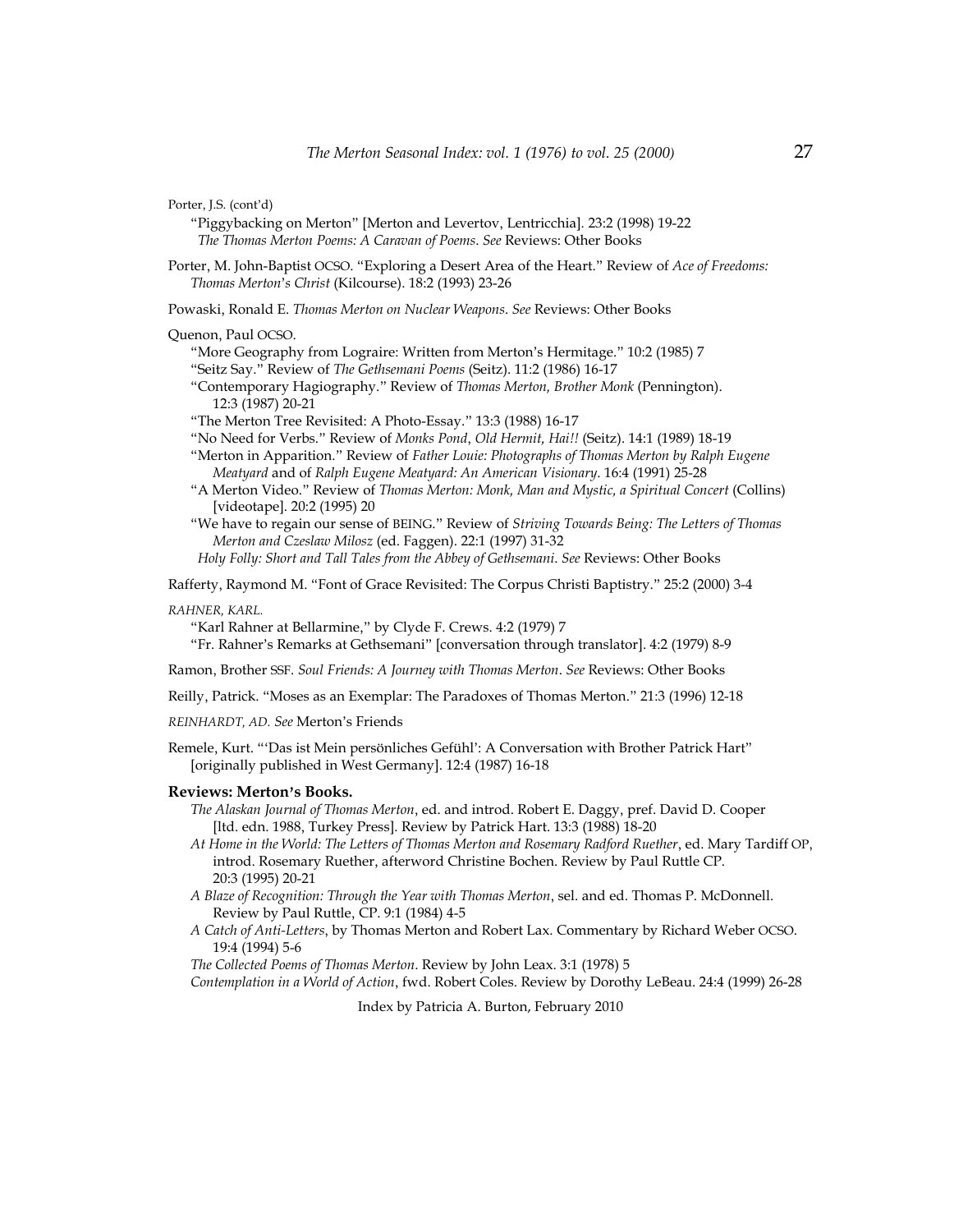Reviews: Merton's Books (cont'd)

- *The Courage for Truth: The Letters of Thomas Merton to Writers*, ed. Christine M.Bochen. Review by George A. Kilcourse. 19:1 (1994) 26-29
- *Dancing in the Water of Life: Finding Peace in the Hermitage*. The Journals of Thomas Merton, vol. 5, 1963-1965, ed. Robert E. Daggy. Review by Richard Weber OCSO. 22:2 (1997) 25-26
- *Encounter: Thomas Merton and D.T. Suzuki*, ed. Robert E. Daggy. Review by Chalmers MacCormick. 13:4 (1988) 6-7
- *Entering the Silence: Becoming a Monk and Writer*. The Journals of Thomas Merton, vol. 2, 1941-1945, ed. Jonathan Montaldo. Review by Genevieve Cassani SSND. 21:1 (1996) 23-25
- *The Hidden Ground of Love: The Letters of Thomas Merton on Religious Experience and Social Concerns,* ed. William H. Shannon. Reviews by David D. Cooper, Matthew Kelty OCSO, Elena Malits CSC and Raymond Nelson. 10:3 (1985) 7-19
- "*Honorable Reader*"*: Reflections on my Work* (ed. Robert E. Daggy). Review by Lawrence S. Cunningham. 14:2 (1989) 16-17
- *The Intimate Merton: His Life from His Journals*, ed. Patrick Hart and Jonathan Montaldo. Review by Doris Donnelly. 25:1 (2000) 27
- *Learning to Love: Exploring Solitude and Freedom*. The Journals of Thomas Merton, vol. 6, 1966-67, ed. Christine M. Bochen. Review by Timothy Fullerton. 22:4 (1997) 31-34
- *Letters from Tom: A Selection of Letters from Thomas Merton to W.H. Ferry, 1961-1968*. Review by George A. Kilcourse. 9:2 (1984) 14-15
- *The Literary Essays of Thomas Merton*, ed. Patrick Hart OCSO. Review by Lawrence S. Cunningham. 10:4 (1985) 18-20
- *The Monastic Journey*, ed. Patrick Hart (rev. edn.). Review by Jerome Machar OCSO. 17:4 (1992) 24-25 *Monks Pond* (facsimile, ed. Robert E. Daggy). Review by Arthur W. Biddle. 14:4 (1989) 24-26
- *Mornings with Thomas Merton*, ed. John C. Blattner. Review by Diane L. Kilgore. 24:1 (1999) 25-26 *The Other Side of the Mountain: The End of the Journey*. The Journals of Thomas Merton, vol. 7,
- 1967-68, ed. Patrick Hart OCSO. Review by Douglas Burton-Christie. 23:4 (1998) 26-30 *Passion for Peace: The Social Essays*, ed. William H. Shannon. Review by Richard Weber OCSO. 20:3 (1995) 18-19
- *Preview of the Asian Journey*, ed. Walter Capps. Review by Patrick Hart OCSO. 15:3 (1990) 23-24
- *The Road to Joy: Letters of Thomas Merton to New and Old Friends*, ed. Robert E. Daggy. Reviews by Michael Casey OCSO, Robert Grip, Jane Marie Richardson SL and Bernard Van Waes. 14:4 (1989) 8-19
- *Run to the Mountain: The Story of a Vocation*. The Journals of Thomas Merton, vol. 1, 1939-1941, ed. Patrick Hart OCSO. Review Symposium by Arthur W. Biddle, Jack Kelly and Paul J. Spaeth. 20:4 (1995) 9-15
- *The School of Charity: The Letters of Thomas Merton on Religious Renewal and Spiritual Direction*, ed. Patrick Hart OCSO. Reviews by Mary Milligan and Michael Downey. 16:2 (1991) 20-25
- *A Search for Solitude: Pursuing the Monk*'*s True Life*. The Journals of Thomas Merton, vol. 3, 1952-1960, ed. Lawrence S. Cunningham. Review by Paul Ruttle CP. 21:3 (1996) 22-25
- [*The Seven Storey Mountain*] *Chi Chung Shan: Mu-Den Tze Chuan.* Chinese Abridged Version of *The Seven Storey Mountain*, transl. into Chinese by Lian Wei-teh [Peter Leung]. Review by Cyrus Lee. 14:1 (1989) 20-21
- *Solitude and Love of the World*, fwd. Roland Walls. Review by Dorothy LeBeau. 24:4 (1999) 26-28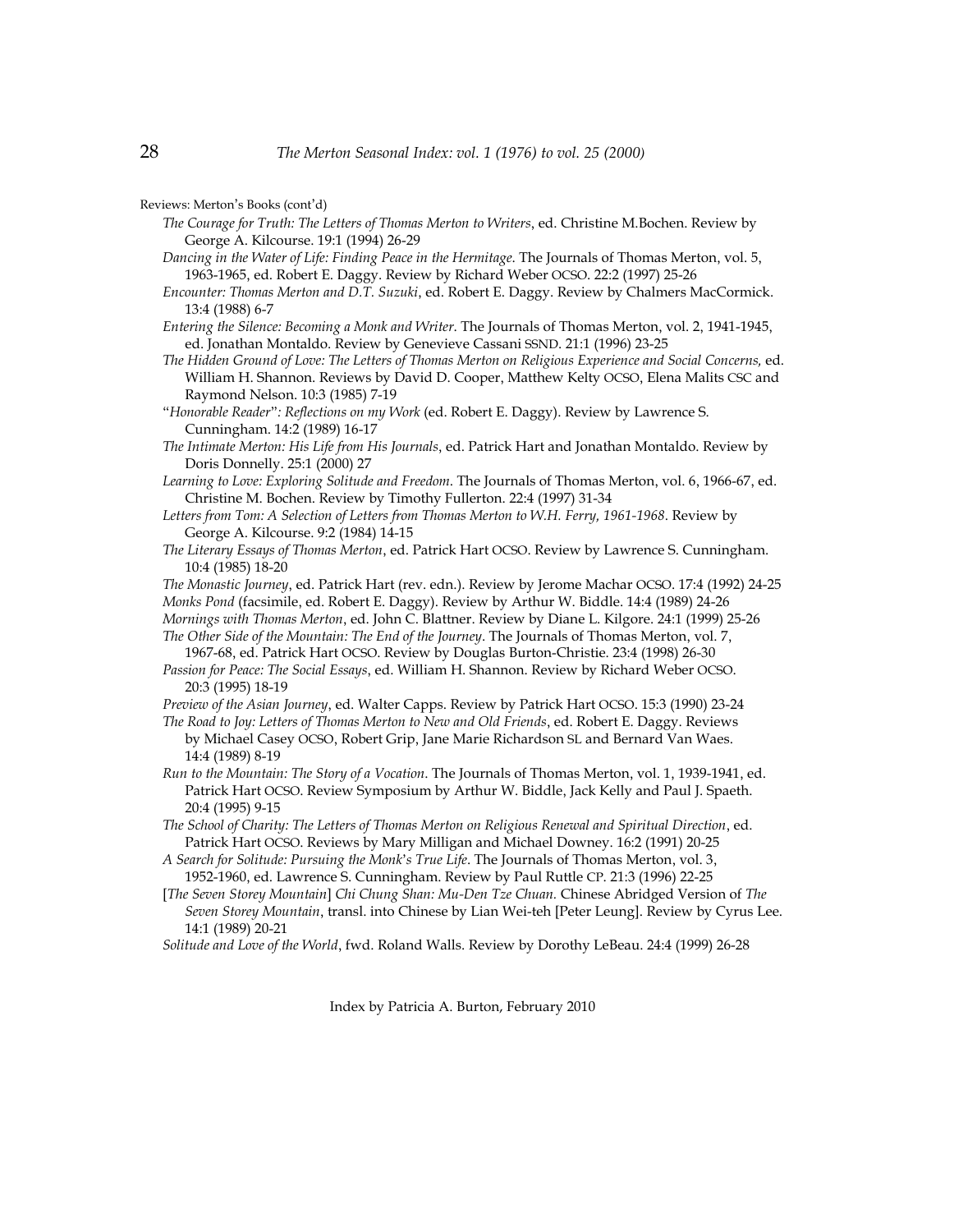Reviews: Merton's Books (cont'd)

*The Springs of Contemplation: A Retreat at the Abbey of Gethsemani*, ed. Jane Marie Richardson SL, introd. Mary Luke Tobin SL.

Review by Richard Weber OCSO. 17:3 (1992) 23-24

Review by Kathleen Norris. 22:2 (1997) 27-28

- *Striving Towards Being: The Letters of Thomas Merton and Czeslaw Milosz*, ed. Robert Faggen. Review by Paul Quenon OCSO. 22:1 (1997) 31-32
- *Thomas Merton and James Laughlin: Selected Letters*, ed. David D. Cooper. Review by Don Christopher Nugent. 22:3 (1997) 23-28
- *Thomas Merton: Hermana America*, ed. Miguel Grinberg [Merton anthology in Spanish]. Review by Lawrence S. Cunningham. 20:2 (1995) 21
- *Thomas Merton in Alaska: Prelude to the Asian Journal; The Alaskan Conferences, Journals and Letters,* (introd. Robert E. Daggy, preface David D. Cooper). Review by Jodi Patterson OCD. 14:3 (1989) 18-20
- *Thomas Merton: A Selection from his Writings*, ed. Aileen Taylor, introd. Monica Furlong. Review by Barbara Sonnenberg. 16:1 (1991) 21
- *Thomas Merton: Spiritual Master—The Essential Writings*, ed. and introd. Lawrence S. Cunningham. Review by William Shannon. 17:4 (1992) 22-24
- *Thoughts on the East*, introd. George Woodcock. Review by Gary Young, CR. 20:4 (1995) 25-26

*Turning Toward the World: The Pivotal Years*. The Journals of Thomas Merton, vol. 4, 1960-64, ed. Victor A. Kramer. Review by John Dear SJ. 22:1 (1997) 26-30

*A Vow of Conversation: Journals 1964-1965*, ed. Naomi Burton Stone. Reviews by James T. Fisher and Thomas McLaughlin OSB. 13:4 (1988) 8-11

*Witness to Freedom: The Letters of Thomas Merton in Times of Crisis*, ed.William H. Shannon. Reviews by Gloria Kitto Lewis and Patrick F. Guyton. 20:1 (1995) 20-25

*Woods, Shore, Desert, A Notebook 1968*. Review by David D. Cooper. 8:2 (1983) 4-7

# **Reviews: Other Books.**

- *The Abbey of Gethsemani: Place of Peace and Paradox*, by Dianne Aprile. Review by Frank X. Tuoti. 24:3 (1999) 32-34
- *Ace of Freedoms: Thomas Merton*'*s Christ*, by George Kilcourse. Review by M. John-Baptist Porter OCSO. 18:2 (1993) 23-26
- *Beyond the Walls: Monastic Wisdom for Everyday Living*, by Paul Wilkes. Review by Edward H. Farley. 25:3 (2000) 34-35
- *The Catholic Counterculture in America, 1933-1962*, by James Terence Fisher. Review by John Dear SJ. 15:2 (1990) 18-20
- *The Catholic Imagination in American Literature*, by Ross Labrie. Review by Robert Hill. 22:3 (1997) 27-29
- *Catholics and American Culture: Fulton Sheen, Dorothy Day and the Notre Dame Football Team*, by Mark S. Massa SJ. Review by Robert Inchausti. 24:3 (1999) 24-27
- *Christian Conversion: A Developmental Interpretation of Autonomy and Surrender*, by Walter E. Conn. Review by Patrick Hart OCSO. 12:1 (1987) 18-19
- *Circuitous Journeys: Modern Spiritual Autobiography*, by David J. Leigh. Review by Francis L. Fennell. 25:3 (2000) 31-33
- *A Companion to Prayer*, sung by the Univ. of Notre Dame Folk Choir and the Monastic Schola of Gethsemani Abbey (cassette tape). Review by Patrick Hart OCSO. 16:3 (1991) 25-26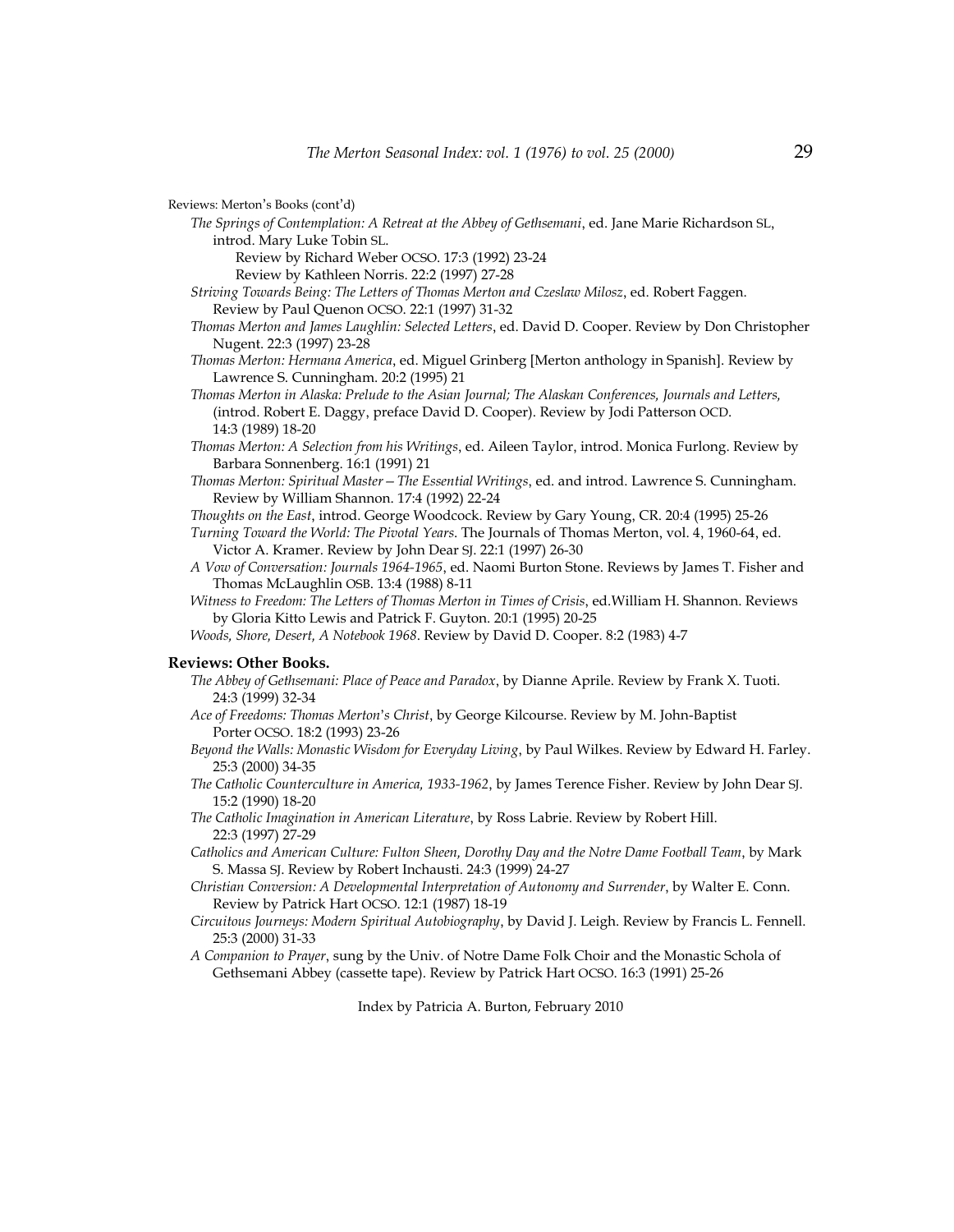- *Conscience and Conflict: A Trilogy of One-Actor Plays: Thomas Merton; Pope John XXIII; Martin Luther*, by Anthony T. Padovano. Review by John C. English. 14:2 (1989) 18-19
- *Contemplation and Compassion: Thomas Merton*'*s Vision*, by Anthony Padovano. Review by Patrick Hart OCSO. 9:3 (1984) 16
- *The Contemplative Heart,* by James Finley. Review by Patrick Eastman. 25:4 (2000) 31-32
- *Conversations with Walker Percy*, ed. Lewis A. Lawson and Victor A. Kramer. Review by Wade Hall. 10:4 (1985) 16-17

*Dakota: A Spiritual Geography*, by Kathleen Norris. Review by Monica Weis SSJ. 20:2 (1995) 22-23

- *Dark Night Spirituality,* by Peter King. Review by Paul M. Pearson. 20:4 (1995) 27
- *Death Eat,* by Ron Seitz. Review by Leon V. Driskell. 12:3 (1987) 17-19
- *Enchantments: Religion and the Power of the Word*, by Thomas M. King. Review by William Koch. 15:2 (1990) 22-25

*Essential Monastic Wisdom: Writings on the Contemplative Life*, ed. Hugh Feiss OSB. Review by Augustine Jackson OCSO. 25:2 (2000) 41-42

- *Father Louie: Photographs of Thomas Merton by Ralph Eugene Meatyard*. Review by Paul Quenon OCSO. 16:4 (1991) 25-28
- *15 Days of Prayer with Thomas Merton*, by André Gozier OSB. Review by Dan Kenneth Phillips. 25:2 (2000) 39-40
- *Finding Your Centre: A Journey with Thomas Merton*, by Jim Forest. Review by Patrick Hart OCSO. 19:4 (1994) 17

*Follow the Ecstasy: Thomas Merton, The Hermitage Years 1965-68*, by John Howard Griffin. Review by Michael W. Higgins. 9:1 (1984) 12-13 Review by Robert E. Daggy. 10:4 (1985) 6-8

- *The Gethsemani Encounter: A Dialogue on the Spiritual Life by Buddhist and Christian Monastics,* ed. Donald W. Mitchell and James Wiseman OSB, fwd. by the Dalai Lama, pref. Pierre François de Béthune OSB. Review by Robert Grip. 22:4 (1997) 38-39
- *Gethsemani Poems*, by J.T. Ledbetter. Review by S. Christian Hempstead. 20:2 (1995) 24-25

*The Gethsemani Poems*, by Ron Seitz. Reviews by Paul Quenon and Deba Patnaik. 11:2 (1986) 16-19

*Getting it All Together: The Heritage of Thomas Merton*, ed. Timothy Mulhearn, introd. M. Basil Pennington. Review by Mary Luke Tobin SL. 11:1 (1986) 14-15

*Heretic Blood: An Audiobiography* (cassette tapes), by Michael Higgins. Review by Kathleen Deignan CND. 24:2 (1999) 33-35

*Heretic Blood: The Spiritual Geography of Thomas Merton*, by Michael Higgins. Review by Robert F. Keeler. 24:1 (1999) 20-22

*Hermits: The Insights of Solitude*, by Peter France. Review by Richard W. Kropf. 23:3 (1998) 27-28

*The Hidden Journey: Reflections on a Dream by Thomas Merton*, by Melvyn Matthews. Review by Paul M. Pearson. 15:4 (1990) 25-26

*Holy Folly: Short and Tall Tales from the Abbey of Gethsemani*, by Paul Quenon OCSO, Guerric Plante OCSO, Timothy Kelly OCSO. Review by Philip Levering. 24:1 (1999) 23-24

- *The Human Journey: Thomas Merton, Symbol of a Century*, by Anthony Padovano. Review by Richard J. Hauser SJ. 10:4 (1985) 9-10
- *An Introduction to Victor and Carolyn Hammer, With a Listing of the Books Printed at Their Several Presses*, compiled by Paul Evans Holbrook. Review by John E. King. 21:1 (1996) 28-29

*The Kentucky Review* Vol. VII, Number 2, Summer 1987, ed. James D. Birchfield. Review by James Y. Holloway. 13:1 (1988) 16-17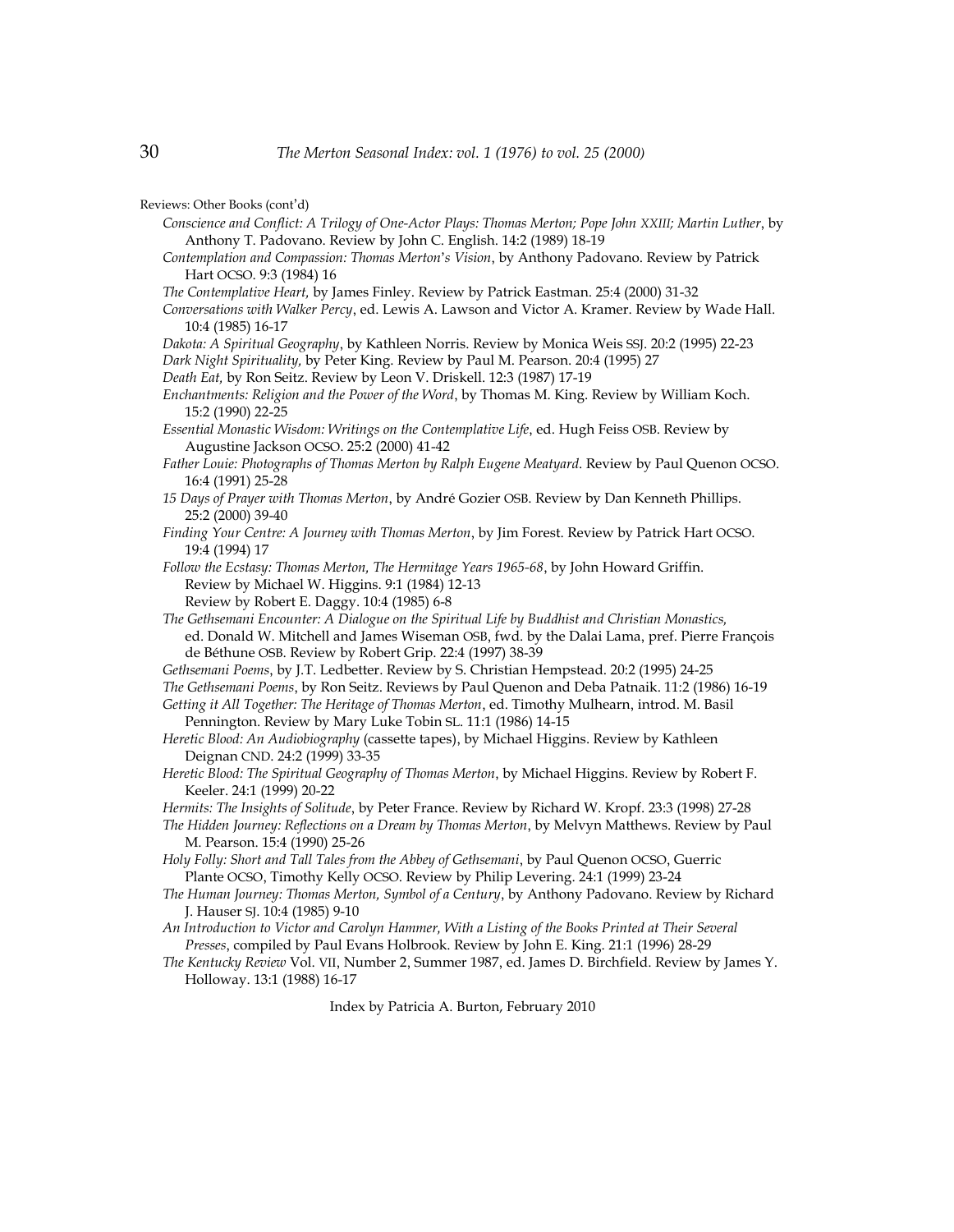- *The Legacy of Thomas Merton*, ed. Patrick Hart OCSO. Reviews by Anthony T. Padovano and Rob Stone. 11:4 (1986) 20-21,24
- *Living With Wisdom: A Life of Thomas Merton*, by Jim Forest. Review by Frank X. Tuoti. 17:1 (1992) 22-23
- *The Man in the Sycamore Tree*, by Edward Rice. Review by Gregory J. Ryan. 10:4 (1985) 10-11 *Masquerade*, by William X. Kienzle. Review by Barbara Sonnenberg. 16:3 (1991) 26-27
- *The Mechanic of Tears*, by Ron Seitz. Review by David Kocka. 17:2 (1992) 22-28
- *Meditations with Merton*, by Nick Verploegen Vandergrift. Review by William Koch. 19:2 (1994) 25-26
- *Merton: A Film Biography*. Video documentary by Paul Wilkes. Review by M. Basil Pennington OCSO. 9:2 (1984) 2-3
- *Merton: An Enneagram Profile*, by Suzanne Zuercher. Review by Rose Annette Liddell SL. 21:2 (1996) 27-28
- *Merton and Sufism: The Untold Story*, ed. Rob Baker and Gray Henry. Review by Terry Graham. 24:4 (1999) 20-25
- *Merton and Walsh on the Person*, by Robert Imperato. Review by John H. Ford. 13:1 (1988) 14-15 *Merton Annual* 1 (1988). Reviews by Anthony T. Padovano and Arthur W. Biddle. 13:4 (1988) 14-18 *Merton Annual* 5 (1992). Review by Mary Murray. 23:2 (1998) 27-28
- *Merton Annual* 6 (1993), ed. George Kilcourse. Reviews by Lawrence S. Cunningham and Paul M. Pearson. 19:3 (1994) 25-28
- *Merton Annual* 7 (1994), ed. Victor A. Kramer. Review by Jonathan Montaldo. 20:3 (1995) 22-23
- *Merton Annual* 8 (1995) and 9 (1996). Review by Anne M. Davernson. 23:1 (1998) 29-32
- *Merton Annual* 10 (1997), ed. Victor Kramer. Review by Wayne Simsic. 23:4 (1998) 31-33
- *Merton Annual* 11 (1998), ed. George A. Kilcourse. Review by Michael J. Callaghan CM. 24:3 (1999) 28-31
- *Merton Annual* 12 (1999), ed. Victor A. Kramer. 25:1 (2000) 28-30
- *Merton, By Those Who Knew Him Best*, ed. Paul Wilkes. Review by Victor A. Kramer. 10:2 (1985) 14-15
- *Merton: Mystic at the Center of America*, by Thomas M. King SJ. Review by Kenneth M. Voiles. 17:4 (1992) 25-28
- *Merton Vade Mecum: A Quick-Reference Bibliographic Handbook*, by Patricia A. Burton. Review by Bonnie Thurston. 24:2 (1999) 31-32
- *Modern Spiritual Writers: Their Legacies of Prayer*, by Charles J. Healey SJ. Review by Gary Young CR. 15:3 (1990) 27-29
- *Monks Pond*, *Old Hermit, Hai!! A Haiku Homage to Thomas Merton*, by Ron Seitz. Review by Paul Quenon. 14:1 (1989) 18-19
- *Moving in the Spirit: Becoming a Contemplative in Action*, by Richard J. Hauser SJ. Review by Gregory J. Ryan. 12:2 (1987) 20-21
- *My Song is of Mercy: Writings of Matthew Kelty*. Review by Jonathan Montaldo. 19:4 (1994) 18-20
- *The Orchards of Perseverance: Conversations with Trappist Monks about God, Their Lives, and the World*, by David D. Perata. Review by Robert Rhodes. 25:4 (2000) 33-34
- *Our God Is Nonviolent: Witnesses in the Struggle for Peace and Justice*, by John Dear SJ. Review by Barbara Sonnenberg. 15:4 (1990) 26-27
- *Poetry as Prayer: Thomas Merton,* by Robert Waldron. Review by Lynn Szabo. 25:4 (2000) 28-30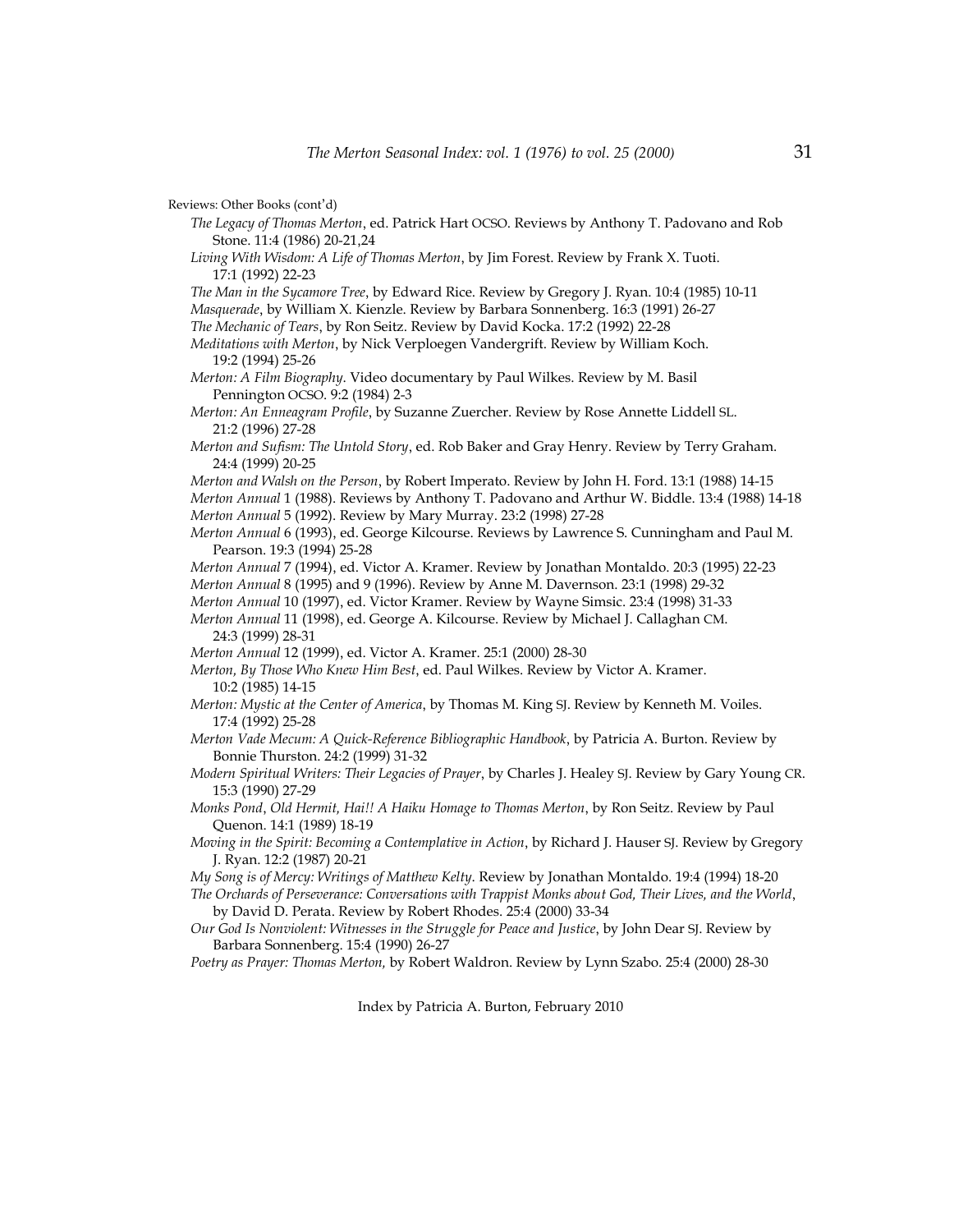- *Prayer and Commitment in Thomas Merton* and *Prophecy and Commitment in Thomas Merton*, by Mary Luke Tobin (cassette tapes). Review by Bonnie B. Thurston. 16:3 (1991) 23-24
- *Praying with Icons*, by Jim Forest. Review by Donna Kristoff OSU. 23:3 (1998) 24-26
- *Praying with Thomas Merton*, by Wayne Simsic. Review by Jane Marie Richardson SL. 19:3 (1994) 22-24
- "*Pretty Good for a Woman*"*: The Enigmas of Evelyn Scott*, by D.A. Callard. Review by Mary Jo Weaver. 11:3 (1986) 12-13
- *Ralph Eugene Meatyard: An American Visionary*, ed. Barbara Tannenbaum. Review by Paul Quenon OCSO. 16:4 (1991) 25-28
- *Random Essays: Recollections of a Publisher*, by James Laughlin, introd. Robert Giroux. Review by Wade Hall. 15:3 (1990) 25-26
- *A Retreat with Thomas Merton*, by M. Basil Pennington OCSO. Review by Rob Stone. 13:2 (1988) 17-18

*Running to the Mountain: A Journey of Faith and Change*, by Jon Katz. Review by Robert Grip. 24:2 (1999) 36-37

- *Sanctuaries: A Guide to Lodgings in Monasteries, Abbeys and Retreats/The Northeast*, by Jack and Marcia Kelly. Review by Arthur W. Biddle. 16:3 (1991) 22-23
- *A Search for Wisdom and Spirit*, by Anne E. Carr. Review by Paul J. McGuire SCJ. 13:1 (1988) 18-20
- *Seeds of Peace: Contemplation and Nonviolence*, by William H. Shannon. Review by Jonathan Montaldo. 22:1 (1997) 33
- *Selected Letters of Mark Van Doren*, ed. George Hendrick. Review by Mitch Finley. 12:2 (1987) 16-19
- *A Seven Day Journey with Thomas Merton*, by Esther de Waal. Review by Paul M. Pearson. 18:1 (1993) 29
- *The Seven Mountains of Thomas Merton*, by Michael Mott.
	- Review Symposium: Introduction by Robert E. Daggy. 10:1 (1985) 2-3

Reviews by A.M. Allchin, Rosemary Haughton, Edward Rice, Clyde F. Crews, Ross Labrie and Jim Forest. 10:1 (1985) 4-18

Review by Virginia Spencer Carr. 10:4 (1985) 5-6

- *Silence on Fire: The Prayer of Awareness*, by William H. Shannon. Review by Mary Luke Tobin SL. 17:1 (1992) 24-25
- *Silent Lamp: The Thomas Merton Story*, by William H. Shannon. Reviews by Anne Carr and Jonathan Montaldo. 17:3 (1992) 8-14
- *The Social Thought of Thomas Merton*, by David W. Givey. Review by M. Madeline Abdelnour SCN. 9:1 (1984) 10-11
- *Something of a Rebel: Thomas Merton, His Life and Works—An Introduction*, by William H. Shannon. Review by Bonnie B. Thurston. 22:4 (1997) 35-37
- *Song for Nobody: A Memory Vision of Thomas Merton*, by Ron Seitz. Review by Robert Marshall Shepherd. 18:3&4 (1993) 30-32
- *Soul Friends: A Journey with Thomas Merton*, by Brother Ramon SSF. Review by Paul M. Pearson. 14:3 (1989) 20-21
- *The Sound of Listening: A Retreat Journal from Thomas Merton*'*s Hermitage*, by John Dear SJ. Review by Walt Chura. 25:1 (2000) 31-32
- *The Spark in the Soul: Spirituality and Social Justice*, by Terry Tastard. Review by Erlinda G. Paguio. 15:2 (1990) 25-27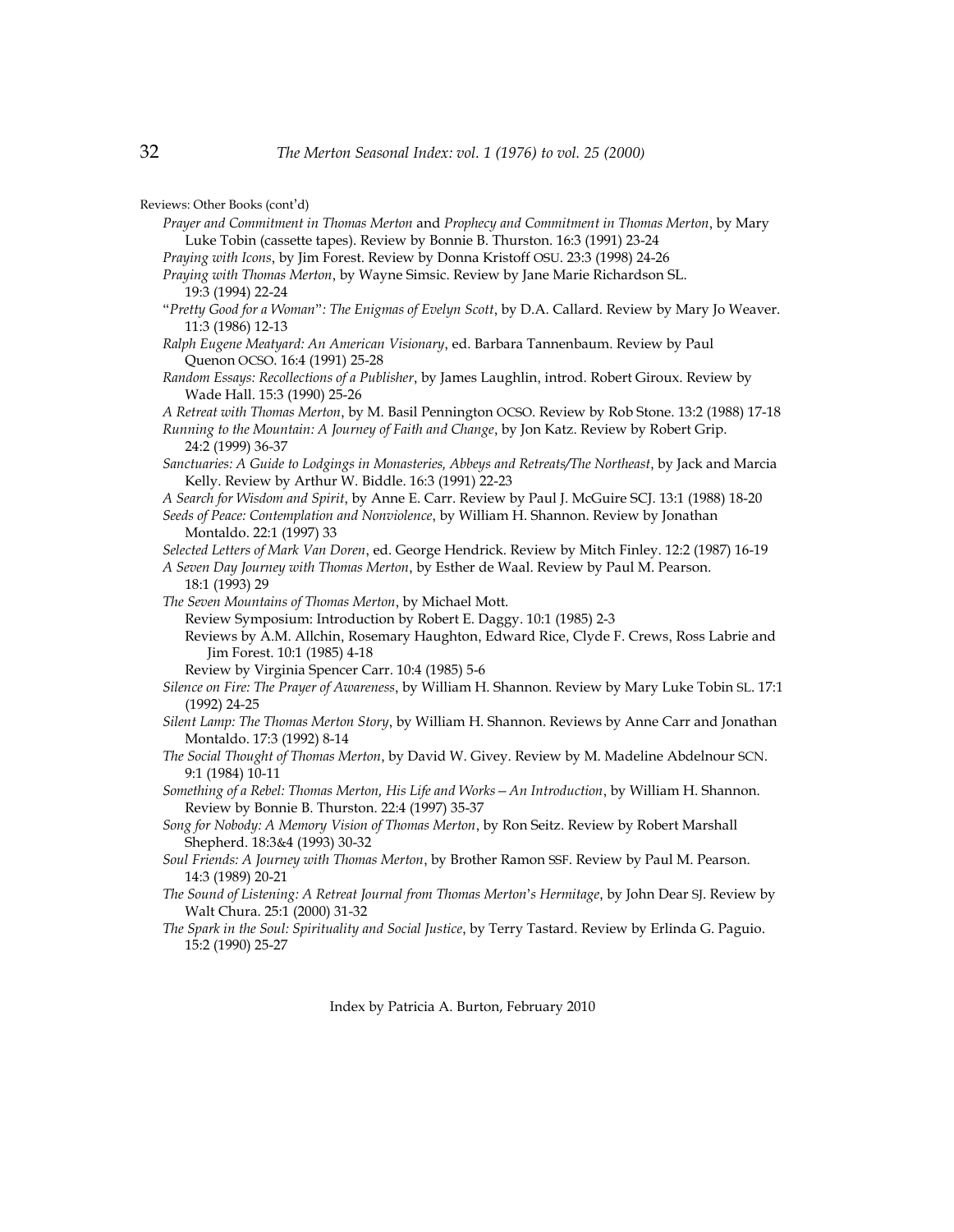- *Swimming in the Sun: Discovering the Lord*'*s Prayer with Francis of Assisi and Thomas Merton*, by Albert Haase OFM. Review by Patrick F. O'Connell. 19:2 (1994) 22-24
- *Thomas Merton: A Comprehensive Bibliography*, comp. and ed. Marquita E. Breit and Robert E. Daggy. Reviews by William Shannon and M. Basil Pennington OCSO. 11:3 (1986) 16-19
- *Thomas Merton and Asia: His Quest for Utopia*, by Alexander Lipski. Review by Chalmers MacCormick. 9:1 (1984) 6-7
- *Thomas Merton and Chinese Wisdom*, by Cyrus Lee, fwd. by Robert E. Daggy. Review by Gary Young CR. 20:4 (1995) 25-26
- *Thomas Merton and the Education of the Whole Person*, by Thomas Del Prete. Review by Daniel Rice. 16:1 (1991) 19-21
- *Thomas Merton and the Monastic Vision*, by Lawrence S. Cunningham. Review by William M. Thompson. 25:2 (2000) 34-38
- *Thomas Merton as Writer and Monk: A Cultural Study 1915-1951*, by Peter Kountz. Review by Carl Simmons. 17:2 (1992) 18-19
- *Thomas Merton, Brother Monk*, by M. Basil Pennington OCSO. Review by Paul Quenon. 12:3 (1987) 20-21
- *Thomas Merton: First and Last Memories*, by Patrick Hart OCSO. Review by Karl A. Plank. 12:2 (1987) 2-3
- *Thomas Merton in Search of His Soul: A Jungian Perspective*, by Robert G. Waldron. Review by John Eudes Bamberger OCSO. 19:2 (1994) 20-21
- *Thomas Merton/Monk: A Monastic Tribute* [new and enlarged edn. 1984], ed. Patrick Hart OCSO. Review by Naomi Burton Stone. 9:2 (1984) 16-17
- *Thomas Merton [Monk and Artist]*, by Victor A. Kramer (1984 ed.). Reviews by Flavian Burns and John Leax. 10:2 (1985) 16-19
- *Thomas Merton, Monk and Artist* (rev. ed. 1988), by Victor A. Kramer.
	- Review by Michael W. Higgins. 13:4 (1988) 22-23
	- Victor Kramer replies to Michael Higgins's Review "A Gentle and Gracious Critic," *(Merton Seasonal*, Autumn 1988). 14:2 (1989) 27
- *Thomas Merton, Monk and Poet: A Critical Study*, by George Woodcock. Review by George A. Kilcourse. 3:2 (1978) 4
- *Thomas Merton: Monk, Man and Mystic: A Spiritual Concert*, by Patrick Collins [videotape]. Review by Paul Quenon. 20:2 (1995) 20
- *Thomas Merton, My Brother*, by M. Basil Pennington OCSO. Review by Joan Combs. 21:1 (1996) 26-27
- *Thomas Merton on Nuclear Weapons*, by Ronald E. Powaski. Review by Robert Grip. 13:2 (1988) 16-17
- *Thomas Merton: Pilgrim in Process*, ed. Donald Grayston and Michael Higgins. Review by William H. Shannon. 8:3 (1983) 8-9
- *The Thomas Merton Poems: A Caravan of Poems*, by J.S. Porter.
	- Review by Patrick F. O'Connell. 14:3 (1989) 22-25
	- Reply by J.S. Porter to review by Patrick O'Connell, *Merton Seasonal*, Summer 1989. 14:4 (1989) 29
- *Thomas Merton: Poet, Monk, Prophet*. Papers from the Second General Meeting of the Thomas Merton Society of Great Britain and Ireland, ed. Paul M. Pearson, Danny Sullivan and Ian Thomson. Review by David J. Belcastro. 24:4 (1999) 29-31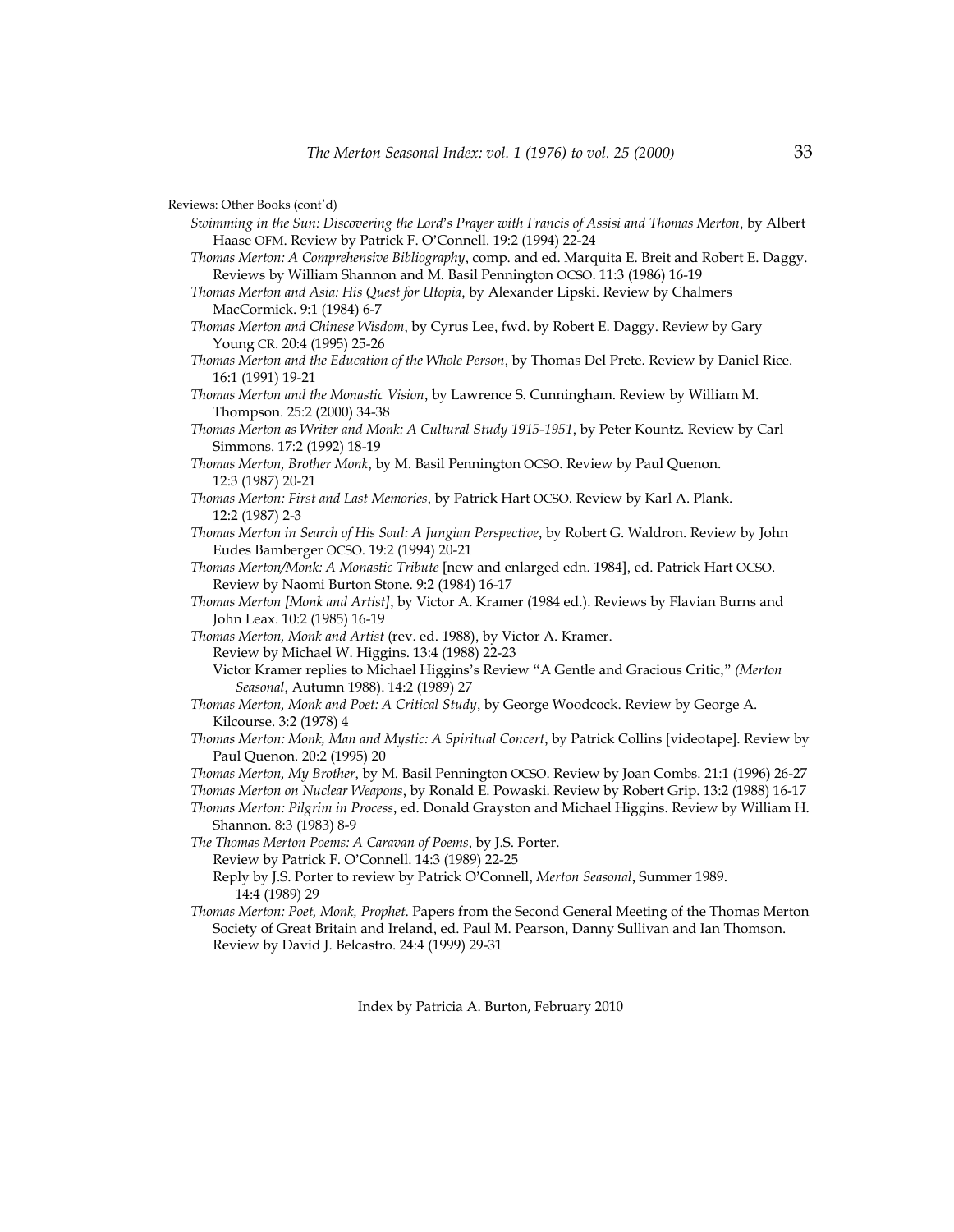- *Thomas Merton: Poet, Prophet, Priest*, by Jennifer Fisher Bryant. Review by Jeffrey T. Kiernan. 23:2 (1998) 25-26
- *Thomas Merton: The Development of a Spiritual Theologian*, by Donald Grayston. Reviews by E. Glenn Hinson and Paul Wilkes. 11:2 (1986) 12-15
- *Thomas Merton*'*s American Prophecy*, by Robert Inchausti. Review by Ross Labrie. 23:2 (1998) 23-24
- *Thomas Merton*'*s Art of Denial*, by David D. Cooper. Review by Paul Ruttle CP. 14:4 (1989) 27-29 *Thomas Merton*'*s Paradise Journey: Writings on Contemplation*, by William H. Shannon. Review by Wendy M. Wright. 25:3 (2000) 29-30
- *Toward an Integrated Humanity: Thomas Merton*'*s Journey*, ed. M. Basil Pennington, OCSO. Review by Columban (Richard) Weber. 13:4 (1988) 19-21
- *The Tragedy of Thomas Merton*, by Alice Jordain Von Hildebrand [audio/video tapes]. Review by Robert E. Daggy. 12:2 (1987) 13-15
- *Trappist* [video documentary]. Review by Paul Wilkes. 23:3 (1998) 29-30
- *Trappist: Living in the Land of Desire*, by Michael Downey. Review by Paul Wilkes. 23:3 (1998) 29-30
- *Up and Down Merton*'*s Mountain: A Contemporary Spiritual Journey*, by Gerald Groves. Review by William H. Shannon. 14:2 (1989) 20-22
- *Why Not Be a Mystic?* by Frank X. Tuoti. Review by Erlinda G. Paguio. 20:3 (1995) 24-25
- *Winter Rain: Six Images of Thomas Merton, A Play*, by Anthony T. Padovano. Review by Thomas A. Greenfield. 10:2 (1985) 12-13
- *Words and Silence: On the Poetry of Thomas Merton*, by Sister Thérèse Lentfoehr. Review by Patrick Hart OCSO. 4:2 (1979) 12
- *The Writings of Daniel Berrigan*, by Ross Labrie. Review by Thomas M. King SJ. 15:2 (1990) 20-22

Rhodes, Robert.

- "Striving for Spiritual Community: The Example of Thomas Merton." 25:1 (2000) 21-26 "Sharing the Fruits of Community." Review of *The Orchards of Perseverance: Conversations with Trappist Monks about God, Their Lives, and the World* (Perata). 25:4 (2000) 33-34
- Rice, Daniel. "Merton on Education." Review of *Thomas Merton and the Education of the Whole Person* (Del Prete). 16:1 (1991) 19-21

Rice, Edward.

"Trivia Game." Review of *The Seven Mountains of Thomas Merton* (Mott). 10:1 (1985) 8-10

"Accuracy in Merton: A Plan for Getting the Facts Right." 11:3 (1986) 14-15

"Merton Issues": Letter to the Editor [about inclusive language]. 15:4 (1990) 31

"Starting a Magazine: A Guide for the Courageous—The Short, Happy Life of *Jubilee*." 24:1 (1999) 4-7

 *The Man in the Sycamore Tree*. *See* Reviews: Other Books

Richardson, Jane Marie SL.

- "Sturdy Shelter." Review of *The Road to Joy* (Merton, ed. Daggy). 14:4 (1989) 12-15
- "Praying with a Seasoned Traveler." Review of *Praying with Thomas Merton* (Simsic). 19:3 (1994) 22-24

 *The Springs of Contemplation* (ed. Richardson). *See* Reviews: Merton's Books

*RILKE, RAINER MARIA.* "Inseeing and Outgazing: The Shared Vision of Thomas Merton and Rainer Maria Rilke," by Paul M. Pearson. 24:2 (1999) 10-17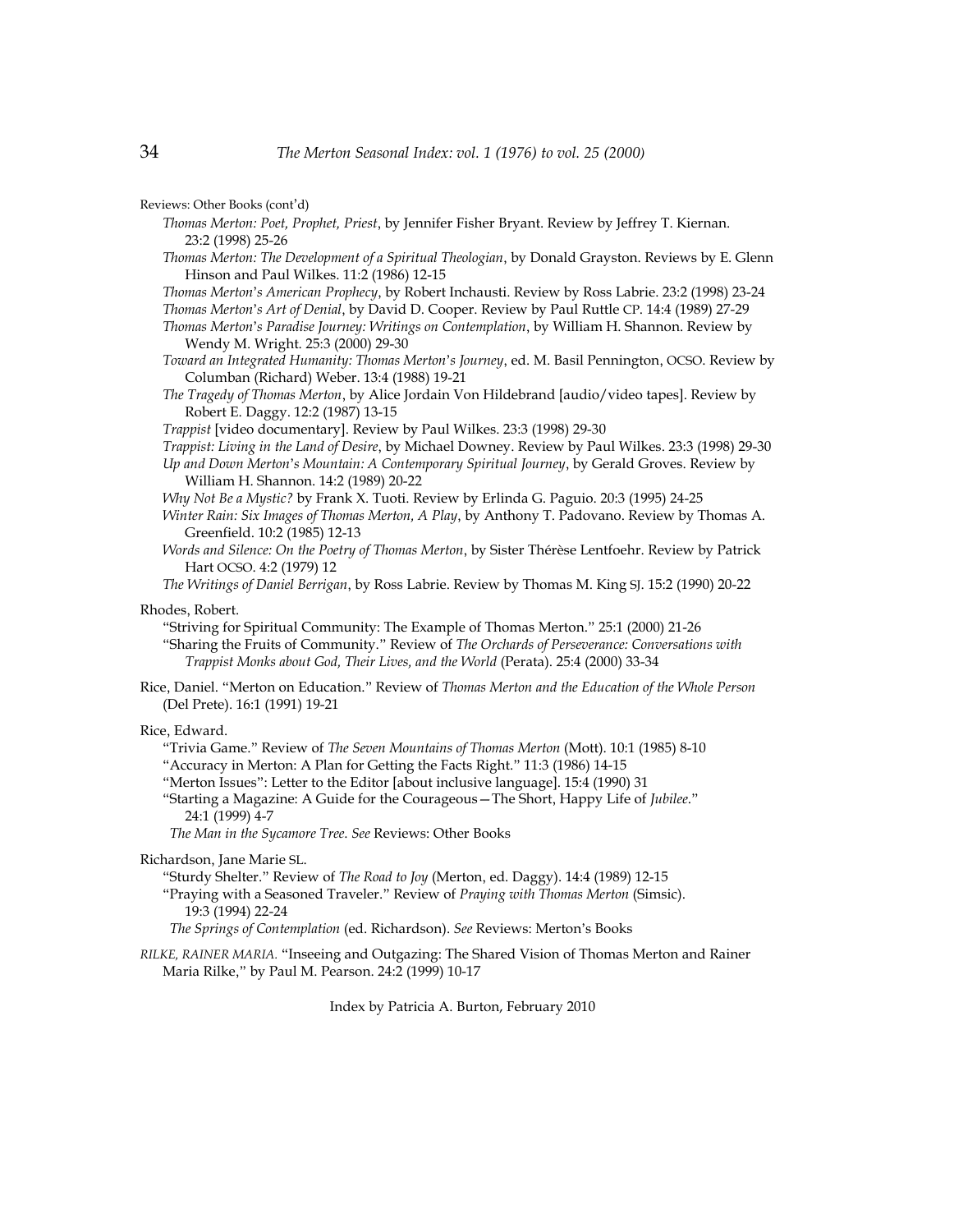Robarge, Geoffrey M. "Reflections on the Second General Meeting of the ITMS." 16:3 (1991) 10

Ruether, Rosemary Radford. *At Home in the World* (Merton and Ruether). *See* Reviews: Merton's Books

Ruttle, Paul CP.

"Book of Meditations." Review of *A Blaze of Recognition* (ed. McDonnell). 9:1 (1984) 4-5

"A Scholarly 'Good Read'." Review of *Thomas Merton*'*s Art of Denial* (Cooper). 14:4 (1989) 27-29

"Reading Someone Else's Mail." Review of *At Home in the World* (ed. Tardiff). 20:3 (1995) 20-21

"A Fresh Air Interlude." Review of *A Search for Solitude* (Merton, ed. Cunningham). 21:3 (1996) 22-25

Ryan, Gregory J.

"'Who is it that has a Transcendent Experience?': Main's Meditator as Merton's No-One." 9:3 (1984) 11-13

"'Zacchaeus, Make Haste.' Edward Rice's *The Man in the Sycamore Tree*." 10:4 (1985) 10-11 "Writing in the Spirit of Merton." Review of *Moving in the Spirit* (Hauser). 12:2 (1987) 20-21

"Thomas Merton in Cuba and Ceylon: In His End is His Beginning." 14:4 (1989) 19-20

"Thomas Merton on Death: Our Life-long Journey." 18:3&4 (1993) 19-24

"Death of a 'Mertoniac': An Appreciation of W.H. 'Ping' Ferry." 20:4 (1995) 17-23

"'Kindred Spirits': Boris Pasternak and Thomas Merton." 22:2 (1997) 5-12

"Thomas Merton—Computer Hacker (A Cyber Fantasy)." 23:1 (1998) 8-13

Schiffhorst, Gerald J. "Entering Merton's 'Friendly Communion of Silence'." 24:4 (1999) 15-18

Schmemann, Fr. Alexander. Interview March 8, 1980, by George A. Kilcourse. 5:1 (1980) 6-10

*SCOTT, EVELYN. See* Merton's Family: Owen Merton

Scovel, Carl. "Mozart, Merton and Karl Barth." 16:4 (1991) 5-8

Seitz, Ron.

*Death Eat*. *See* Reviews: Other Books

*The Gethsemani Poems*. *See* Reviews: Other Books

*The Mechanic of Tears*. *See* Reviews: Other Books

*Monks Pond*, *Old Hermit, Hai!! A Haiku Homage to Thomas Merton*. *See* Reviews: Other Books *Song for Nobody: A Memory Vision of Thomas Merton*. *See* Reviews: Other Books

Shannon, William H.

Review of *Thomas Merton: Pilgrim in Process* (ed. Grayston and Higgins). 8:3 (1983) 8-9

"Thomas Merton's First Article on War and Peace." 10:3 (1985) 4

"All-the-Things-You-Wanted-to-Know-About-Merton." Review of *Thomas Merton: A Comprehensive Bibliography* (comp. and ed. Breit and Daggy). 11:3 (1986) 16-17

A Letter from William H. Shannon, March 19, 1988 [re: the new ITMS]. 13:2 (1988) 3-4

"NO Thomas Merton." Review of *Up and Down Merton*'*s Mountain* (Groves). 14:2 (1989) 20-22

"The Farmer From Nelson County" [Presidential Address*,* ITMS First General Meeting, 25 May 1989]*.* 14:3 (1989) 3-7

"A Life without Care: 14 June 1991" [Homily to the Second General Meeting of the ITMS]. 16:3 (1991) 18-20

"An Unusual Discovery in a Second-Hand Bookstore in England." 17:3 (1992) 4-6

"A Valuable Book." Review of *Thomas Merton: Spiritual Master—The Essential Writings* (ed. Cunningham). 17:4 (1992) 22-24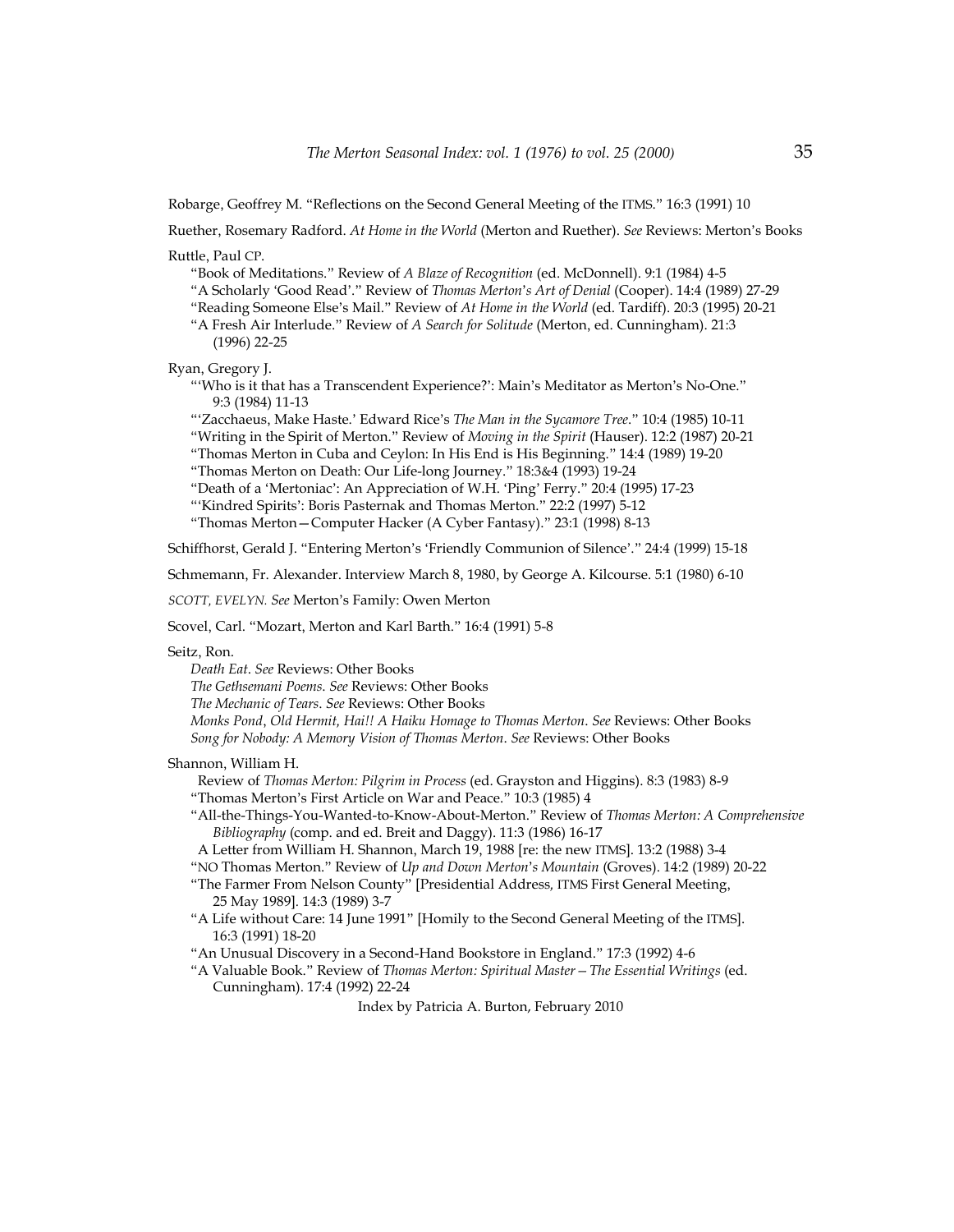Shannon, William H. (cont'd)

 Editor's Note. "In God's Desert" ["Dans le desert de Dieu," by Thomas Merton, transl. from the French by William H. Shannon]. 18:2 (1993) 4

"'New Horizons for an Old Journey': *No Man is an Island*, A Review Forty Years Later." 20:1 (1995) 16-18

"Can One be a Contemplative in a Technological Society?" 22:1 (1997) 12-20

"*The Seven Storey Mountain*: Fifty Years Old!" 23:3 (1998) 3-11

 *The Hidden Ground of Love* (ed. Shannon). *See* Reviews: Merton's Books

 *Passion for Peace: The Social Essays* (ed. Shannon). *See* Reviews: Merton's Books

 *Seeds of Peace: Contemplation and Nonviolence*. *See* Reviews: Other Books

 *Silence on Fire: The Prayer of Awareness*. *See* Reviews: Other Books

 *Silent Lamp: The Thomas Merton Story*. *See* Reviews: Other Books

 *Something of a Rebel: Thomas Merton, His Life and Works—An Introduction. See* Reviews: Other Books  *Thomas Merton*'*s Paradise Journey*. See Reviews: Other Books

 *Witness to Freedom: Letters of Thomas Merton* (ed. Shannon). *See* Reviews: Merton's Books

*SHANNON, WILLIAM H.* "William Shannon and the Merton Letters: The First Selection," by Robert E. Daggy. 10:3 (1985) 2-3

Shepherd, Robert Marshall. "A Book Worth Knowing." Review of *Song for Nobody* (Seitz). 18:3&4 (1993) 30-32

Short, Brent. "The Hidden Paradise: Thomas Merton and the Wisdom of Genesis." 20:1 (1995) 10-14

Simmons, Carl. "Two Vocations." Review of *Thomas Merton as Writer and Monk* (Kountz). 17:2 (1992) 18-19

### Simsic, Wayne.

"Spirituality and Everyday Life." Review of *The Merton Annual* 10 (ed. Kramer). 23:4 (1998) 31-33  *Praying with Thomas Merton*. *See* Reviews: Other Books

Singh, Heidi. Letter re: Buddists' celebration of *Nostra Aetate*. 6:1 (1981) 10-11

## Sisto, Richard.

"The Simple Gifts of Thomas Merton." 13:1 (1988) 6-8

"The Significance of the Firewatcher Quilt: Richard Sisto interviewing Fred Hicks" (ed. Daggy). 15:2 (1990) 3-5

Smeyers, Sister Bernadette M. "Thomas Merton and Bangkok: A Few Reminiscences 8-15 Dec. 1968." 18:3&4 (1993) 16-17

Sonnenberg, Barbara.

"Merton the Peacemaker." Review of *Our God Is Nonviolent* (Dear). 15:4 (1990) 26-27

"Merton in Capsule Form." Review of *Thomas Merton: A Selection from His Writings* (Merton, ed. Taylor). 16:1 (1991) 21

"Merton in Fiction." Review of *Masquerade* (Kienzle). 16:3 (1991) 26-27

Spaeth, Paul J. "Dealing with Texts." Review of *Run to the Mountain* (Merton, ed. Hart). 20:4 (1995) 13-15

*SPIELBERG, STEVEN.* "Thomas Merton and Steven Spielberg: Some Parallels," by Patrick H. McDonald. 19:1 (1994) 23-25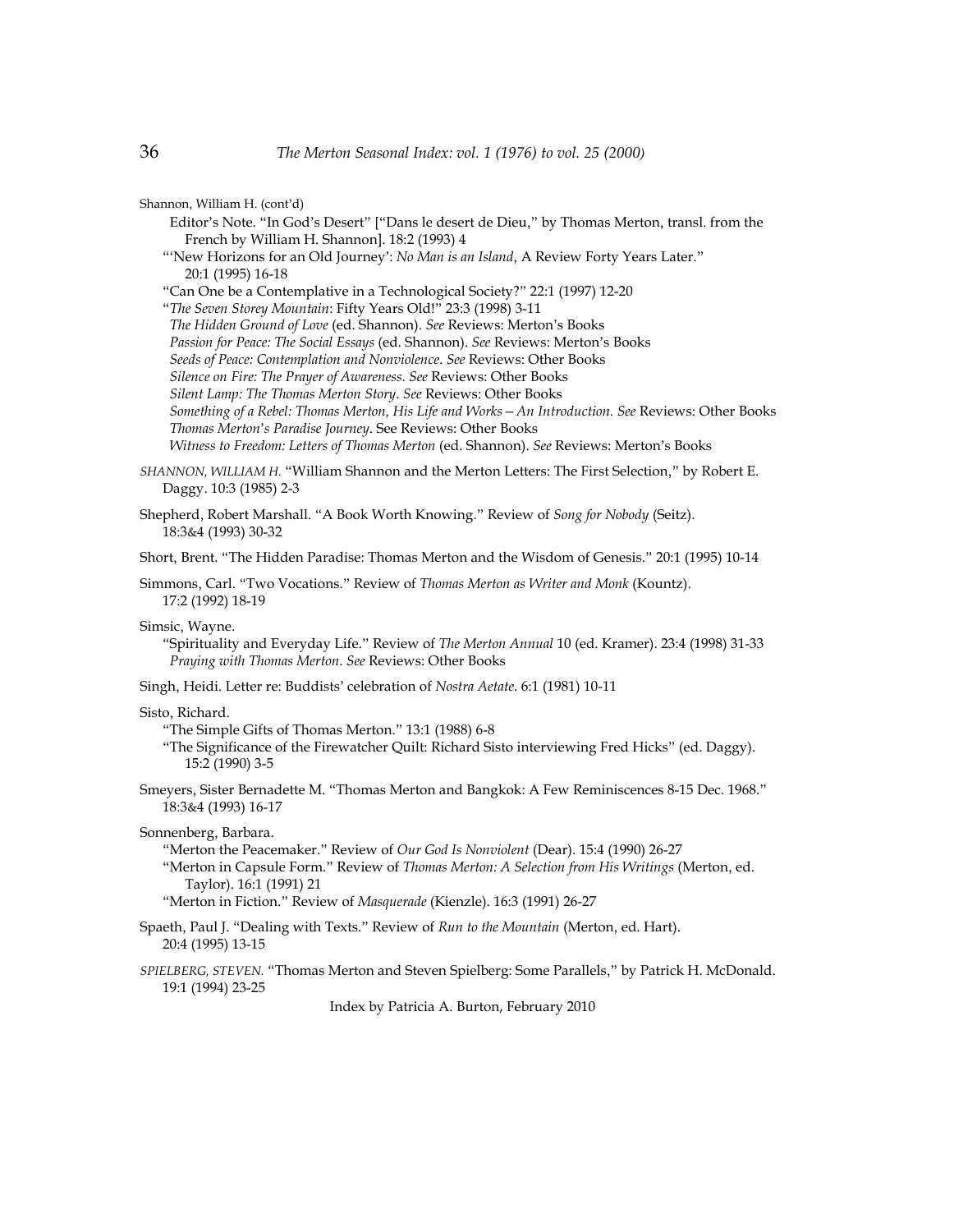St. John, Donald P. "The Flowering of Natural Contemplation: Some Notes on 'Theoria Physike' in Thomas Merton's Unpublished 'An Introduction to Christian Mysticism'." 23:2 (1998) 13-16

Steinmacher, Michael. "Anthony Padovano's Image of Thomas Merton." 20:2 (1995) 15-17

Stevens, Clifford. "Two Letters of Thomas Merton [unpublished]." 13:2 (1988) 5-8

Stone, Naomi Burton.

"New and Enlarged." Review of *Thomas Merton/Monk: A Monastic Tribute*, (new and enlarged edn., ed. Hart). 9:2 (1984) 16-17

 *A Vow of Conversation: Journals 1964-1965* (Merton, ed. Stone). *See* Reviews: Merton's Books

Stone, Rob.

"A Healthy Legacy." Review of *The Legacy of Thomas Merton* (ed. Hart). 11:4 (1986) 21,24

"A Hermitage Experience." Review of *A Retreat with Thomas Merton* (Pennington). 13:2 (1988) 17-18

Sullivan, Danny, ed. *Thomas Merton: Poet, Monk, Prophet*. *See* Reviews: Other Books

Suzuki, D.T. *Encounter: Thomas Merton and D.T. Suzuki* (ed. Daggy). *See* Reviews: Merton's Books

Szabo, Lynn. "Praying with a Poet." Review of *Poetry as Prayer: Thomas Merton* by Robert Waldron. 25:4 (2000) 28-30

Tardiff, Mary OP, ed. *At Home in the World*. *See* Reviews: Merton's Books

Tastard, Terry. *The Spark in the Soul: Spirituality and Social Justice*. *See* Reviews: Other Books

Taylor, Aileen, ed. *Thomas Merton: A Selection from His Writings*. *See* Reviews: Merton's Books

*TEILHARD DE CHARDIN, PIERRE.* "Thomas Merton on Pierre Teilhard de Chardin," by Thomas M. King SJ. 10:4 (1985) 2-4

Thibodeau, Philippe. "A Codicil to the Pasternak-Merton Exchange." 16:4 (1991) 9-10

- Thompson, Phillip M. "Full of Firecrackers: Jacques Ellul and the Technological Critique of Thomas Merton." 25:1 (2000) 9-16
- Thompson, William M. "Fully Monastic, Fully Modern." Review of *Thomas Merton and the Monastic Vision* (Cunningham). 25:2 (2000) 34-38

Thomson, Ian, ed. *Thomas Merton: Poet, Monk, Prophet*. *See* Reviews: Other Books

*THOREAU, HENRY DAVID.* 

"Different Drummers: Thomas Merton and Henry Thoreau," by Gilles Farcé. 10:2 (1985) 2-6 "Henry David Thoreau and Thomas Merton: The Transformation of Individual Experience into Universal Myth," by Ted Henken. 22:2 (1997) 13-22

Thurston, Bonnie B.

"A Note on the Contemplative Vision of Thomas Merton's Poetry." 6:2 (1981) 2-4

"Review of Criticism of Thomas Merton's Poetry." 9:2 (1984) 6-10

"Thomas Merton and Eastern Religions: A Bibliography." 15:3 (1990) 16-21

Thurston, Bonnie B. (cont'd)

"The Tobin Tapes." Review of *Prayer and Commitment in Thomas Merton* and *Prophecy and Commitment in Thomas Merton*, by Mary Luke Tobin (2 cassette tapes). 16:3 (1991) 23-24

"'I Never Had a Sister': Merton's Friendships with Women." 17:1 (1992) 4-8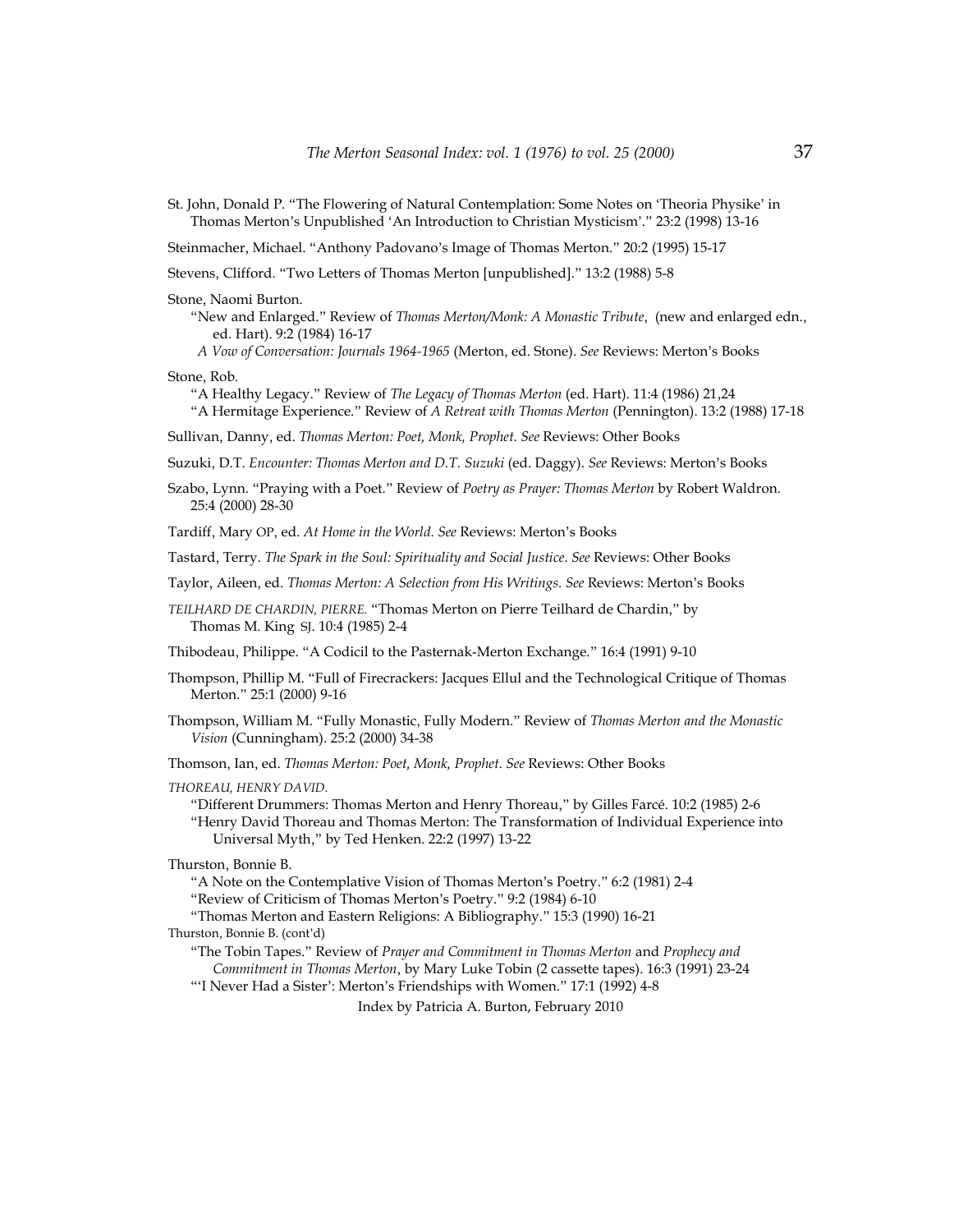"The Heresy of Individualism." ITMS Presidential Address, Third Gen. Meeting. 18:3&4 (1993) 6-9 "'The Tradition of Wisdom and Spirit': Wisdom in Thomas Merton's Mature Thought." 20:1 (1995) 5-8

"The Rebel in Merton." Review of *Something of a Rebel: Thomas Merton* (Shannon). 22:4 (1997) 35-37 "Thomas Merton's Works and Days." Review of *Merton Vade Mecum* (Burton). 24:2 (1999) 31-32

Thurston, Burton B. "Merton's Reflections on Sufism." 15:3 (1990) 4-7

Tobin, Mary Luke SL.

"Facets of Merton." Review of *Getting it All Together: The Heritage of Thomas Merton* (ed. Mulhearn). 11:1 (1986) 14-15

"Awareness for Searchers." Review of *Silence on Fire* (Shannon). 17:1 (1992) 24-25  *Prayer and Commitment in Thomas Merton* and *Prophecy and Commitment in Thomas Merton* (cassette

tapes). *See* Reviews: Other Books  *The Springs of Contemplation* (introd. Tobin). *See* Reviews: Merton's Books

Trunfull, Patricia. "Merton at Brooke: A Photo Essay." 13:4 (1988) 4-5

*TUDOR-HART, PERCYVAL.* "An Owen Merton Letter" [ to Percyval Tudor-Hart]. 11:3 (1986) 10-11

## Tuoti, Frank X.

"Merton a Saint? Why Not?!" [Letter in response to "Too Serious a Brother Monk" in *Merton Seasonal* 13:2]. 13:3 (1988) 22

"Merton for Beginners." Review of *Living With Wisdom* (Forest). 17:1 (1992) 22-23

"The Gift of Thomas Merton Remembered." 18:3&4 (1993) 28-29

"A Rich Panorama of Monastic Life." Review of *The Abbey of Gethsemani: Place of Peace and Paradox* (Aprile). 24:3 (1999) 32-34

 *Why Not Be a Mystic? See* Reviews: Other Books

*ULANOV, BARRY. See* Merton's Friends

Urwin, Ray W. "Surely It Is God Who Saves Me" [Hymn tune "Merton" included in *Hymnal* 1982 of Episcopal Church]. 11:2 (1986) 10-11

van der Laar, Sister Henrilena. "After Twenty-Five Years." 18:3&4 (1993) 12-14

Van Doren, Mark. *Selected Letters of Mark Van Doren*, ed. George Hendrick. *See* Reviews: Other Books

*VAN DOREN, MARK. See also* Merton's Friends

Van Waes, Bernard. "Mailbox Number 5." Review of *The Road to Joy* (Merton, ed. Daggy). 14:4 (1989) 15-19

Vandergrift, Nick Verploegen. *Meditations with Merton*. *See* Reviews: Other Books

Villasana, Ana. "Of Merton and the East: A Letter to the ITMS." 15:3 (1990) 22

Voiles, Kenneth M.

"The Colorization of Thomas Merton: An Open Letter to the ITMS [about inclusive language]." 15:2 (1990) 16-17

"Prades: a Photo Essay." 17:3 (1992) 18-22

"Prelude to Mysticism." Review of *Merton: Mystic at the Center of America* (King). 17:4 (1992) 25-28

Von Hildebrand, Alice Jordain. *The Tragedy of Thomas Merton*. *See* Reviews: Other Books Index by Patricia A. Burton, February 2010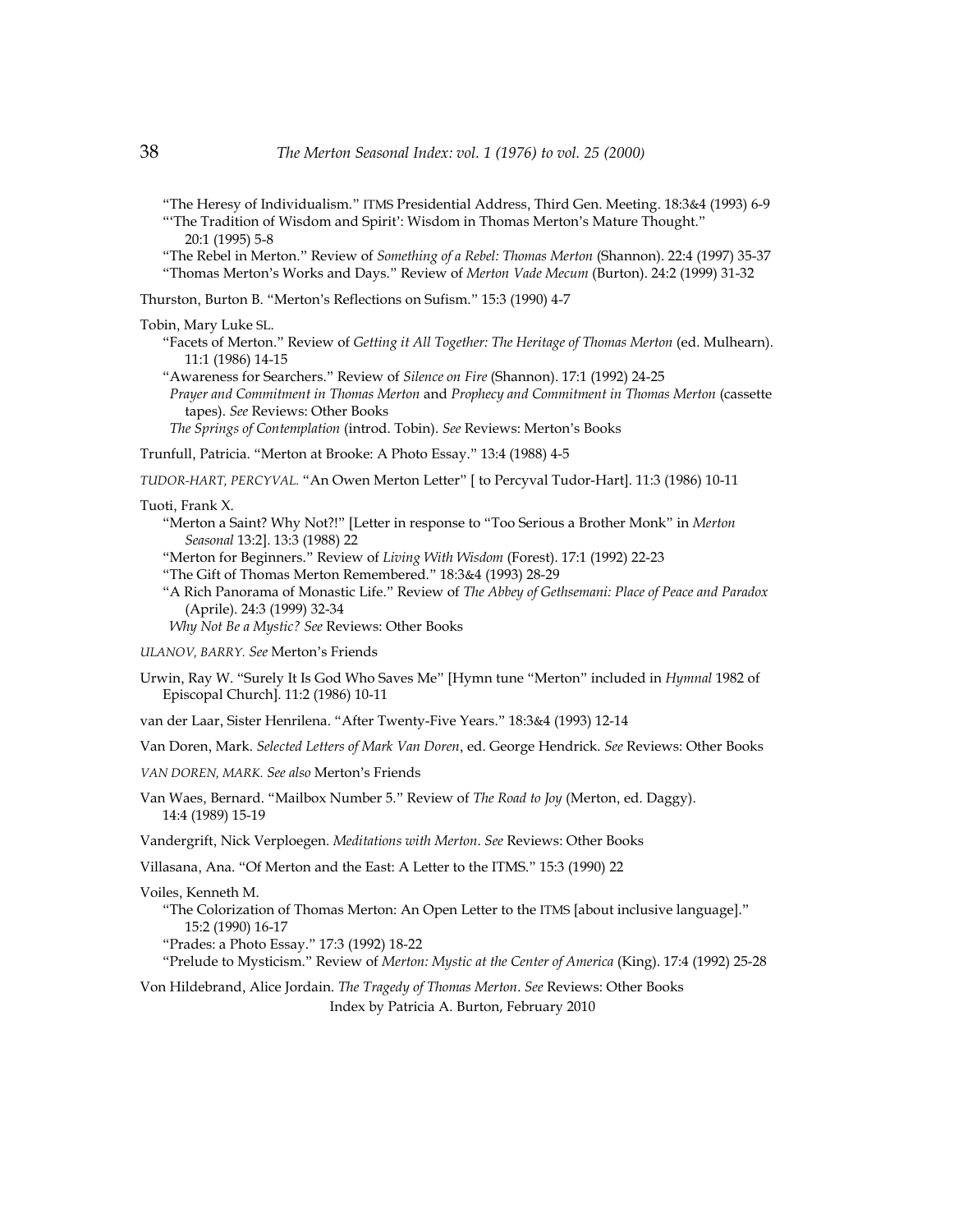| Waldron, Robert G.<br>"Merton's Dreams: A Jungian Analysis." 16:4 (1991) 11-23<br>"Merton's Bells: A Clarion Call to Wholeness." 18:1 (1993) 25-28<br>"Poets of Pilgrimage: Thomas Merton (1915-1968) and Denise Levertov (1923-1997)."<br>23:3 (1998) 20-23<br>Poetry as Prayer: Thomas Merton. See Reviews: Other Books<br>Thomas Merton in Search of His Soul: A Jungian Perspective. See Reviews: Other Books                                                                                                                                                                                                                               |
|-------------------------------------------------------------------------------------------------------------------------------------------------------------------------------------------------------------------------------------------------------------------------------------------------------------------------------------------------------------------------------------------------------------------------------------------------------------------------------------------------------------------------------------------------------------------------------------------------------------------------------------------------|
| Walls, Roland. Solitude and Love of the World (Merton, fwd. Walls). See Reviews: Merton's Books                                                                                                                                                                                                                                                                                                                                                                                                                                                                                                                                                 |
| Walsh, Daniel Clark.<br>Excerpt from Dan Walsh's "Homily for the Funeral Mass of Fr. Louis Merton OCSO,<br>Dec. 17, 1968." 5:2 (1980) 3<br>See also Merton's Friends.                                                                                                                                                                                                                                                                                                                                                                                                                                                                           |
| Weaver, Mary Jo. "An Honorable, Good Man?": Review of "Pretty Good for a Woman": The Enigmas of<br>Evelyn Scott (Callard). 11:3 (1986) 12-13                                                                                                                                                                                                                                                                                                                                                                                                                                                                                                    |
| Weber, Richard OCSO.<br>"The Humanism of Thomas Merton." Review of Toward an Integrated Humanity: Thomas Merton's<br>Journey (ed. Pennington). 13:4 (1988) 19-21<br>"The Springs of Contemplation." Review of The Springs of Contemplation (Merton, ed. Richardson).<br>17:3 (1992) 23-24<br>"The Latest Catch." A Catch of Anti-Letters, by Thomas Merton and Robert Lax: A Commentary.<br>19:4 (1994) 5-6<br>"Recontacting Merton's Passion." Review of Passion for Peace: The Social Essays (Merton, ed.<br>Shannon). 20:3 (1995) 18-19<br>"Merton in Motion." Review of Dancing in the Water of Life (Merton, ed. Daggy). 22:2 (1997) 25-26 |
| Weis, Monica SSJ.<br>"Living Beings Call Us to Reflective Living: Mary Austin, Thomas Merton and Contemporary<br>Nature Writers." 17:4 (1992) 4-9<br>"Monks and Coyotes Sing." Review of Dakota: A Spiritual Geography (Norris). 20:2 (1995) 22-23<br>"Merton's Poetry: Early Recognition." 21:2 (1996) 8-11<br>"Beyond the Shadow and the Disguise: 'Spots of Time' in Thomas Merton's Spiritual Development"<br>[comparison with Wordsworth poem]. 23:1 (1998) 21-27<br>"Ishi Means Man: Book Reviews that Critique Society." 24:4 (1999) 9-13                                                                                                |
| WHITMAN, WALT. "Thomas Merton and Walt Whitman: Seekers of the 'Passage to India'," by William<br>Koch. 16:2 (1991) 15-18                                                                                                                                                                                                                                                                                                                                                                                                                                                                                                                       |
| WILDE, OSCAR.<br>"Two Studies in Chuang Tzu: Thomas Merton and Oscar Wilde," by John Albert OCSO.<br>12:1 (1987) 5-14<br>"Merton's Life as 'Monastic Narrative'," by John Albert OCSO. 15:4 (1990) 10-16                                                                                                                                                                                                                                                                                                                                                                                                                                        |
| Index by Patricia A. Burton, February 2010                                                                                                                                                                                                                                                                                                                                                                                                                                                                                                                                                                                                      |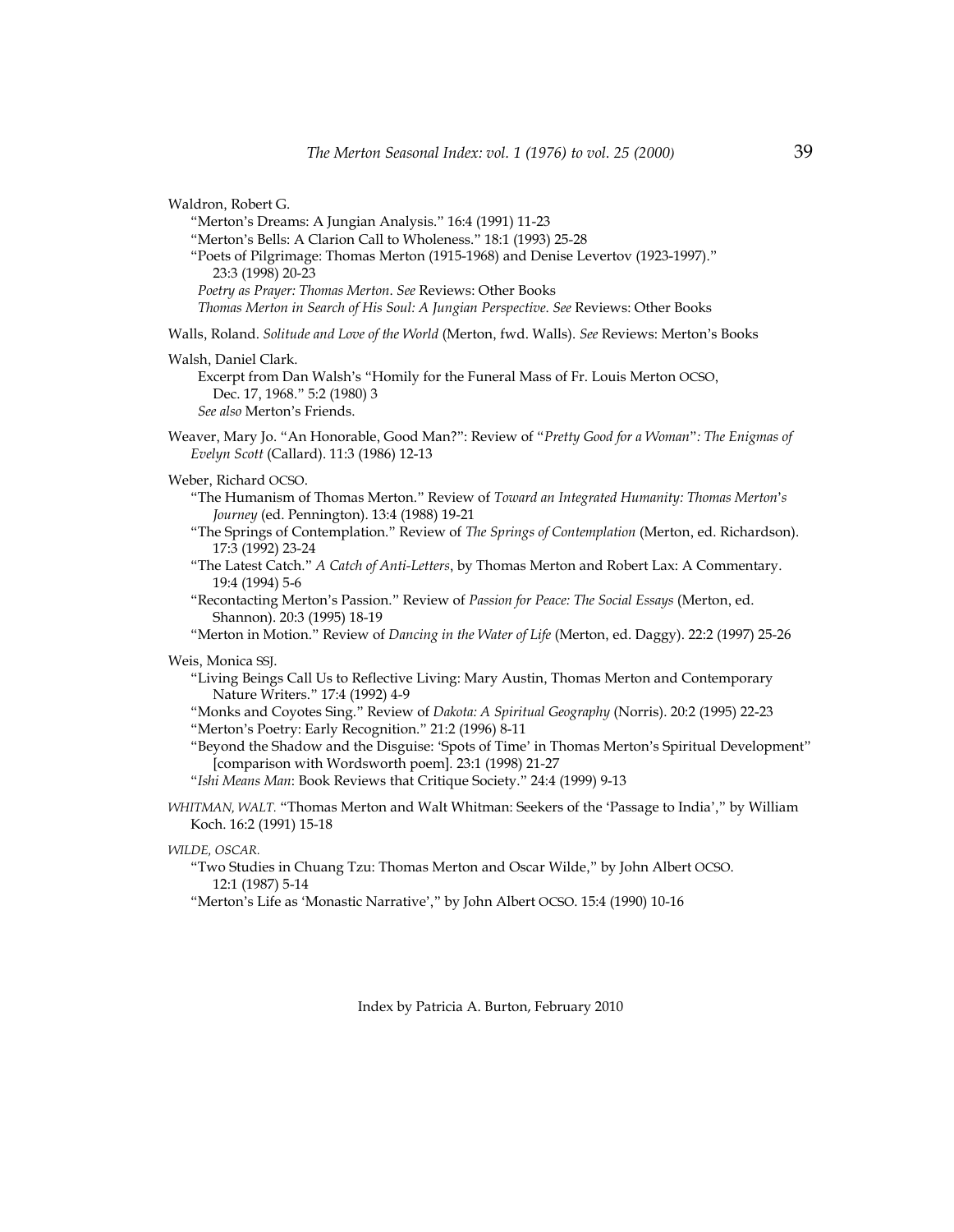Wilkes, Paul.

- "The Merton Challenge." Review of *Thomas Merton: The Development of a Spiritual Theologian* (Grayston). 11:2 (1986) 14-15
- "A Life that Makes Sense." Review of *Trappist* [video documentary] and *Trappist: Living in the Land of Desire* (Downey). 23:3 (1998) 29-30  *Beyond the Walls: Monastic Wisdom for Everyday Living*. *See* Reviews, Other Books

 *Merton: A Film Biography* [TV documentary by Paul Wilkes]. *See* Reviews: Other Books  *Merton, By Those Who Knew Him Best*, ed. Paul Wilkes. *See* Reviews: Other Books

*WILLIAMS, WILLIAM CARLOS*. "Deep Conflict: Thomas Merton and William Carlos Williams' *In the American Grain*," by Robert E. Daggy. 25:3 (2000) 12-16

Winser, Andrew. [part of] "Two Letters About Thomas Merton." 16:1 (1991) 12-13

- Wiseman, James OSB, ed. *The Gethsemani Encounter*. *See* Reviews: Other Books
- *WITTGENSTEIN, LUDWIG.* "Seeking Through Language: Thomas Merton's Contemplation of Hidden Wholeness with a Perspective from Ludwig Wittgenstein," by Willie Yaryan. 11:4 (1986) 2-9

Woodcock, George.

*Thomas Merton, Monk and Poet: A Critical Study*. *See* Reviews: Other Books *Thoughts on the East* (introd. Woodcock). *See* Reviews: Merton's Books

- *WORDSWORTH, WILLIAM.* "Beyond the Shadow and the Disguise: 'Spots of Time' in Thomas Merton's Spiritual Development" [comparison with Wordsworth poem], by Monica Weis SSJ. 23:1 (1998) 21-27
- Wright, Wendy M. "A Guide Both Scholarly and Pastoral." Review of *Thomas Merton*'*s Paradise Journey*, by William H. Shannon. 25:3 (2000) 29-30

Wu, John Jr. "A Song for Tom." 19:2 (1994) 4-6

Yaryan, Willie. "Seeking Through Language: Thomas Merton's Contemplation of Hidden Wholeness with a Perspective from Ludwig Wittgenstein." 11:4 (1986) 2-9

Young, Gary CR.

- "Iconostasis for Novices." Review of *Modern Spiritual Writers: Their Legacies of Prayer* (Healey). 15:3 (1990) 27-29
- "The Thomas Merton Academy" [school named after Merton]. 16:1 (1991) 15
- "Beautiful Gardens, Shimmering Pools." Review of *Thoughts on the East* (Merton, introd. Woodcock), and of *Thomas Merton and Chinese Wisdom* (Lee). 20:4 (1995) 25-26
- "A Divided Man in a Divided Scene." Review of *The Merton Annual* 12 (ed. Kramer). 25:1 (2000) 28-30

Zuercher, Suzanne. *Merton: An Enneagram Profile*. See Reviews: Other Books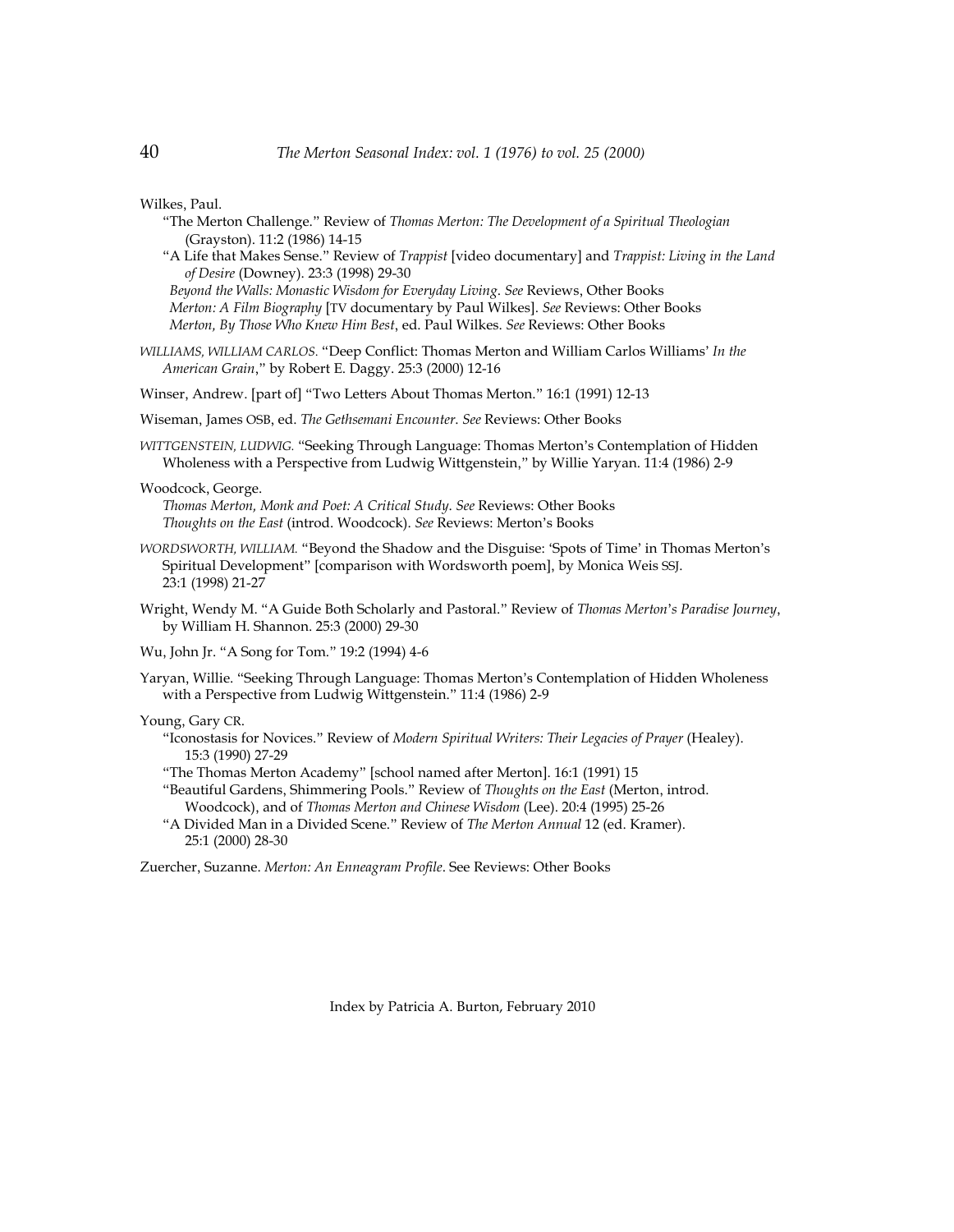# Poetry

| Albert, John OCSO.                                                                                                                                                                                                                                                                                                                                                                                         |
|------------------------------------------------------------------------------------------------------------------------------------------------------------------------------------------------------------------------------------------------------------------------------------------------------------------------------------------------------------------------------------------------------------|
| Three Poems in the Spirit of Lograire and Cables to the Ace: "Feels Just Like the Hank Williams Jr.<br>Blues Again"; "Ain't this Bob Dylan's Blues Again?"; "Dark Friends of Jesus." 15:4 (1990) 16-19                                                                                                                                                                                                     |
| "'Amor Ipse Intellectus Est': A Speculum in Verse." 18:2 (1993) 21-22                                                                                                                                                                                                                                                                                                                                      |
| Baciu, Stefan. "Vant"; "Thomas Merton" (transl. with Romanian originals). 18:1 (1993) 8-9                                                                                                                                                                                                                                                                                                                  |
| Baker, James. "Thomas." 5:1 (1980) 3                                                                                                                                                                                                                                                                                                                                                                       |
| Bartholomew, Martha. "Seeds for Generation: Poem Written at ITMS General Meeting 25 May 89."<br>14:3 (1989) 13                                                                                                                                                                                                                                                                                             |
| Berger, John. Two Poems: "Merton's Time Management System"; "Tension, Thomas, Tension."<br>23:3 (1998) 18-19                                                                                                                                                                                                                                                                                               |
| Berrigan, Daniel. "Seeds of Fire" (excerpt from Block Island). 10:3 (1985) 20                                                                                                                                                                                                                                                                                                                              |
| Biddle, Arthur W. "Hours: Gethsemani (for Robert Lax)." 14:3 (1989) 25                                                                                                                                                                                                                                                                                                                                     |
| Boyd, Virginia. "Thomas Merton." 15:3 (1990) 21                                                                                                                                                                                                                                                                                                                                                            |
| Brand, Edmund OCSO. "A Tribute to Thomas Merton." 15:4 (1990) 7-9                                                                                                                                                                                                                                                                                                                                          |
| Brennan, Matthew. "The Sublime." 24:2 (1999) 27                                                                                                                                                                                                                                                                                                                                                            |
| Burton, Patricia. "A Waste of Level Snow." 24:1 (1999) 18-19                                                                                                                                                                                                                                                                                                                                               |
| Cash, Malcolm. "Flowers do not Talk"; " Meditating on Thomas Merton." 18:1 (1993) 7                                                                                                                                                                                                                                                                                                                        |
| Cooper, John Charles. Three Poems for Thomas Merton: "Fourth Street Rapture"; "I Will Flee to the<br>Dharma, I Will Flee to the Sangha, I will Flee to the Buddha"; "A Thai Translation."<br>20:2 (1995) 12-14                                                                                                                                                                                             |
| Cronley, Tim.<br>"Aubade: Lake Erie-Fifty Years Later." 18:1 (1993) 5<br>"At Merton's Grave." 19:2 (1994) 10                                                                                                                                                                                                                                                                                               |
| Del Prete, Thomas. "To Merton and Chuang Tzu." 17:3 (1992) 7                                                                                                                                                                                                                                                                                                                                               |
| Dockery, Wilda. "To Thomas Merton." 15:3 (1990) 29                                                                                                                                                                                                                                                                                                                                                         |
| Doriot, Jeanne SP.<br>"Patchwork Poet"; "Icon of Two Monks." 15:2 (1990) 12-13<br>Four Poems: "Jubilee"; "D. Lama Visits T. Merton (or Summit at Gethsemani)"; "At First Glance<br>Merton"; "Vocation (1941-1968)." 21:1 (1996) 19-22<br>Six Poems: "In Gethsemani"; "Vigils"; " Retreat House Work Detail"; "Gethsemani Retreat<br>Defined"; "Haiku for Timothy"; "Gethsemani at Rest." 22:3 (1997) 21-22 |
| Drane, Stephen. "Merton-Flirtin'." 15:1 (1990) 25                                                                                                                                                                                                                                                                                                                                                          |
| Feigin, Misha. "the singing." 25:2 (2000) 16                                                                                                                                                                                                                                                                                                                                                               |
| Felhoelter, M. Clarita OSU. After Reading Merton - Three Poems: I. "Martha"; II. "Contemplation";<br>III. "Salome et al." 15:1 (1990) 6-8                                                                                                                                                                                                                                                                  |
| Fullerton, Timothy. "Easter at Gethsemani." 12:2 (1987) 12                                                                                                                                                                                                                                                                                                                                                 |
| Garrigan, Gerard OSB. Two Poems: "+Auschwitz 1942+ Three Trappists"; "Thomas Merton, R.I.P." 20:3<br>(1995)16                                                                                                                                                                                                                                                                                              |
| Getty, Richard E. "The Abbot." 20:1 (1995) 15                                                                                                                                                                                                                                                                                                                                                              |
|                                                                                                                                                                                                                                                                                                                                                                                                            |

Goerg, Frank. "Mertonoia." 9:3 (1984) 15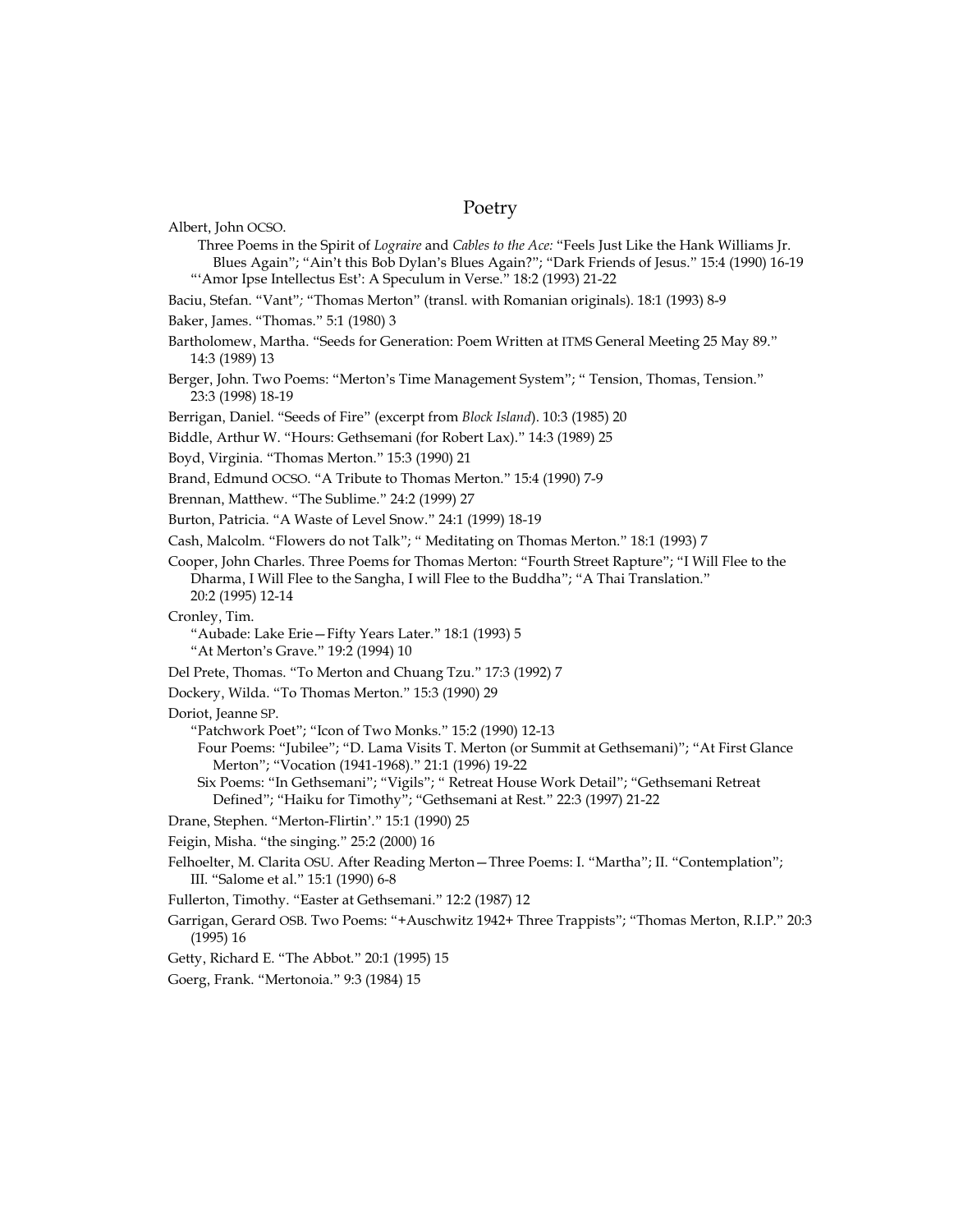Goodwin, Jean. "Ballad: Brer Fox to Brer Merton." 23:1 (1998) 28 Gordy, Rose. "I Dream (?) of Louie." 16:4 (1991) 8 "Two Haiku for Louie: 'Louie' and 'On the Porch at his Hermitage'." 17:4 (1992) 12 Groce, Leslie. "His Back in an African Storm." 24:2 (1999) 28 Guli, Francesca. "Merton's Camera." 16:1 (1991) 13 "April Month for Merton." 20:2 (1995) 19 Halpin, Peter. Two Poems: "Salvation" and "First Night Gethsemani." 25:4 (2000) 22 Harbuck, Gwen. "Luther Caldwell." 24:2 (1999) 29 Henson, Michael. "A Blessing." 25:2 (2000) 17-18 Hessel, Paige E.M. "Twenty-One Years Too Late." 14:4 (1989) 21 Hogan, Christine Jensen. "Geraniums." 16:4 (1991) 29 "Did You Smile?" 18:2 (1993) 26 "Saint Bonaventure: A Poem." 20:3 (1995) 9 Two Poems: "[Father,/ forgive]"; "Abbey Breakfast." 21:3 (1996) 10-11 "[December Deaths…]." 22:4 (1997) 3 Inman, Will. "Reachers and Bringers." 11:4 (1986) 13 "7 March 1991." 16:2 (1991) 7 Irish, Marc. "For Merton." 14:4 (1989) 26 Johnson, Jeffrey. "Remembering Father Louis." 24:3 (1999) 9 Johnson, Kim Lockwood. "When We Get Home." 25:2 (2000) 19 Johnson, Susan Matthis. Three Poems: "DREAM: for Tom Merton"; "A Monk, Unsilenced, Speaks"; "Fame of Sanctity." 13:1 (1988) 9-12 Karsh, Michael. "Holy Name (for TM)." 23:4 (1998) 20 Kelly, J. Patrick. Three Poems: "Winter Dawn"; "The Inner Fountain"; "Eucharist." 23:2 (1998) 17-18 Kiernan, Jeffrey T. "Twin." 17:1 (1992) 20 King, James. "Aubade for TM." 7:1 (1982) 8 "Message." 7:2 (1982) 11 King, John E. Two Poems: "The Cemetery—Merton's Grave"; "Another Paradox." 24:4 (1999) 14 Lasco, R.B. "Cross Country." 16:3 (1991) 27 Lax, Robert. "His Work Was Play." 19:4 (1994) 4 Ledbetter, J.T. "In Memoriam for Thomas Merton"; "Gethsemani: Trappist, Kentucky." 8:1 (1983) 10-11 "Gethsemani Abbey." 11:1 (1986) 12-13 "A World Away (for the Monks at Gethsemani Abbey)." 13:3 (1988) 15 "Storm and Water: Memories of the ITMS General Meeting, Bellarmine College, Louisville, 1989." 15:1 (1990) 22 "Six Haiku." 15:3 (1990) 15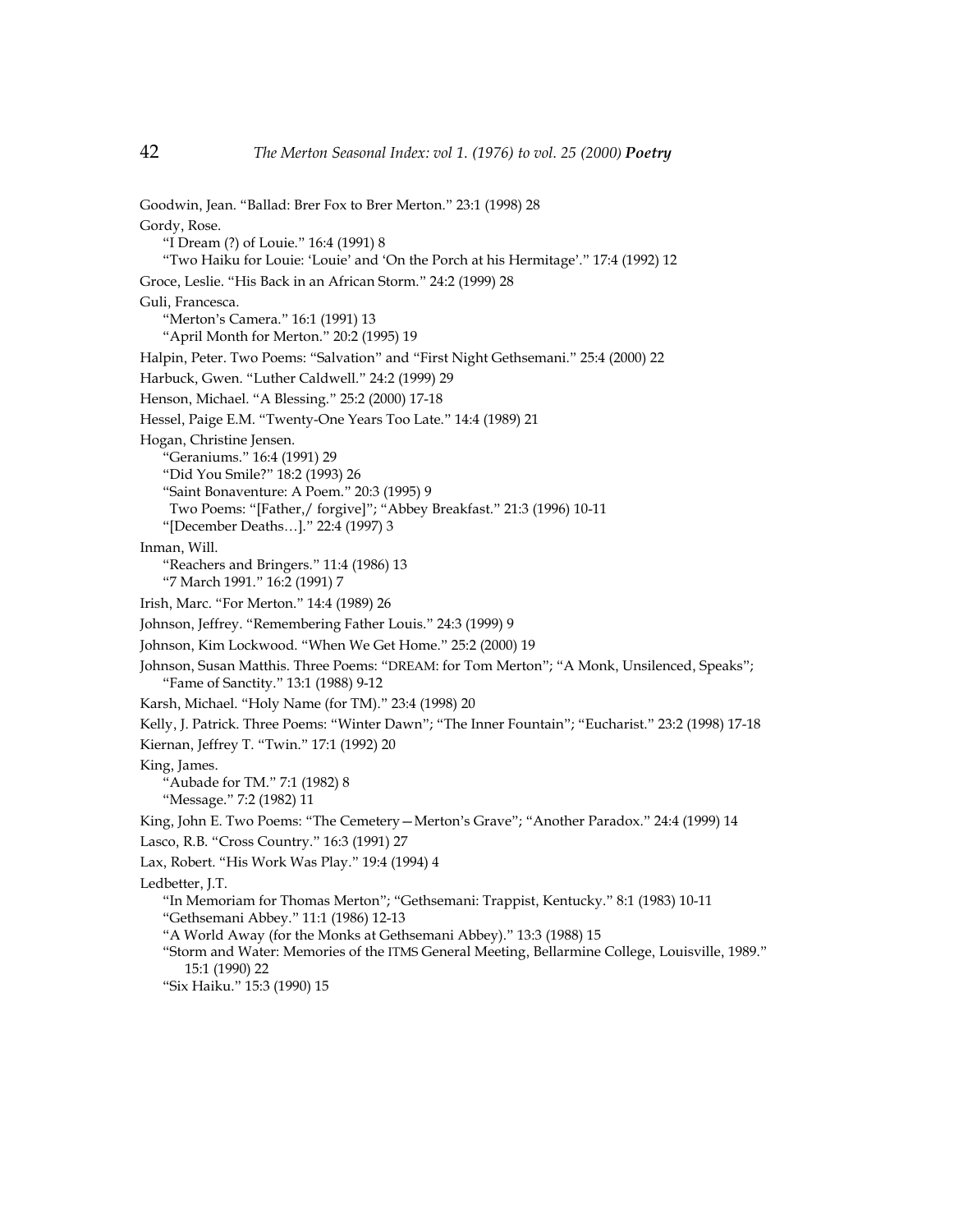Ledbetter, J.T. (cont'd) "Seasons (for Gethsemani)." 17:4 (1992) 20-21 "Epiphany (A Prose Poem)." 20:1 (1995) 9 Six Poems: "Gethsemani Abbey (remembering)"; "we follow you still (for Merton)"; "Herakleitos' River (for T.M.)"; "tracking Merton (for Father Michael: Abbey of Gethsemani, Kentucky)"; "Abbey Winter"; "Fox at Monk's Pond." 22:1 (1997) 21-25 "Images in a Dark Church (To the Monks at Gethsemani)." 23:3 (1998) 12 Loydell, Rupert M. "Withdrawal (for Thomas Merton)." 17:3 (1992) 15 Mack, Anna Marie SSJ. "Homage to Merton." 18:3&4 (1993) 25 Magner, John Jr. "Spring of the Night." 12:1 (1987) 15-17 Mayer, Elsie F. "Haiku from Gethsemani Abbey." 17:4 (1992) 9 "Rethinking Hiroshima with Thomas Merton (Variations on *Original Child Bomb*)." 20:3 (1995) 13 McCaslin, Susan E. "Zen Death of a Christian Master." 25:3 (2000) 17 McDonald, Nancy D. "Old Uncle Louie: A Love Poem to Thomas Merton." 19:2 (1994) 19 McDonnell, Chris. "Night: the last thin slice of leftover moon/the last moon of 1964 (TM)." 17:2 (1992) 17 "An Interval Occasion Marked by Words." 19:1 (1994) 17 "Hour of Solitude: A Poem." 20:4 (1995) 24 Four Poems: "Words at the Margin"; "This Wilderness of Dreams"; "The Spectral Dance"; "Pieces of a Broken Jar." 22:4 (1997) 27-30 McIntyre, Joan. "Hymn to a T." 16:1 (1991) 31 McInvale, Alden. "Dark Path." 18:2 (1993) 7 McMillan, Allan. "Kanchenjunga." 24:2 (1999) 18 McNally, Terry. "Kestrel Kill: for Thomas Merton." 19:3 (1994) 12 Merritt, Justine. "For Thomas Merton: A Poem." 13:4 (1988) 12-13 Merton Prize for Poetry of the Sacred: Winning Poems. 24:2 (1999) 27-30; 25:2 (2000) 16-20 Mott, Michael. "Tarn." 10:1 (1985) 11 Murphy Robert. Four Poems: "Merton Entered Polonnaruwa…"; "Eastering"; "Abba Louis (Thomas Merton)"; "Coffee Talk—for Shirley." 22:2 (1997) 23-24 Four Poems: "Young Thomas"; "The Turning Toward"; "Something in Christ"; "Undying." 25:1 (2000) 17-20 O Sullivan, Eamonn D. "Lines to a Monk (An Entertainment)" [with a response by Thomas Merton]. 24:1 (1999) 12-14 Parsley, Jamie. "Gethsemani Burial Ground." 18:3&4 (1993) 18 Pearson, Paul M. "Journey to Sri Lanka and Three Poems." 15:3 (1990) 8-11 Pearson, Pauline. "The Cult of Thomas Merton." 17:1 (1992) 21 Porter, J.S. "Two Poems from *The Thomas Merton Poems*." 14:1 (1989) 15 Pounder, Joe. "Homage to Monks Pond: A Celebration"; "My Students." 9:1 (1984) 8-9 "Journey Notes: Return to the Hermitage"; "Merton in Asia"; "A Monk's Haiku." 12:4 (1987) 14-15